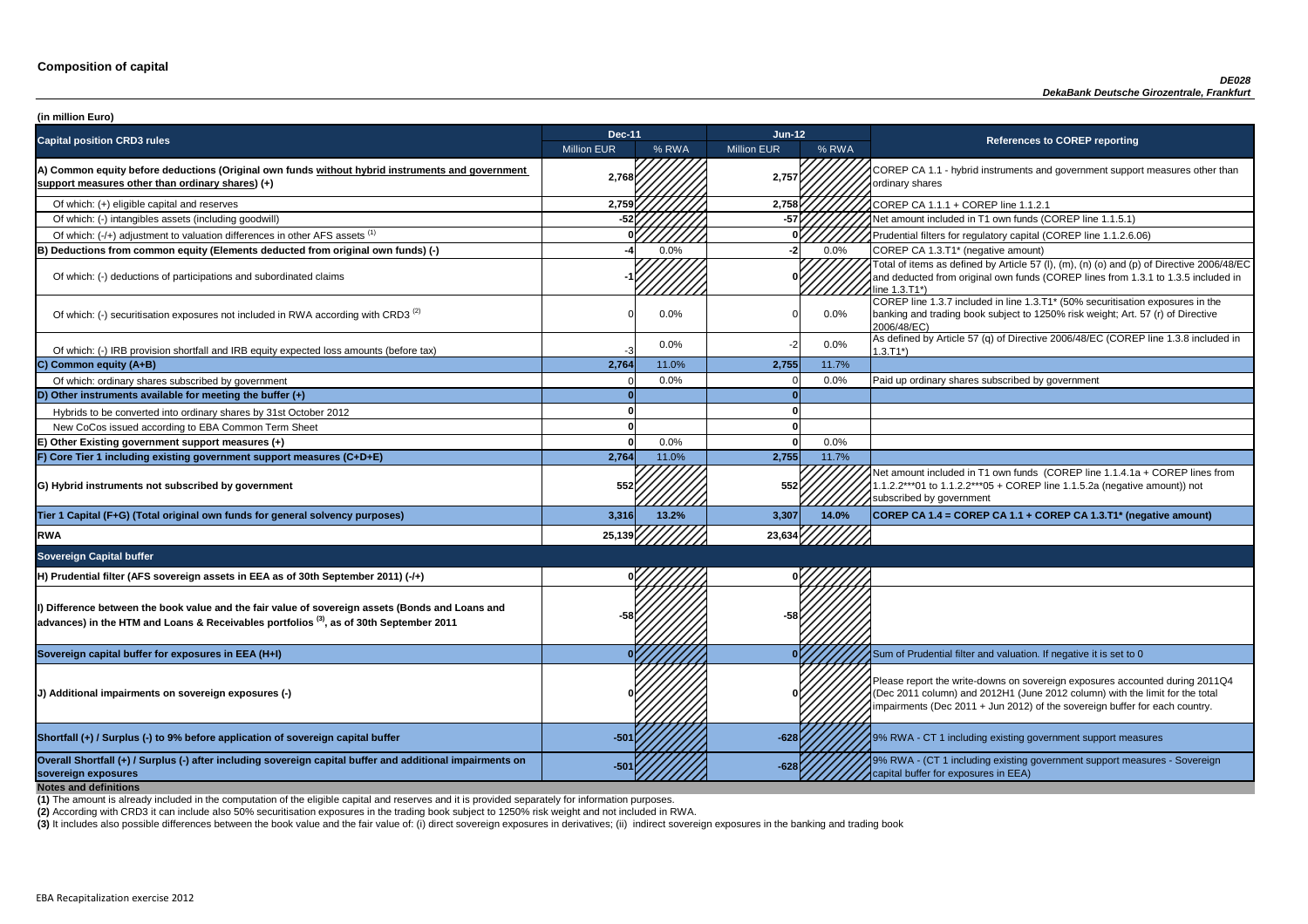### **Composition of RWA**

### **(in million Euro)**

|                                                  | <b>Dec-11</b> | $Jun-12$ |
|--------------------------------------------------|---------------|----------|
| Total RWA <sup>(1)</sup>                         | 25,139        | 23,634   |
| <b>RWA</b> for credit risk                       | 16,988        | 16,600   |
| <b>RWA Securitisation and re-securitisations</b> | 1,413         | 875      |
| <b>RWA Other credit risk</b>                     | 15,575        | 15,725   |
| <b>RWA</b> for market risk                       | 6,363         | 5,313    |
| <b>RWA</b> operational risk                      | 1,788         | 1,721    |
| <b>Transitional floors</b>                       | 0             | 0        |
| <b>RWA Other</b>                                 | $\Omega$      | $\Omega$ |

### **Notes and definitions**

**(1)** The RWA calculated according to CRD III can be based on models that have not yet been approved by the National Supervisory Authority.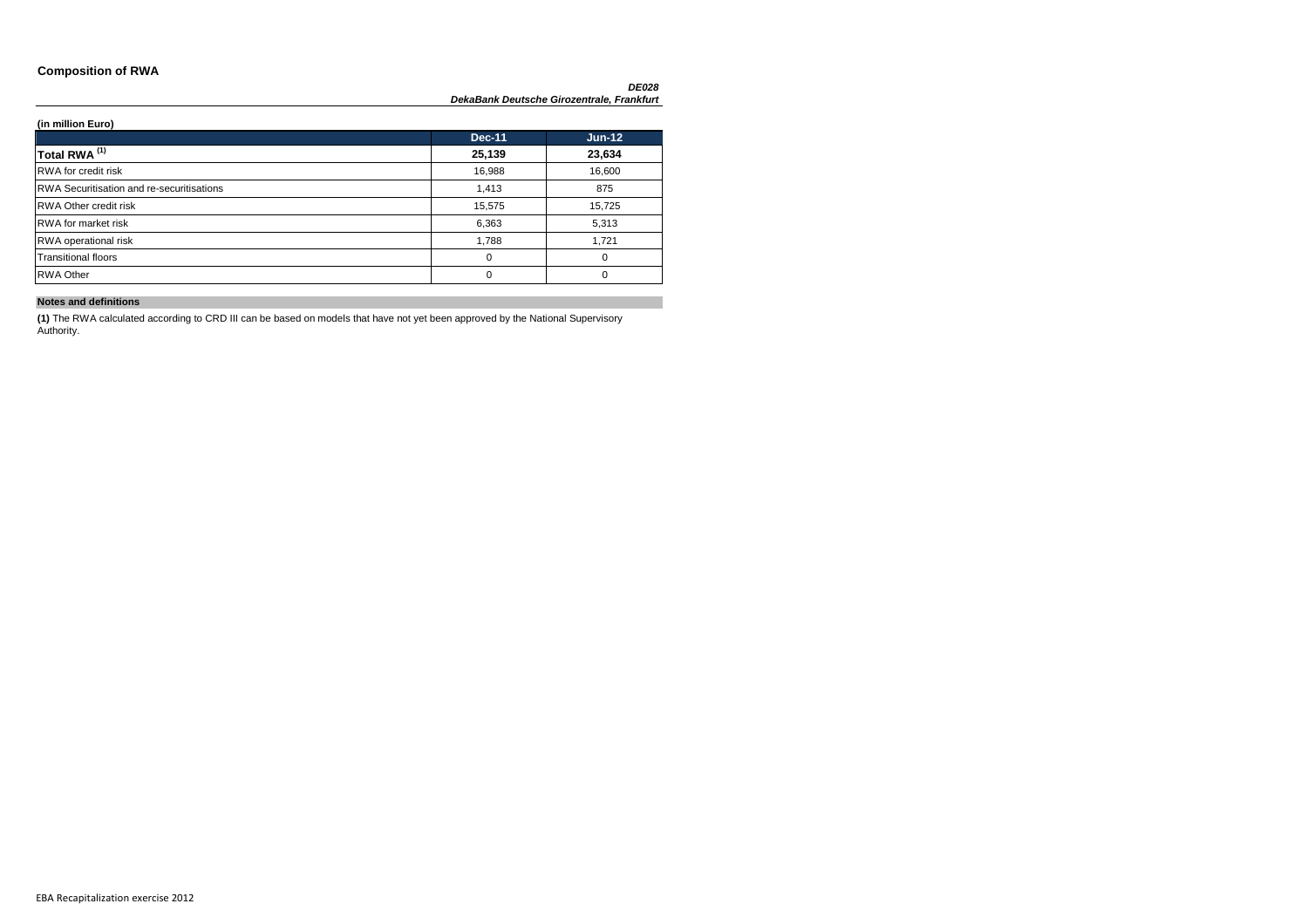#### *Dec-11 DE028 DekaBank Deutsche Girozentrale, Frankfurt*

| (in million Euro)                      |                |                            |                                                                                             |                        |                                                                            |                                                                                              |                                                                                                     |                                                                                                                    |                                                                                                                    |                                                                                       |                                                                                          |                                                                                                                                     |                                                                                                                                 |                                                                 |
|----------------------------------------|----------------|----------------------------|---------------------------------------------------------------------------------------------|------------------------|----------------------------------------------------------------------------|----------------------------------------------------------------------------------------------|-----------------------------------------------------------------------------------------------------|--------------------------------------------------------------------------------------------------------------------|--------------------------------------------------------------------------------------------------------------------|---------------------------------------------------------------------------------------|------------------------------------------------------------------------------------------|-------------------------------------------------------------------------------------------------------------------------------------|---------------------------------------------------------------------------------------------------------------------------------|-----------------------------------------------------------------|
|                                        |                |                            | <b>GROSS DIRECT LONG EXPOSURES</b><br>(accounting value gross of provisions) <sup>(1)</sup> |                        | other counterparties only where there is maturity matching) <sup>(1)</sup> | <b>NET DIRECT POSITIONS</b>                                                                  | (gross of provisions and write-off exposures (long) net of cash short position of sovereign debt to | <b>DIRECT SOVEREIGN</b><br><b>EXPOSURES IN</b><br>DERIVATIVES <sup>(1)</sup>                                       | <b>INDIRECT SOVEREIGN</b><br><b>EXPOSURES<sup>(3)</sup></b><br>(on and off balance sheet)                          | <b>Memo Item</b>                                                                      | Provisions and                                                                           | <b>Prudential filter</b>                                                                                                            | Reserve                                                                                                                         | Fair value                                                      |
| <b>Residual Maturity</b>               | <b>Country</b> |                            | of which: loans and<br>advances in the HTM<br>and Loans and<br>receivables portfolios       |                        | of which: Available for<br>sale financial assets<br>(AFS)                  | of which: Financial<br>assets designated at fair<br>value through profit or<br>loss<br>(FVO) | of which: Financial assets<br>held for trading <sup>(2)</sup>                                       | Net position at fair values<br>(Derivatives with positive fair<br>value + Derivatives with<br>negative fair value) | Net position at fair values<br>(Derivatives with positive fair<br>value + Derivatives with<br>negative fair value) | Nominal Value<br>Debt securities<br>in HTM and Loans<br>and Receivables<br>portfolios | write-off on<br>Sovereign assets<br>(loans, advances<br>and debt<br>securities)<br>$(+)$ | AFS sovereign assets<br>(including the fair<br>value of Cash flow and<br>fair value hedging<br>contracts)<br>$(+/-)$ <sup>(4)</sup> | AFS sovereign assets<br>(gross the fair value of<br>Cash flow and fair<br>value hedging<br>contracts)<br>$(+/-)$ <sup>(4)</sup> | flow and f<br>hedging o<br>on AFS <sub>s</sub><br>ass<br>$(+/-$ |
| $[0 - 3M]$                             |                | $\cap$                     | $\overline{0}$                                                                              | $\Omega$               | $\overline{0}$                                                             | $\overline{0}$                                                                               | $\cap$                                                                                              | $\cap$                                                                                                             | $\Omega$                                                                                                           | - 0                                                                                   | 777777777                                                                                | $\overline{0}$                                                                                                                      | $\overline{0}$                                                                                                                  |                                                                 |
| $[3M - 1Y]$                            |                | $\cap$                     | $\Omega$                                                                                    | $\Omega$               | $\Omega$                                                                   | $\Omega$                                                                                     | $\Omega$                                                                                            | $\Omega$                                                                                                           | $\Omega$                                                                                                           | $\overline{0}$                                                                        |                                                                                          | $\Omega$                                                                                                                            | $\Omega$                                                                                                                        |                                                                 |
| $[1Y - 2Y]$                            |                | $\Omega$<br>$\Omega$       | $\Omega$<br>$\Omega$                                                                        | $\Omega$<br>$\Omega$   | $\Omega$<br>$\Omega$                                                       | $\Omega$<br>$\Omega$                                                                         | $\Omega$<br>$\Omega$                                                                                | $\Omega$<br>$\Omega$                                                                                               | $-10$<br>$\Omega$                                                                                                  | $\Omega$<br>$\Omega$                                                                  |                                                                                          | $\Omega$<br>$\Omega$                                                                                                                | $\Omega$<br>$\Omega$                                                                                                            |                                                                 |
| $[2Y - 3Y]$<br>$[3Y - 5Y]$             | Austria        | $\Omega$                   | $\Omega$                                                                                    | $\Omega$               | $\overline{0}$                                                             | $\Omega$                                                                                     | $\Omega$                                                                                            | $\Omega$                                                                                                           | $\Omega$                                                                                                           | $\Omega$                                                                              |                                                                                          | $\Omega$                                                                                                                            | $\Omega$                                                                                                                        |                                                                 |
| $[5Y - 10Y]$                           |                | $\Omega$                   | $\Omega$                                                                                    | -1                     | $\Omega$                                                                   | $\Omega$                                                                                     | $-1$                                                                                                | $\cap$                                                                                                             | -6                                                                                                                 | $\Omega$                                                                              |                                                                                          | $\Omega$                                                                                                                            | $\Omega$                                                                                                                        |                                                                 |
| [10Y - more [                          |                | $\cap$                     | $\Omega$                                                                                    | $-1$                   | $\overline{0}$                                                             | $\Omega$                                                                                     | $-1$                                                                                                | $\Omega$                                                                                                           | $\cap$                                                                                                             | $\overline{0}$                                                                        | 777777777                                                                                | $\overline{0}$                                                                                                                      | $\Omega$                                                                                                                        |                                                                 |
| <b>Total</b><br>$[0 - 3M]$             |                | $\Omega$<br>$\overline{1}$ | $\Omega$<br>$\Omega$                                                                        | $-2$<br>$\overline{1}$ | $\Omega$<br>$\Omega$                                                       | $\cap$<br>$\Omega$                                                                           | $-2$<br>$\overline{1}$                                                                              | $\cap$                                                                                                             | $-16$<br>$\Omega$                                                                                                  | - 0<br>$\overline{0}$                                                                 | 777777777                                                                                | $\Omega$<br>$\Omega$                                                                                                                | $\Omega$<br>$\Omega$                                                                                                            |                                                                 |
| $[3M - 1Y]$                            |                | 319                        | $\Omega$                                                                                    | 319                    | $\overline{0}$                                                             | $\Omega$                                                                                     | 319                                                                                                 | $\Omega$                                                                                                           | $\Omega$                                                                                                           | $\Omega$                                                                              |                                                                                          | $\Omega$                                                                                                                            | $\overline{0}$                                                                                                                  |                                                                 |
| $[1Y - 2Y]$                            |                | $\Omega$                   | $\overline{0}$                                                                              | $\Omega$               | $\overline{0}$                                                             | $\overline{0}$                                                                               | $\Omega$                                                                                            | $\Omega$                                                                                                           | $\Omega$                                                                                                           | $\overline{0}$                                                                        |                                                                                          | $\overline{0}$                                                                                                                      | $\overline{0}$                                                                                                                  |                                                                 |
| $[2Y - 3Y]$                            | Belgium        | $\overline{4}$             | $\Omega$                                                                                    | $\overline{A}$         | $\overline{0}$                                                             | $\Omega$                                                                                     | $\overline{4}$                                                                                      | $\Omega$                                                                                                           | $\Omega$                                                                                                           | $\overline{0}$                                                                        |                                                                                          | $\overline{0}$                                                                                                                      | $\overline{0}$                                                                                                                  |                                                                 |
| $[3Y - 5Y]$<br>$[5Y - 10Y]$            |                | $\Omega$                   | $\Omega$<br>$\Omega$                                                                        | $\Omega$<br>$-3$       | $\Omega$<br>$\Omega$                                                       | $\Omega$<br>$\Omega$                                                                         | $\cap$<br>$-3$                                                                                      | $\Omega$                                                                                                           | $\cap$                                                                                                             | $\Omega$<br>$\Omega$                                                                  | <i>VIIIIIII</i> A                                                                        | $\Omega$<br>$\Omega$                                                                                                                | $\Omega$<br>$\Omega$                                                                                                            |                                                                 |
| [10Y - more [                          |                | $\Omega$                   | $\Omega$                                                                                    | $-1$                   | $\Omega$                                                                   | $\Omega$                                                                                     | $-1$                                                                                                |                                                                                                                    | $\cap$                                                                                                             | $\Omega$                                                                              | 777777777                                                                                | $\Omega$                                                                                                                            | $\Omega$                                                                                                                        |                                                                 |
| <b>Total</b>                           |                | 325                        | $\Omega$                                                                                    | 320                    | $\overline{0}$                                                             | $\Omega$                                                                                     | 320                                                                                                 | $\cap$                                                                                                             | $\Omega$                                                                                                           | $\overline{0}$                                                                        |                                                                                          | $\overline{0}$                                                                                                                      | $\Omega$                                                                                                                        |                                                                 |
| $[0 - 3M]$                             |                | $\Omega$                   | $\Omega$                                                                                    | $\Omega$               | $\overline{0}$                                                             | $\Omega$                                                                                     | $\cap$                                                                                              |                                                                                                                    | $\cap$                                                                                                             | $\Omega$                                                                              |                                                                                          | $\Omega$                                                                                                                            | $\Omega$                                                                                                                        |                                                                 |
| $[3M - 1Y]$<br>$[1Y - 2Y]$             |                | $\Omega$<br>$\Omega$       | $\Omega$<br>$\Omega$                                                                        | $\Omega$<br>$\Omega$   | $\Omega$<br>$\Omega$                                                       | $\Omega$<br>$\Omega$                                                                         | $\Omega$<br>$\cap$                                                                                  | $\cap$<br>$\cap$                                                                                                   | $\Omega$<br>$\cap$                                                                                                 | $\Omega$<br>$\Omega$                                                                  |                                                                                          | $\overline{0}$<br>$\overline{0}$                                                                                                    | $\Omega$<br>$\Omega$                                                                                                            |                                                                 |
| $[2Y - 3Y]$                            |                | $\Omega$                   | $\Omega$                                                                                    | $\Omega$               | $\Omega$                                                                   | $\Omega$                                                                                     | $\Omega$                                                                                            | $\cap$                                                                                                             | $\cap$                                                                                                             | $\Omega$                                                                              | <i>WAHAA</i>                                                                             | $\Omega$                                                                                                                            | $\overline{0}$                                                                                                                  |                                                                 |
| [ $3Y - 5Y$ ]                          | Bulgaria       |                            |                                                                                             |                        |                                                                            |                                                                                              |                                                                                                     |                                                                                                                    |                                                                                                                    |                                                                                       | \ <i>\HHHH\</i>                                                                          |                                                                                                                                     |                                                                                                                                 |                                                                 |
| $[5Y - 10Y]$                           |                | $\Omega$                   | $\Omega$                                                                                    | $\Omega$               | $\Omega$                                                                   | $\Omega$                                                                                     |                                                                                                     |                                                                                                                    | $\Omega$                                                                                                           | $\Omega$                                                                              |                                                                                          | $\Omega$                                                                                                                            | $\Omega$                                                                                                                        |                                                                 |
| [10Y - more [<br><b>Total</b>          |                | $\Omega$<br>$\overline{0}$ | $\Omega$<br>$\Omega$                                                                        | $\Omega$<br>$\Omega$   | $\overline{0}$<br>$\Omega$                                                 | $\Omega$<br>- 0                                                                              | $\Omega$                                                                                            |                                                                                                                    | ∩                                                                                                                  | $\Omega$<br>$\Omega$                                                                  | ////////                                                                                 | $\Omega$<br>$\overline{0}$                                                                                                          | $\Omega$<br>$\Omega$                                                                                                            |                                                                 |
| $[0 - 3M]$                             |                | $\Omega$                   | $\Omega$                                                                                    | $\Omega$               | $\Omega$                                                                   | $\Omega$                                                                                     |                                                                                                     | ◠                                                                                                                  | $\Omega$                                                                                                           | $\cap$                                                                                |                                                                                          | $\Omega$                                                                                                                            | $\Omega$                                                                                                                        |                                                                 |
| $[3M - 1Y]$                            |                | $\cap$                     | $\Omega$                                                                                    | $\Omega$               | $\Omega$                                                                   | $\Omega$                                                                                     |                                                                                                     |                                                                                                                    | ∩                                                                                                                  | $\Omega$                                                                              |                                                                                          | $\Omega$                                                                                                                            | $\Omega$                                                                                                                        |                                                                 |
| $\sqrt{1Y-2Y}$                         |                |                            | $\Omega$                                                                                    | $\Omega$               | $\Omega$                                                                   | $\Omega$                                                                                     |                                                                                                     |                                                                                                                    |                                                                                                                    | $\Omega$                                                                              | <b>17777</b>                                                                             | $\Omega$                                                                                                                            | $\Omega$                                                                                                                        |                                                                 |
| $\overline{[2Y-3Y]}$<br>$[3Y - 5Y]$    | Cyprus         | $\Omega$                   | $\Omega$<br>$\Omega$                                                                        | - ೧<br>$\Omega$        | $\Omega$<br>$\Omega$                                                       | $\Omega$<br>$\Omega$                                                                         | $\Omega$<br>$\cap$                                                                                  | $\cap$                                                                                                             | $\Omega$<br>$\Omega$                                                                                               | - 0<br>$\Omega$                                                                       |                                                                                          | $\Omega$<br>$\Omega$                                                                                                                | $\Omega$<br>$\Omega$                                                                                                            |                                                                 |
| $[5Y - 10Y]$                           |                | $\Omega$                   | $\Omega$                                                                                    | $\Omega$               | $\Omega$                                                                   | $\Omega$                                                                                     | $\Omega$                                                                                            |                                                                                                                    | ∩                                                                                                                  | $\Omega$                                                                              |                                                                                          | $\Omega$                                                                                                                            | $\Omega$                                                                                                                        |                                                                 |
| [10Y - more [                          |                | $\Omega$                   | $\Omega$                                                                                    | $\Omega$               | $\Omega$                                                                   | $\Omega$                                                                                     | $\Omega$                                                                                            | $\Omega$                                                                                                           | $\Omega$                                                                                                           | $\Omega$                                                                              |                                                                                          | $\overline{0}$                                                                                                                      | $\Omega$                                                                                                                        |                                                                 |
| <b>Total</b>                           |                | $\Omega$<br>$\Omega$       | $\Omega$                                                                                    | -0<br>$\mathcal{P}$    | - റ                                                                        | ົດ                                                                                           | $\Omega$                                                                                            |                                                                                                                    | $\Omega$                                                                                                           | $\Omega$<br>$\cap$                                                                    |                                                                                          | $\Omega$                                                                                                                            | $\Omega$                                                                                                                        |                                                                 |
| $[0 - 3M]$<br>$\sqrt{3M-11}$           |                | $\Omega$                   | $\overline{0}$                                                                              | $\Omega$               | $\Omega$<br>$\overline{0}$                                                 | $\Omega$                                                                                     | $\Omega$                                                                                            | $\Omega$                                                                                                           | $\Omega$                                                                                                           | $\overline{0}$                                                                        | 777777777                                                                                | $\Omega$<br>$\overline{0}$                                                                                                          | $\Omega$<br>$\Omega$                                                                                                            |                                                                 |
| $[1Y - 2Y]$                            |                | $\Omega$                   | $\Omega$                                                                                    | $\Omega$               | $\overline{0}$                                                             | $\Omega$                                                                                     | $\Omega$                                                                                            | $\Omega$                                                                                                           | $\Omega$                                                                                                           | $\Omega$                                                                              |                                                                                          | $\overline{0}$                                                                                                                      | $\overline{0}$                                                                                                                  |                                                                 |
| $\boxed{2Y - 3Y}$                      | Czech Republic | $\Omega$                   | $\Omega$                                                                                    | - റ                    | $\overline{0}$                                                             | $\Omega$                                                                                     |                                                                                                     |                                                                                                                    | $\Omega$                                                                                                           | $\Omega$                                                                              |                                                                                          | $\Omega$                                                                                                                            | $\Omega$                                                                                                                        |                                                                 |
| $\overline{[3Y - 5Y]}$<br>$[5Y - 10Y]$ |                | $\Omega$<br>79             | $\overline{0}$<br>$\overline{0}$                                                            | $\Omega$<br>79         | $\overline{0}$<br>$\Omega$                                                 | $\Omega$<br>79                                                                               |                                                                                                     |                                                                                                                    | $\Omega$<br>$\Omega$                                                                                               | $\Omega$<br>$\Omega$                                                                  |                                                                                          | $\overline{0}$<br>$\Omega$                                                                                                          | $\overline{0}$<br>$\Omega$                                                                                                      |                                                                 |
| [10Y - more [                          |                | $\Omega$                   | $\Omega$                                                                                    | $\Omega$               | $\Omega$                                                                   | $\Omega$                                                                                     |                                                                                                     |                                                                                                                    | $\Omega$                                                                                                           | $\cap$                                                                                | 77777777                                                                                 | $\Omega$                                                                                                                            | $\Omega$                                                                                                                        |                                                                 |
| <b>Total</b>                           |                | 81                         | $\overline{0}$                                                                              | 81                     | $\Omega$                                                                   | 82                                                                                           | $\overline{0}$                                                                                      |                                                                                                                    | $\Omega$                                                                                                           | $\Omega$                                                                              |                                                                                          | $\overline{0}$                                                                                                                      | $\Omega$                                                                                                                        |                                                                 |
| $[0 - 3M]$                             |                | $\Omega$<br>$\cap$         | $\overline{0}$                                                                              | $\Omega$               | $\overline{0}$                                                             | $\Omega$                                                                                     | $\cap$<br>$\cap$                                                                                    | $\cap$<br>$\cap$                                                                                                   | $-16$                                                                                                              | $\Omega$                                                                              |                                                                                          | $\Omega$                                                                                                                            | $\Omega$                                                                                                                        |                                                                 |
| $[3M - 1Y]$<br>$[1Y - 2Y]$             |                | $\Omega$                   | $\Omega$<br>$\overline{0}$                                                                  | $\Omega$<br>$\Omega$   | $\Omega$<br>$\overline{0}$                                                 | $\Omega$<br>$\overline{0}$                                                                   | $\Omega$                                                                                            | $\Omega$                                                                                                           | $\Omega$<br>$\cap$                                                                                                 | $\Omega$<br>$\Omega$                                                                  |                                                                                          | $\overline{0}$<br>$\overline{0}$                                                                                                    | $\Omega$<br>$\Omega$                                                                                                            |                                                                 |
| $\overline{[2Y-3Y]}$                   |                | $\Omega$                   | $\Omega$                                                                                    | $\Omega$               | $\overline{0}$                                                             | $\Omega$                                                                                     | $\Omega$                                                                                            | $\cap$                                                                                                             | $\Omega$                                                                                                           | $\Omega$                                                                              |                                                                                          | $\overline{0}$                                                                                                                      | $\Omega$                                                                                                                        |                                                                 |
| $[3Y - 5Y]$                            | Denmark        | $\Omega$                   | $\Omega$                                                                                    | $\Omega$               | $\Omega$                                                                   | $\Omega$                                                                                     | $\Omega$                                                                                            | $\Omega$                                                                                                           | $\Omega$                                                                                                           | $\Omega$                                                                              |                                                                                          | $\overline{0}$                                                                                                                      | $\Omega$                                                                                                                        |                                                                 |
| $[5Y - 10Y]$                           |                | $\Omega$                   | $\overline{0}$                                                                              | $\Omega$               | $\overline{0}$                                                             | $\overline{0}$                                                                               | $\Omega$<br>$\Omega$                                                                                | $\Omega$<br>$\Omega$                                                                                               | $\Omega$                                                                                                           | $\Omega$                                                                              | UMM)                                                                                     | $\overline{0}$                                                                                                                      | $\Omega$                                                                                                                        |                                                                 |
| [10Y - more [<br><b>Total</b>          |                | $\Omega$<br>$\overline{0}$ | $\Omega$<br>$\overline{0}$                                                                  | $\Omega$<br>- 0        | $\overline{0}$<br>$\Omega$                                                 | $\Omega$<br>$\cap$                                                                           | $\Omega$                                                                                            |                                                                                                                    | $\Omega$<br>$-16$                                                                                                  | $\Omega$<br>$\Omega$                                                                  | 77777777                                                                                 | $\overline{0}$<br>$\overline{0}$                                                                                                    | $\Omega$<br>$\Omega$                                                                                                            |                                                                 |
| $[0 - 3M]$                             |                | $\Omega$                   | $\Omega$                                                                                    | $\Omega$               | $\overline{0}$                                                             | $\Omega$                                                                                     |                                                                                                     |                                                                                                                    | $\Omega$                                                                                                           | $\Omega$                                                                              |                                                                                          | $\Omega$                                                                                                                            | $\Omega$                                                                                                                        |                                                                 |
| $[3M - 1Y]$                            |                |                            | $\Omega$                                                                                    | $\Omega$               | $\overline{0}$                                                             | $\Omega$                                                                                     |                                                                                                     |                                                                                                                    | $\Omega$                                                                                                           | $\Omega$                                                                              |                                                                                          | $\Omega$                                                                                                                            | $\Omega$                                                                                                                        |                                                                 |
| $[1Y - 2Y]$                            |                | $\cap$                     | $\Omega$                                                                                    | $\Omega$               | $\Omega$                                                                   | $\Omega$                                                                                     | $\cap$                                                                                              |                                                                                                                    | $\Omega$                                                                                                           | $\cap$<br>$\cap$                                                                      | 177<br>レンソン                                                                              | $\Omega$                                                                                                                            | $\Omega$                                                                                                                        |                                                                 |
| $[2Y - 3Y]$<br>$\overline{[3Y - 5Y]}$  | Estonia        | $\cap$                     | $\Omega$<br>$\Omega$                                                                        | $\Omega$<br>$\Omega$   | $\overline{0}$<br>$\Omega$                                                 | $\Omega$<br>$\Omega$                                                                         | $\cap$                                                                                              |                                                                                                                    | $\Omega$<br>$\Omega$                                                                                               | $\Omega$                                                                              |                                                                                          | $\Omega$<br>$\Omega$                                                                                                                | $\Omega$<br>$\Omega$                                                                                                            |                                                                 |
| $[5Y - 10Y]$                           |                | $\cap$                     | $\Omega$                                                                                    | $\Omega$               | $\Omega$                                                                   | $\Omega$                                                                                     | $\Omega$                                                                                            |                                                                                                                    | $\Omega$                                                                                                           | $\cap$                                                                                | レンプ                                                                                      | $\Omega$                                                                                                                            | $\Omega$                                                                                                                        |                                                                 |
| [10Y - more [                          |                | $\cap$                     | $\Omega$                                                                                    | $\Omega$               | $\Omega$                                                                   | റ                                                                                            | $\cap$                                                                                              | $\cap$                                                                                                             | $\cap$                                                                                                             | $\Omega$                                                                              | · <i>////</i>                                                                            | $\Omega$                                                                                                                            | $\Omega$                                                                                                                        |                                                                 |
| <b>Total</b>                           |                | $\Omega$                   | $\Omega$                                                                                    | $\Omega$<br>$\cap$     | $\Omega$<br>$\Omega$                                                       | $\Omega$                                                                                     |                                                                                                     |                                                                                                                    | $\cap$                                                                                                             | $\Omega$                                                                              | <i>V77777777</i>                                                                         | $\Omega$<br>$\Omega$                                                                                                                | $\Omega$<br>$\Omega$                                                                                                            |                                                                 |
| $[0 - 3M]$<br>$[3M - 1Y]$              |                | $\Omega$                   | $\Omega$                                                                                    | $\Omega$               | $\overline{0}$                                                             | $\overline{0}$                                                                               | $\Omega$                                                                                            | $\Omega$                                                                                                           | $\Omega$                                                                                                           | $\Omega$                                                                              |                                                                                          | $\overline{0}$                                                                                                                      | $\overline{0}$                                                                                                                  |                                                                 |
| $[1Y - 2Y]$                            |                | $\Omega$                   | $\overline{0}$                                                                              | $\Omega$               | $\overline{0}$                                                             | $\overline{0}$                                                                               | $\Omega$                                                                                            | $\Omega$                                                                                                           | $\Omega$                                                                                                           | $\overline{0}$                                                                        | <i>WIIIIA</i>                                                                            | $\overline{0}$                                                                                                                      | $\overline{0}$                                                                                                                  |                                                                 |
| $[2Y - 3Y]$                            | Finland        | $\Omega$                   | $\overline{0}$                                                                              | $\Omega$               | $\overline{0}$                                                             | $\overline{0}$                                                                               | $\Omega$                                                                                            | $\Omega$                                                                                                           | $\Omega$                                                                                                           | $\overline{0}$                                                                        |                                                                                          | $\overline{0}$                                                                                                                      | $\Omega$                                                                                                                        |                                                                 |
| $[3Y - 5Y]$                            |                | $\Omega$                   | $\overline{0}$                                                                              | $\Omega$<br>- റ        | $\overline{0}$                                                             | $\Omega$                                                                                     | - 0                                                                                                 | $\Omega$                                                                                                           | $\overline{0}$                                                                                                     | $\Omega$<br>$\Omega$                                                                  |                                                                                          | $\overline{0}$<br>$\Omega$                                                                                                          | $\Omega$<br>$\Omega$                                                                                                            | $\cap$<br>$\cap$                                                |
| $[5Y - 10Y]$<br>[10Y - more [          |                |                            | $\overline{0}$<br>$\overline{0}$                                                            | $\Omega$               | $\overline{0}$<br>$\Omega$                                                 | $\Omega$<br>$\Omega$                                                                         |                                                                                                     |                                                                                                                    | $\Omega$<br>$\Omega$                                                                                               | $\Omega$                                                                              | CHANA<br>CHANA                                                                           | $\Omega$                                                                                                                            | $\Omega$                                                                                                                        | C                                                               |
| <b>Total</b>                           |                | $\Omega$                   |                                                                                             | $\Omega$               | $\Omega$                                                                   |                                                                                              |                                                                                                     |                                                                                                                    |                                                                                                                    |                                                                                       |                                                                                          | $\Omega$                                                                                                                            |                                                                                                                                 |                                                                 |

| <b>DIRECT SOVEREIGN</b><br><b>EXPOSURES IN</b><br><b>DERIVATIVES<sup>(1)</sup></b><br>Net position at fair values<br>(Derivatives with positive fair<br>value + Derivatives with<br>negative fair value) | <b>INDIRECT SOVEREIGN</b><br>EXPOSURES <sup>(3)</sup><br>(on and off balance sheet)<br>Net position at fair values<br>(Derivatives with positive fair<br>value + Derivatives with<br>negative fair value) | <b>Memo Item</b><br><b>Nominal Value</b><br><b>Debt securities</b><br>in HTM and Loans<br>and Receivables<br>portfolios | Provisions and<br>write-off on<br>Sovereign assets<br>(loans, advances<br>and debt<br>securities)<br>$(+)$ | <b>Prudential filter</b><br>AFS sovereign assets<br>(including the fair<br>value of Cash flow and<br>fair value hedging<br>contracts)<br>$(+/-)$ <sup>(4)</sup> | Reserve<br>AFS sovereign assets<br>(gross the fair value of<br>Cash flow and fair<br>value hedging<br>contracts)<br>$(+/-)$ <sup>(4)</sup> | Fair value of Cash<br>flow and fair value<br>hedging contracts<br>on AFS sovereign<br>assets<br>$(+/-)$ <sup>(4)</sup> |
|----------------------------------------------------------------------------------------------------------------------------------------------------------------------------------------------------------|-----------------------------------------------------------------------------------------------------------------------------------------------------------------------------------------------------------|-------------------------------------------------------------------------------------------------------------------------|------------------------------------------------------------------------------------------------------------|-----------------------------------------------------------------------------------------------------------------------------------------------------------------|--------------------------------------------------------------------------------------------------------------------------------------------|------------------------------------------------------------------------------------------------------------------------|
| $\mathbf 0$                                                                                                                                                                                              | $\overline{0}$                                                                                                                                                                                            | $\overline{0}$                                                                                                          |                                                                                                            | $\overline{0}$                                                                                                                                                  | $\overline{0}$                                                                                                                             | $\mathbf 0$                                                                                                            |
| $\mathbf 0$                                                                                                                                                                                              | $\mathbf 0$                                                                                                                                                                                               | $\mathbf 0$                                                                                                             |                                                                                                            | $\mathbf 0$                                                                                                                                                     | $\mathbf 0$                                                                                                                                | 0                                                                                                                      |
| $\mathbf 0$                                                                                                                                                                                              | $-10$                                                                                                                                                                                                     | $\mathsf 0$                                                                                                             |                                                                                                            | $\pmb{0}$                                                                                                                                                       | $\mathbf 0$                                                                                                                                | $\overline{0}$                                                                                                         |
| $\mathbf 0$                                                                                                                                                                                              | $\mathbf 0$                                                                                                                                                                                               | $\mathbf 0$                                                                                                             |                                                                                                            | $\mathbf 0$                                                                                                                                                     | $\mathbf 0$                                                                                                                                | $\overline{0}$                                                                                                         |
| $\mathbf 0$<br>$\mathbf 0$                                                                                                                                                                               | $\mathbf 0$<br>$-6$                                                                                                                                                                                       | $\mathbf 0$<br>$\mathbf 0$                                                                                              |                                                                                                            | $\mathbf 0$<br>$\mathbf 0$                                                                                                                                      | $\mathbf 0$<br>$\mathbf 0$                                                                                                                 | 0<br>0                                                                                                                 |
| $\mathbf 0$                                                                                                                                                                                              | $\mathbf 0$                                                                                                                                                                                               | $\mathbf 0$                                                                                                             |                                                                                                            | $\mathbf 0$                                                                                                                                                     | $\mathbf 0$                                                                                                                                | 0                                                                                                                      |
| $\mathbf{0}$                                                                                                                                                                                             | $-16$                                                                                                                                                                                                     | $\overline{0}$                                                                                                          | $\Omega$                                                                                                   | $\overline{0}$                                                                                                                                                  | $\overline{0}$                                                                                                                             | $\overline{0}$                                                                                                         |
| $\mathbf 0$                                                                                                                                                                                              | $\mathbf 0$                                                                                                                                                                                               | $\mathbf 0$                                                                                                             |                                                                                                            | $\mathbf 0$                                                                                                                                                     | $\mathbf 0$                                                                                                                                | 0                                                                                                                      |
| $\mathbf 0$                                                                                                                                                                                              | $\mathbf 0$                                                                                                                                                                                               | $\mathbf 0$                                                                                                             |                                                                                                            | $\mathbf 0$                                                                                                                                                     | $\mathbf 0$                                                                                                                                | 0                                                                                                                      |
| $\mathbf 0$                                                                                                                                                                                              | $\mathbf 0$                                                                                                                                                                                               | $\mathbf 0$                                                                                                             |                                                                                                            | $\mathbf 0$                                                                                                                                                     | $\mathbf 0$                                                                                                                                | 0                                                                                                                      |
| $\mathbf 0$                                                                                                                                                                                              | $\mathbf 0$                                                                                                                                                                                               | $\mathbf 0$                                                                                                             |                                                                                                            | $\mathbf 0$                                                                                                                                                     | $\mathbf 0$                                                                                                                                | 0                                                                                                                      |
| $\mathbf 0$                                                                                                                                                                                              | $\mathbf 0$                                                                                                                                                                                               | $\mathbf 0$                                                                                                             |                                                                                                            | $\mathbf 0$                                                                                                                                                     | $\mathbf 0$                                                                                                                                | $\mathbf 0$                                                                                                            |
| $\mathbf 0$<br>$\mathbf 0$                                                                                                                                                                               | $\mathbf 0$<br>$\mathbf 0$                                                                                                                                                                                | $\mathbf 0$<br>$\mathbf 0$                                                                                              |                                                                                                            | $\mathbf 0$<br>$\mathbf 0$                                                                                                                                      | $\mathbf 0$<br>$\mathbf 0$                                                                                                                 | 0<br>0                                                                                                                 |
| $\mathbf{0}$                                                                                                                                                                                             | $\overline{0}$                                                                                                                                                                                            | $\overline{0}$                                                                                                          |                                                                                                            | $\overline{0}$                                                                                                                                                  | $\overline{0}$                                                                                                                             | $\overline{0}$                                                                                                         |
| $\mathbf 0$                                                                                                                                                                                              | $\mathbf 0$                                                                                                                                                                                               | $\mathbf 0$                                                                                                             |                                                                                                            | $\mathbf 0$                                                                                                                                                     | $\mathbf 0$                                                                                                                                | 0                                                                                                                      |
| $\mathbf 0$                                                                                                                                                                                              | $\mathbf 0$                                                                                                                                                                                               | $\mathbf 0$                                                                                                             |                                                                                                            | $\mathbf 0$                                                                                                                                                     | $\mathbf 0$                                                                                                                                | 0                                                                                                                      |
| $\mathbf 0$                                                                                                                                                                                              | $\mathbf 0$                                                                                                                                                                                               | $\mathbf 0$                                                                                                             |                                                                                                            | 0                                                                                                                                                               | $\mathbf 0$                                                                                                                                | $\mathbf 0$                                                                                                            |
| $\mathbf 0$                                                                                                                                                                                              | 0                                                                                                                                                                                                         | $\mathbf 0$                                                                                                             |                                                                                                            | 0                                                                                                                                                               | $\mathbf 0$                                                                                                                                | 0                                                                                                                      |
| $\mathbf 0$                                                                                                                                                                                              | $\mathbf 0$                                                                                                                                                                                               | $\mathbf 0$                                                                                                             |                                                                                                            | 0                                                                                                                                                               | $\mathbf 0$                                                                                                                                | 0                                                                                                                      |
| 0<br>$\mathbf 0$                                                                                                                                                                                         | 0<br>$\mathbf 0$                                                                                                                                                                                          | $\mathbf 0$<br>$\mathbf 0$                                                                                              |                                                                                                            | 0<br>0                                                                                                                                                          | $\Omega$<br>$\overline{0}$                                                                                                                 | 0<br>0                                                                                                                 |
| $\mathbf{0}$                                                                                                                                                                                             | $\overline{0}$                                                                                                                                                                                            | $\overline{0}$                                                                                                          | 0                                                                                                          | $\overline{0}$                                                                                                                                                  | $\overline{0}$                                                                                                                             | $\overline{0}$                                                                                                         |
| 0                                                                                                                                                                                                        | $\mathbf 0$                                                                                                                                                                                               | $\mathbf 0$                                                                                                             |                                                                                                            | $\mathbf 0$                                                                                                                                                     | $\overline{0}$                                                                                                                             | 0                                                                                                                      |
| $\mathbf 0$                                                                                                                                                                                              | $\mathbf 0$                                                                                                                                                                                               | $\mathbf 0$                                                                                                             |                                                                                                            | $\mathbf 0$                                                                                                                                                     | $\overline{0}$                                                                                                                             | 0                                                                                                                      |
| $\mathbf 0$                                                                                                                                                                                              | $\mathbf 0$                                                                                                                                                                                               | $\mathbf 0$                                                                                                             |                                                                                                            | $\mathbf 0$                                                                                                                                                     | $\mathbf 0$                                                                                                                                | 0                                                                                                                      |
| $\mathbf 0$                                                                                                                                                                                              | $\mathbf 0$                                                                                                                                                                                               | $\mathbf 0$                                                                                                             |                                                                                                            | $\pmb{0}$                                                                                                                                                       | $\mathbf 0$                                                                                                                                | 0                                                                                                                      |
| $\boldsymbol{0}$                                                                                                                                                                                         | $\mathbf 0$                                                                                                                                                                                               | $\mathbf 0$                                                                                                             |                                                                                                            | $\pmb{0}$                                                                                                                                                       | $\mathbf 0$                                                                                                                                | 0                                                                                                                      |
| 0<br>0                                                                                                                                                                                                   | 0<br>$\mathbf 0$                                                                                                                                                                                          | $\mathbf 0$<br>$\mathbf 0$                                                                                              |                                                                                                            | $\mathbf 0$<br>$\mathbf 0$                                                                                                                                      | 0<br>$\mathbf{0}$                                                                                                                          | 0<br>0                                                                                                                 |
| $\mathbf{0}$                                                                                                                                                                                             | $\overline{0}$                                                                                                                                                                                            | $\overline{0}$                                                                                                          | $\overline{0}$                                                                                             | $\overline{0}$                                                                                                                                                  | $\overline{0}$                                                                                                                             | $\overline{0}$                                                                                                         |
| 0                                                                                                                                                                                                        | $\mathbf 0$                                                                                                                                                                                               | $\pmb{0}$                                                                                                               |                                                                                                            | 0                                                                                                                                                               | 0                                                                                                                                          | 0                                                                                                                      |
| $\mathbf 0$                                                                                                                                                                                              | $\mathbf 0$                                                                                                                                                                                               | $\boldsymbol{0}$                                                                                                        |                                                                                                            | $\mathbf 0$                                                                                                                                                     | $\mathbf 0$                                                                                                                                | 0                                                                                                                      |
| $\mathbf 0$                                                                                                                                                                                              | $\mathbf 0$                                                                                                                                                                                               | $\mathbf 0$                                                                                                             |                                                                                                            | $\mathbf 0$                                                                                                                                                     | 0                                                                                                                                          | 0                                                                                                                      |
| $\mathbf 0$                                                                                                                                                                                              | $\mathbf 0$                                                                                                                                                                                               | $\mathbf 0$                                                                                                             |                                                                                                            | $\mathbf 0$                                                                                                                                                     | $\mathbf 0$                                                                                                                                | 0                                                                                                                      |
| $\mathbf 0$                                                                                                                                                                                              | $\mathbf 0$                                                                                                                                                                                               | $\mathsf 0$                                                                                                             |                                                                                                            | $\mathbf 0$                                                                                                                                                     | 0                                                                                                                                          | 0                                                                                                                      |
| 0<br>$\mathbf 0$                                                                                                                                                                                         | 0<br>$\mathbf 0$                                                                                                                                                                                          | $\mathsf 0$<br>$\mathbf 0$                                                                                              |                                                                                                            | $\mathbf 0$<br>$\mathbf 0$                                                                                                                                      | 0<br>0                                                                                                                                     | 0<br>0                                                                                                                 |
| $\mathbf{0}$                                                                                                                                                                                             | $\overline{0}$                                                                                                                                                                                            | $\overline{0}$                                                                                                          | $\mathbf{0}$                                                                                               | $\overline{0}$                                                                                                                                                  | $\overline{0}$                                                                                                                             | $\overline{0}$                                                                                                         |
| 0                                                                                                                                                                                                        | $-16$                                                                                                                                                                                                     | $\mathbf 0$                                                                                                             |                                                                                                            | 0                                                                                                                                                               | 0                                                                                                                                          | 0                                                                                                                      |
| 0                                                                                                                                                                                                        | 0                                                                                                                                                                                                         | $\mathbf 0$                                                                                                             |                                                                                                            | 0                                                                                                                                                               | $\Omega$                                                                                                                                   | 0                                                                                                                      |
| 0                                                                                                                                                                                                        | 0                                                                                                                                                                                                         | $\mathbf 0$                                                                                                             |                                                                                                            | 0                                                                                                                                                               | 0                                                                                                                                          | 0                                                                                                                      |
| 0                                                                                                                                                                                                        | 0                                                                                                                                                                                                         | $\mathbf 0$                                                                                                             |                                                                                                            | 0                                                                                                                                                               | $\mathbf{0}$                                                                                                                               | 0                                                                                                                      |
| $\mathbf 0$<br>$\mathbf 0$                                                                                                                                                                               | $\mathbf 0$<br>$\mathbf 0$                                                                                                                                                                                | $\mathbf 0$<br>$\boldsymbol{0}$                                                                                         |                                                                                                            | 0<br>$\mathbf 0$                                                                                                                                                | $\mathbf 0$<br>$\mathbf 0$                                                                                                                 | 0<br>0                                                                                                                 |
| $\mathbf 0$                                                                                                                                                                                              | $\mathbf 0$                                                                                                                                                                                               | $\mathbf 0$                                                                                                             |                                                                                                            | $\mathbf 0$                                                                                                                                                     | $\mathbf 0$                                                                                                                                | 0                                                                                                                      |
| $\mathbf{0}$                                                                                                                                                                                             | $-16$                                                                                                                                                                                                     | $\boldsymbol{0}$                                                                                                        | $\mathbf 0$                                                                                                | $\overline{0}$                                                                                                                                                  | $\overline{0}$                                                                                                                             | $\overline{0}$                                                                                                         |
| $\mathbf 0$                                                                                                                                                                                              | $\mathbf 0$                                                                                                                                                                                               | $\mathbf 0$                                                                                                             |                                                                                                            | 0                                                                                                                                                               | $\overline{0}$                                                                                                                             | 0                                                                                                                      |
| 0                                                                                                                                                                                                        | 0                                                                                                                                                                                                         | $\mathbf 0$                                                                                                             |                                                                                                            | 0                                                                                                                                                               | $\overline{0}$                                                                                                                             | 0                                                                                                                      |
| $\mathbf 0$                                                                                                                                                                                              | $\mathbf 0$                                                                                                                                                                                               | $\mathsf 0$                                                                                                             |                                                                                                            | $\mathbf 0$                                                                                                                                                     | $\overline{0}$                                                                                                                             | 0                                                                                                                      |
| $\mathbf 0$                                                                                                                                                                                              | $\mathbf 0$<br>$\mathbf 0$                                                                                                                                                                                | $\mathbf 0$<br>$\mathbf 0$                                                                                              |                                                                                                            | $\mathbf 0$<br>$\mathbf 0$                                                                                                                                      | $\overline{0}$<br>$\mathbf 0$                                                                                                              | $\overline{0}$<br>0                                                                                                    |
| $\mathbf 0$<br>$\mathbf 0$                                                                                                                                                                               | $\mathbf 0$                                                                                                                                                                                               | $\pmb{0}$                                                                                                               |                                                                                                            | $\mathbf 0$                                                                                                                                                     | $\mathbf 0$                                                                                                                                | 0                                                                                                                      |
| $\mathbf 0$                                                                                                                                                                                              | $\mathbf 0$                                                                                                                                                                                               | $\mathbf 0$                                                                                                             |                                                                                                            | $\mathbf 0$                                                                                                                                                     | $\mathbf 0$                                                                                                                                | 0                                                                                                                      |
| $\mathbf{0}$                                                                                                                                                                                             | $\overline{0}$                                                                                                                                                                                            | $\overline{0}$                                                                                                          | $\overline{0}$                                                                                             | $\overline{0}$                                                                                                                                                  | $\overline{0}$                                                                                                                             | $\overline{0}$                                                                                                         |
| $\mathbf 0$                                                                                                                                                                                              | $\mathbf 0$                                                                                                                                                                                               | $\mathbf 0$                                                                                                             |                                                                                                            | 0                                                                                                                                                               | 0                                                                                                                                          | 0                                                                                                                      |
| $\Omega$                                                                                                                                                                                                 | $\Omega$                                                                                                                                                                                                  | $\Omega$                                                                                                                |                                                                                                            | $\Omega$                                                                                                                                                        | $\Omega$                                                                                                                                   | $\Omega$                                                                                                               |
| $\mathbf 0$                                                                                                                                                                                              | $\overline{0}$                                                                                                                                                                                            | $\mathbf 0$                                                                                                             |                                                                                                            | $\overline{0}$                                                                                                                                                  | $\overline{0}$                                                                                                                             | $\mathbf 0$                                                                                                            |
| $\mathbf 0$                                                                                                                                                                                              | $\mathbf 0$                                                                                                                                                                                               | $\mathsf{O}\xspace$                                                                                                     |                                                                                                            | $\overline{0}$                                                                                                                                                  | $\overline{0}$                                                                                                                             | $\overline{0}$                                                                                                         |
| $\mathbf 0$<br>$\overline{0}$                                                                                                                                                                            | $\mathbf 0$<br>$\mathbf 0$                                                                                                                                                                                | $\overline{0}$<br>$\overline{0}$                                                                                        |                                                                                                            | $\mathbf 0$<br>$\overline{0}$                                                                                                                                   | $\overline{0}$<br>$\overline{0}$                                                                                                           | $\overline{0}$<br>$\overline{0}$                                                                                       |
| $\mathbf 0$                                                                                                                                                                                              | $\overline{0}$                                                                                                                                                                                            | $\mathbf 0$                                                                                                             |                                                                                                            | $\mathbf 0$                                                                                                                                                     | $\mathbf 0$                                                                                                                                | $\overline{0}$                                                                                                         |
| $\overline{0}$                                                                                                                                                                                           | $\overline{0}$                                                                                                                                                                                            | $\overline{0}$                                                                                                          | $\overline{0}$                                                                                             | $\overline{0}$                                                                                                                                                  | $\overline{0}$                                                                                                                             | $\overline{0}$                                                                                                         |
|                                                                                                                                                                                                          |                                                                                                                                                                                                           |                                                                                                                         |                                                                                                            |                                                                                                                                                                 |                                                                                                                                            |                                                                                                                        |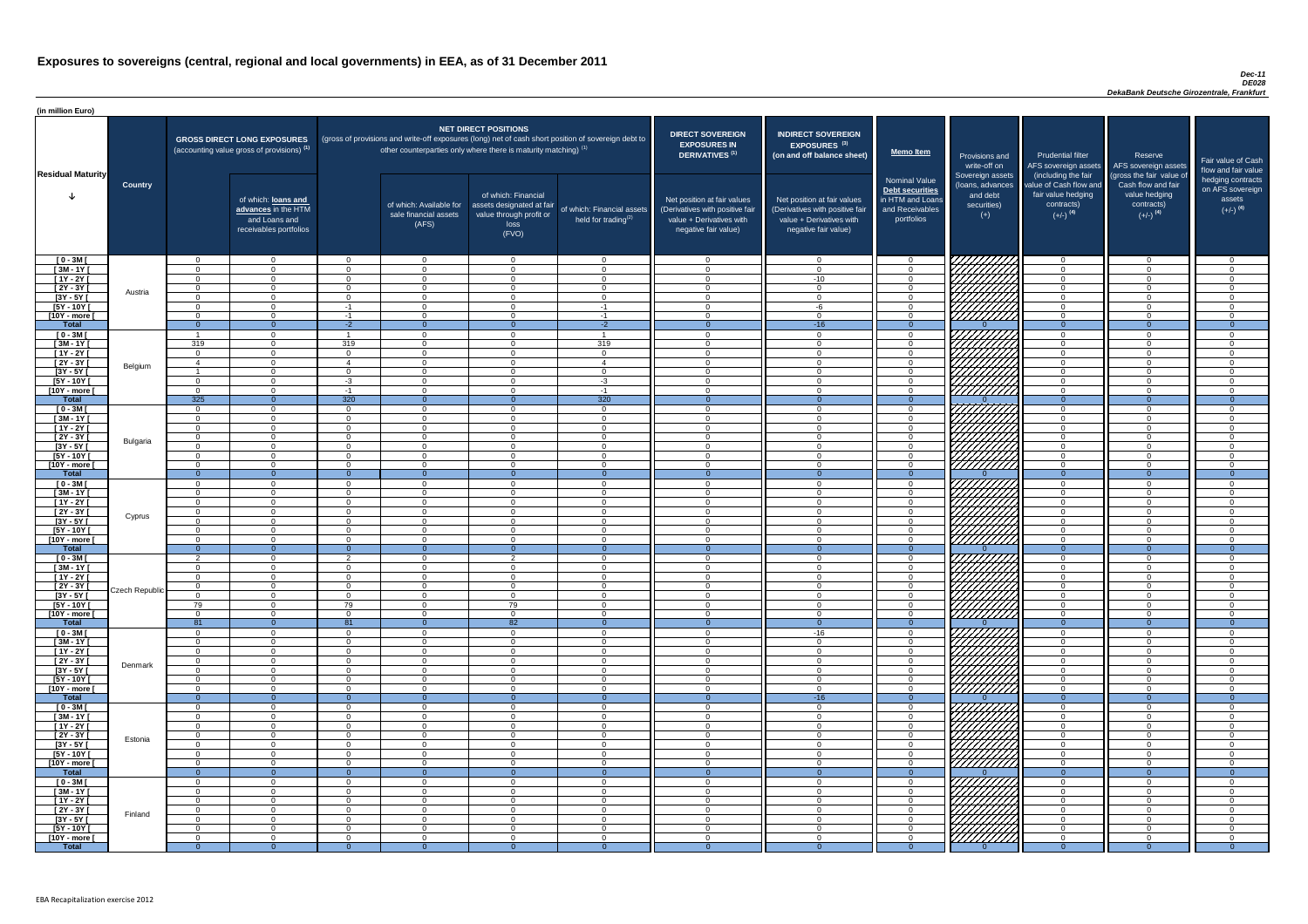#### *Dec-11 DE028 DekaBank Deutsche Girozentrale, Frankfurt*

| (in million Euro)             |                       |                                  |                                                                                             |                      |                                                                            |                                                                                              |                                                                                                     |                                                                                                                    |                                                                                                                    |                                                                                              |                                                      |                                                                                              |                                                                             |                                                                           |
|-------------------------------|-----------------------|----------------------------------|---------------------------------------------------------------------------------------------|----------------------|----------------------------------------------------------------------------|----------------------------------------------------------------------------------------------|-----------------------------------------------------------------------------------------------------|--------------------------------------------------------------------------------------------------------------------|--------------------------------------------------------------------------------------------------------------------|----------------------------------------------------------------------------------------------|------------------------------------------------------|----------------------------------------------------------------------------------------------|-----------------------------------------------------------------------------|---------------------------------------------------------------------------|
| <b>Residual Maturity</b>      |                       |                                  | <b>GROSS DIRECT LONG EXPOSURES</b><br>(accounting value gross of provisions) <sup>(1)</sup> |                      | other counterparties only where there is maturity matching) <sup>(1)</sup> | <b>NET DIRECT POSITIONS</b>                                                                  | (gross of provisions and write-off exposures (long) net of cash short position of sovereign debt to | <b>DIRECT SOVEREIGN</b><br><b>EXPOSURES IN</b><br>DERIVATIVES <sup>(1)</sup>                                       | <b>INDIRECT SOVEREIGN</b><br><b>EXPOSURES<sup>(3)</sup></b><br>(on and off balance sheet)                          | <b>Memo Item</b>                                                                             | Provisions and<br>write-off on<br>Sovereign assets   | <b>Prudential filter</b><br>AFS sovereign assets AFS sovereign assets<br>(including the fair | Reserve<br>(gross the fair value of                                         | Fair value of Cash<br>flow and fair value                                 |
|                               | <b>Country</b>        |                                  | of which: loans and<br>advances in the HTM<br>and Loans and<br>receivables portfolios       |                      | of which: Available for<br>sale financial assets<br>(AFS)                  | of which: Financial<br>assets designated at fair<br>value through profit or<br>loss<br>(FVO) | of which: Financial assets<br>held for trading $(2)$                                                | Net position at fair values<br>(Derivatives with positive fair<br>value + Derivatives with<br>negative fair value) | Net position at fair values<br>(Derivatives with positive fair<br>value + Derivatives with<br>negative fair value) | <b>Nominal Value</b><br>Debt securities<br>in HTM and Loans<br>and Receivables<br>portfolios | (loans, advances<br>and debt<br>securities)<br>$(+)$ | value of Cash flow and<br>fair value hedging<br>contracts)<br>$(+/-)$ <sup>(4)</sup>         | Cash flow and fair<br>value hedging<br>contracts)<br>$(+/-)$ <sup>(4)</sup> | hedging contracts<br>on AFS sovereign<br>assets<br>$(+/-)$ <sup>(4)</sup> |
| $[0 - 3M]$                    |                       | $\Omega$<br>$\Omega$             | $\Omega$<br>$\Omega$                                                                        | $-2$                 | $\overline{0}$<br>$\Omega$                                                 | $\Omega$<br>$\Omega$                                                                         | $-2$                                                                                                | $\Omega$<br>- 0                                                                                                    | $\cap$                                                                                                             | $\overline{0}$                                                                               | <i>ЧНННА</i>                                         | $\overline{0}$                                                                               |                                                                             | $\overline{0}$<br>$\Omega$                                                |
| $\sqrt{3M-1Y}$<br>$[1Y - 2Y]$ |                       | $\Omega$                         | $\Omega$                                                                                    | -1<br>$-21$          | $\Omega$                                                                   | $\Omega$                                                                                     | $-1$<br>$-21$                                                                                       | $\cap$                                                                                                             | $\Omega$                                                                                                           | $\Omega$<br>$\Omega$                                                                         | HAHARA<br>HAHARA                                     | $\overline{0}$<br>$\overline{0}$                                                             | $\Omega$                                                                    | $\Omega$                                                                  |
| $[2Y - 3Y]$                   |                       | $\Omega$                         | $\Omega$                                                                                    | $-18$                | $\Omega$                                                                   | $\Omega$                                                                                     | $-18$                                                                                               | $\Omega$                                                                                                           | $-1$                                                                                                               | $\overline{0}$                                                                               |                                                      | $\overline{0}$                                                                               | $\Omega$                                                                    | $\overline{0}$                                                            |
| $\overline{3Y - 5Y}$          | France                | $\Omega$                         | $\Omega$                                                                                    | $-36$                | $\Omega$                                                                   | $\Omega$                                                                                     | $-36$                                                                                               | $\cap$                                                                                                             | $-1$                                                                                                               | $\overline{0}$                                                                               |                                                      | $\overline{0}$                                                                               | $\Omega$                                                                    | $\overline{0}$                                                            |
| $[5Y - 10Y]$                  |                       | $\Omega$                         | $\Omega$                                                                                    | $-52$                | $\Omega$                                                                   | $\Omega$                                                                                     | $-52$                                                                                               | $\cap$                                                                                                             | -6                                                                                                                 | $\overline{0}$                                                                               |                                                      | $\overline{0}$                                                                               | $\Omega$<br>$\Omega$                                                        | $\overline{0}$                                                            |
| [10Y - more [<br><b>Total</b> |                       | 23<br>$\overline{23}$            | $\overline{0}$<br>$\overline{0}$                                                            | 21<br>$-109$         | $\overline{0}$<br>$\Omega$                                                 | $\Omega$<br>$\Omega$                                                                         | 21<br>$-109$                                                                                        | - 0<br>$\Omega$                                                                                                    | $\Omega$<br>-8                                                                                                     | $\overline{0}$<br>$\Omega$                                                                   |                                                      | $\overline{0}$<br>$\overline{0}$                                                             | $\Omega$                                                                    | $\Omega$<br>$\Omega$                                                      |
| $[0 - 3M]$                    |                       | 7,205                            | 242                                                                                         | 7,191                |                                                                            | 293                                                                                          | 1,569                                                                                               | 23                                                                                                                 | $\Omega$                                                                                                           | $\overline{0}$                                                                               |                                                      | $\overline{0}$                                                                               | $\Omega$                                                                    | $\overline{0}$                                                            |
| $[3M - 1Y]$                   |                       | 1,801                            | 210                                                                                         | 1,787                | $\overline{0}$                                                             | 80                                                                                           | 1,270                                                                                               | $\overline{\mathbf{3}}$                                                                                            | $\cap$                                                                                                             | $\overline{0}$                                                                               |                                                      | $\overline{0}$                                                                               | $\Omega$                                                                    | $\overline{0}$                                                            |
| $[1Y - 2Y]$                   |                       | 3,307                            | 214                                                                                         | 3,247                | $\overline{25}$                                                            | 958                                                                                          | 2,051                                                                                               | 11                                                                                                                 | $\cap$                                                                                                             | $\overline{0}$                                                                               |                                                      | $\overline{0}$                                                                               | $\cap$                                                                      | $\Omega$                                                                  |
| [2Y - 3Y [                    | Germany               | 596                              | 122<br>341                                                                                  | 545                  | $\Omega$                                                                   | 442<br>1,028                                                                                 | $-19$                                                                                               | $\overline{z}$                                                                                                     | $\cap$                                                                                                             | $\overline{0}$                                                                               |                                                      | $\overline{0}$                                                                               | $\Omega$<br>$\cap$                                                          | $\Omega$                                                                  |
| $[3Y - 5Y]$<br>$[5Y - 10Y]$   |                       | 1,617<br>922                     | 778                                                                                         | 1,484<br>844         | $\overline{0}$<br>$\Omega$                                                 | 72                                                                                           | 115<br>$-5$                                                                                         | 33<br>$\overline{2}$                                                                                               |                                                                                                                    | $\overline{0}$<br>$\Omega$                                                                   | WWW.                                                 | $\overline{0}$<br>$\overline{0}$                                                             | - വ                                                                         | $\overline{0}$<br>$\Omega$                                                |
| [10Y - more [                 |                       | 379                              | 300                                                                                         | 358                  | $\Omega$                                                                   | $\Omega$                                                                                     | 58                                                                                                  | 50                                                                                                                 | $\cap$                                                                                                             | $\Omega$                                                                                     | 777777777                                            | $\overline{0}$                                                                               | $\cap$                                                                      | $\Omega$                                                                  |
| <b>Total</b>                  |                       | 15,827                           | 2,207                                                                                       | 15,456               | $\overline{25}$                                                            | 2,872                                                                                        | 5,039                                                                                               | 129                                                                                                                |                                                                                                                    | $\Omega$                                                                                     |                                                      | $\overline{0}$                                                                               |                                                                             | $\Omega$                                                                  |
| $[0 - 3M]$                    |                       | $\boldsymbol{\Lambda}$           | $\overline{0}$                                                                              |                      | $\Omega$                                                                   | $\overline{2}$                                                                               | $\overline{0}$                                                                                      | - റ                                                                                                                | $\cap$                                                                                                             | $\Omega$                                                                                     |                                                      | $\overline{0}$                                                                               | $\sqrt{ }$                                                                  | $\Omega$                                                                  |
| $[3M - 1Y]$<br>$[1Y - 2Y]$    |                       | $\Omega$<br>$\Omega$             | $\overline{0}$<br>$\Omega$                                                                  | $\Omega$<br>$\Omega$ | $\Omega$<br>$\Omega$                                                       | $\Omega$<br>$\Omega$                                                                         | $\Omega$<br>$\overline{0}$                                                                          | $\cap$<br>$\Omega$                                                                                                 | $\sqrt{ }$<br>$\cap$                                                                                               | $\overline{0}$<br>$\overline{0}$                                                             |                                                      | $\overline{0}$<br>$\overline{0}$                                                             | $\sqrt{ }$<br>$\cap$                                                        | $\overline{0}$<br>$\overline{0}$                                          |
| $[2Y - 3Y]$                   |                       | $\Omega$                         | $\Omega$                                                                                    | $\Omega$             | $\Omega$                                                                   | $\Omega$                                                                                     | $\Omega$                                                                                            | - വ                                                                                                                | $-3$                                                                                                               | $\overline{0}$                                                                               | HAAAN T                                              | $\Omega$                                                                                     | $\Omega$                                                                    | $\Omega$                                                                  |
| $[3Y - 5Y]$                   | Greece <sup>(5)</sup> | 11                               |                                                                                             | 11                   |                                                                            | -11                                                                                          |                                                                                                     |                                                                                                                    |                                                                                                                    |                                                                                              |                                                      |                                                                                              |                                                                             |                                                                           |
| $[5Y - 10Y]$                  |                       | $\Omega$                         | $\Omega$                                                                                    | $\Omega$             | $\Omega$                                                                   | $\Omega$                                                                                     | $\Omega$                                                                                            | $\cap$                                                                                                             | $-12$                                                                                                              | $\Omega$                                                                                     | HHHA                                                 | $\Omega$                                                                                     |                                                                             | റ                                                                         |
| [10Y - more [<br><b>Total</b> |                       | 49<br>64                         | $\Omega$<br>$\Omega$                                                                        | 49<br>64             | $\Omega$<br>$\Omega$                                                       | $\Omega$<br>13 <sup>°</sup>                                                                  | $\Omega$<br>$\Omega$                                                                                | - റ                                                                                                                | $\cap$<br>$-15$                                                                                                    | 50<br>50                                                                                     | 38                                                   | $\Omega$<br>$\overline{0}$                                                                   | $\Omega$                                                                    | $\Omega$<br>$\Omega$                                                      |
| $[0 - 3M]$                    |                       |                                  | $\Omega$                                                                                    | ົ                    | $\Omega$                                                                   | ົ                                                                                            | $\Omega$                                                                                            | - 0                                                                                                                | $\cap$                                                                                                             | $\overline{0}$                                                                               |                                                      | $\overline{0}$                                                                               |                                                                             | $\Omega$                                                                  |
| $[3M - 1Y]$                   |                       | $\Omega$                         | $\Omega$                                                                                    | $\Omega$             | $\Omega$                                                                   | $\Omega$                                                                                     | $\Omega$                                                                                            | $\bigcap$                                                                                                          | $\cap$                                                                                                             | $\Omega$                                                                                     |                                                      | $\Omega$                                                                                     |                                                                             | $\Omega$                                                                  |
| $[1Y - 2Y]$                   |                       | $\Omega$                         | $\Omega$                                                                                    | $\Omega$             | $\Omega$                                                                   | $\Omega$                                                                                     | $\Omega$                                                                                            | $\cap$                                                                                                             | $\cap$                                                                                                             | $\Omega$                                                                                     |                                                      | $\overline{0}$                                                                               | $\cap$                                                                      | $\Omega$                                                                  |
| $[2Y - 3Y]$                   | Hungary               | $\Omega$                         | $\Omega$                                                                                    | $\Omega$<br>$\Omega$ | $\Omega$                                                                   | $\Omega$<br>$\Omega$                                                                         | $\Omega$                                                                                            | $\Omega$<br>$\Omega$                                                                                               | $\cap$<br>$\cap$                                                                                                   | $\Omega$                                                                                     |                                                      | $\overline{0}$                                                                               | $\Omega$<br>$\cap$                                                          | $\Omega$                                                                  |
| [3Y - 5Y [<br>$[5Y - 10Y]$    |                       | $\Omega$<br>41                   | $\overline{0}$<br>$\overline{0}$                                                            | 41                   | $\Omega$<br>$\Omega$                                                       | 41                                                                                           | $\Omega$<br>$\Omega$                                                                                | $\Omega$                                                                                                           | $\Omega$                                                                                                           | $\overline{0}$<br>$\overline{0}$                                                             |                                                      | $\overline{0}$<br>$\overline{0}$                                                             | $\Omega$                                                                    | $\Omega$<br>$\Omega$                                                      |
| [10Y - more [                 |                       | $\Omega$                         | $\Omega$                                                                                    | $\Omega$             | $\Omega$                                                                   | $\Omega$                                                                                     | $\Omega$                                                                                            | $\Omega$                                                                                                           | $\Omega$                                                                                                           | $\overline{0}$                                                                               | HHHA.                                                | $\overline{0}$                                                                               | $\Omega$                                                                    | $\Omega$                                                                  |
| <b>Total</b>                  |                       | 43                               | $\overline{0}$                                                                              | 43                   | $\Omega$                                                                   | 43                                                                                           | $\theta$                                                                                            | $\Omega$                                                                                                           | $\Omega$                                                                                                           | $\Omega$                                                                                     |                                                      | $\overline{0}$                                                                               | $\overline{0}$                                                              | $\Omega$                                                                  |
| $[0 - 3M]$                    |                       | $\overline{0}$                   | $\overline{0}$                                                                              | $\Omega$<br>$\Omega$ | $\overline{0}$<br>$\Omega$                                                 | $\Omega$<br>$\Omega$                                                                         | $\overline{0}$<br>$\Omega$                                                                          | - 0<br>- 0                                                                                                         | $\Omega$                                                                                                           | $\overline{0}$<br>$\Omega$                                                                   |                                                      | $\overline{0}$                                                                               | $\Omega$                                                                    | $\Omega$<br>$\Omega$                                                      |
| $[3M - 1Y]$<br>$[1Y - 2Y]$    |                       | $\Omega$<br>$\Omega$             | $\overline{0}$<br>$\Omega$                                                                  | O                    | $\Omega$                                                                   | $\Omega$                                                                                     | $\overline{0}$                                                                                      | - റ                                                                                                                |                                                                                                                    | $\Omega$                                                                                     |                                                      | $\overline{0}$<br>$\overline{0}$                                                             |                                                                             | $\Omega$                                                                  |
| $[2Y - 3Y]$                   | Iceland               | $\Omega$                         | $\overline{0}$                                                                              | 0                    | $\Omega$                                                                   | $\Omega$                                                                                     | $\overline{0}$                                                                                      | - 0                                                                                                                |                                                                                                                    | $\Omega$                                                                                     |                                                      | $\overline{0}$                                                                               |                                                                             | $\Omega$                                                                  |
| $[3Y - 5Y]$                   |                       | - 0                              | $\Omega$                                                                                    |                      | $\Omega$                                                                   | $\Omega$                                                                                     | $\Omega$                                                                                            | - 0                                                                                                                |                                                                                                                    | $\Omega$                                                                                     |                                                      | $\overline{0}$                                                                               |                                                                             | $\Omega$                                                                  |
| $[5Y - 10Y]$<br>[10Y - more [ |                       | - 0<br>$\Omega$                  | $\Omega$<br>$\Omega$                                                                        | $\Omega$<br>$\Omega$ | $\Omega$<br>- റ                                                            | $\Omega$<br>$\Omega$                                                                         | $\Omega$<br>$\Omega$                                                                                | - 0<br>- റ                                                                                                         | $\cap$                                                                                                             | $\Omega$<br>$\Omega$                                                                         | 77777777<br>77777777                                 | $\overline{0}$<br>$\overline{0}$                                                             | $\cap$                                                                      | $\Omega$<br>$\Omega$                                                      |
| <b>Total</b>                  |                       | $\Omega$                         | $\Omega$                                                                                    |                      | - 0                                                                        |                                                                                              |                                                                                                     | - 0                                                                                                                |                                                                                                                    | $\Omega$                                                                                     |                                                      | $\Omega$                                                                                     |                                                                             | - 0                                                                       |
| $[0 - 3M]$                    |                       | $\Omega$                         | $\overline{0}$                                                                              | $\Omega$             | $\Omega$                                                                   | $\Omega$                                                                                     | $\Omega$                                                                                            | - വ                                                                                                                | $\cap$                                                                                                             | $\Omega$                                                                                     |                                                      | $\overline{0}$                                                                               | $\Omega$                                                                    | $\Omega$                                                                  |
| $1$ 3M - 1Y                   |                       | $\Omega$                         | $\overline{0}$                                                                              | $\Omega$             | $\Omega$                                                                   | $\Omega$                                                                                     | $\Omega$                                                                                            | - 0                                                                                                                | $\cap$                                                                                                             | $\Omega$                                                                                     | VIIIIIIII                                            | $\overline{0}$                                                                               | $\cap$                                                                      | $\overline{0}$                                                            |
| $[1Y - 2Y]$<br>$[2Y - 3Y]$    |                       | $\Omega$<br>$\Omega$             | $\overline{0}$<br>$\Omega$                                                                  | $\Omega$<br>$\Omega$ | $\overline{0}$<br>$\Omega$                                                 | $\Omega$<br>$\Omega$                                                                         | $\Omega$<br>$\Omega$                                                                                | - 0<br>$\Omega$                                                                                                    | $\cap$<br>$-3$                                                                                                     | $\overline{0}$<br>$\Omega$                                                                   |                                                      | $\overline{0}$<br>$\overline{0}$                                                             | $\cap$<br>$\cap$                                                            | $\overline{0}$<br>$\Omega$                                                |
| [3Y - 5Y [                    | Ireland               | $\Omega$                         | $\overline{0}$                                                                              | $\Omega$             | $\overline{0}$                                                             | $\overline{0}$                                                                               | $\Omega$                                                                                            | - 0                                                                                                                | $\Omega$                                                                                                           | $\overline{0}$                                                                               | UMMA.                                                | $\overline{0}$                                                                               | - 0                                                                         | $\Omega$                                                                  |
| $[5Y - 10Y]$                  |                       | $\Omega$                         | $\overline{0}$                                                                              | -1                   | - 0                                                                        | $\Omega$                                                                                     | $-1$                                                                                                | - വ                                                                                                                | $\cap$                                                                                                             | $\Omega$                                                                                     | MMM)                                                 | $\overline{0}$                                                                               | $\cap$                                                                      | $\Omega$                                                                  |
| [10Y - more [                 |                       | $\Omega$                         | $\Omega$                                                                                    | $\Omega$             | $\Omega$                                                                   | $\Omega$                                                                                     | $\Omega$                                                                                            | $\cap$                                                                                                             | $\cap$                                                                                                             | $\Omega$                                                                                     |                                                      | $\overline{0}$                                                                               |                                                                             | $\Omega$                                                                  |
| <b>Total</b><br>$[0 - 3M]$    |                       | $\Omega$<br>135                  | $\overline{0}$<br>$\Omega$                                                                  | $-1$<br>135          | $\Omega$<br>$\Omega$                                                       |                                                                                              | $-1$<br>134                                                                                         | - റ<br>- 0                                                                                                         | $-3$<br>$-16$                                                                                                      | $\Omega$<br>$\Omega$                                                                         |                                                      | $\overline{0}$<br>$\overline{0}$                                                             |                                                                             | $\Omega$<br>$\Omega$                                                      |
| $[3M - 1Y]$                   |                       | 29                               | $\Omega$                                                                                    | 29                   | $\Omega$                                                                   | $\Omega$                                                                                     | 29                                                                                                  | - 0                                                                                                                | $\cap$                                                                                                             | $\Omega$                                                                                     |                                                      | $\overline{0}$                                                                               |                                                                             | $\Omega$                                                                  |
| $[1Y - 2Y]$                   |                       | $\Omega$                         | $\Omega$                                                                                    | $-3$                 | $\Omega$                                                                   | $\Omega$                                                                                     | $-3$                                                                                                | $\cap$                                                                                                             | $-5$                                                                                                               | $\Omega$                                                                                     |                                                      | $\Omega$                                                                                     | $\cap$                                                                      | $\Omega$                                                                  |
| $\boxed{2Y - 3Y}$             | Italy                 | $\Omega$                         | $\Omega$                                                                                    | $\Omega$             | $\Omega$                                                                   | $\Omega$                                                                                     | $\Omega$                                                                                            | $\cap$                                                                                                             | $\Omega$                                                                                                           | $\Omega$                                                                                     | ШША.                                                 | $\overline{0}$                                                                               | $\cap$                                                                      | $\Omega$                                                                  |
| $[3Y - 5Y]$<br>$[5Y - 10Y]$   |                       | $\Omega$<br>$\Omega$             | $\Omega$<br>$\Omega$                                                                        | $-3$<br>$-7$         | $\Omega$<br>$\Omega$                                                       | $\Omega$<br>$\Omega$                                                                         | $-3$<br>$-7$                                                                                        | $\cap$<br>$\cap$                                                                                                   | $\cap$<br>$-18$                                                                                                    | $\Omega$<br>$\overline{0}$                                                                   | EHHHAN                                               | $\overline{0}$<br>$\overline{0}$                                                             | ∩<br>$\Omega$                                                               | $\Omega$<br>$\Omega$                                                      |
| [10Y - more [                 |                       | 43                               | $\Omega$                                                                                    | 42                   | $\Omega$                                                                   | 43                                                                                           | $-1$                                                                                                | $\cap$                                                                                                             | $\Omega$                                                                                                           | $\Omega$                                                                                     | ////////////                                         | $\overline{0}$                                                                               | $\Omega$                                                                    | $\Omega$                                                                  |
| <b>Total</b>                  |                       | 207                              | $\overline{0}$                                                                              | 193                  | $\Omega$                                                                   | 44                                                                                           | 149                                                                                                 | $\Omega$                                                                                                           | $-39$                                                                                                              | $\Omega$                                                                                     |                                                      | $\Omega$                                                                                     | $\overline{0}$                                                              | $\Omega$                                                                  |
| $[0 - 3M]$                    |                       | $\Omega$                         | $\overline{0}$                                                                              | $\Omega$             | $\Omega$                                                                   | $\Omega$                                                                                     | $\Omega$                                                                                            | $\Omega$                                                                                                           | $\Omega$                                                                                                           | $\overline{0}$                                                                               | <i>VIIIIIII</i>                                      | $\Omega$                                                                                     | $\cap$                                                                      | $\Omega$                                                                  |
| $[3M-1Y]$<br>$[1Y - 2Y]$      |                       | $\Omega$                         | - 0<br>$\overline{0}$                                                                       | $\Omega$<br>$\Omega$ | $\Omega$<br>$\Omega$                                                       | $\Omega$                                                                                     | $\Omega$                                                                                            | - 0<br>$\Omega$                                                                                                    | $\cap$                                                                                                             | $\Omega$                                                                                     | CHANGE STATION                                       | $\overline{0}$                                                                               | $\cap$                                                                      | $\Omega$<br>$\Omega$                                                      |
| [2Y - 3Y [                    |                       | $\overline{0}$<br>$\overline{0}$ | $\mathbf 0$                                                                                 | $\mathbf{0}$         | $\Omega$                                                                   | $\overline{0}$<br>$\Omega$                                                                   | $\overline{0}$<br>$\mathbf 0$                                                                       | $\overline{0}$                                                                                                     |                                                                                                                    | $\overline{0}$<br>$\overline{0}$                                                             |                                                      | $\overline{0}$<br>$\overline{0}$                                                             |                                                                             | $\Omega$                                                                  |
| $[3Y - 5Y]$                   | Latvia                | 0                                | $\overline{0}$                                                                              | $\Omega$             | $\Omega$                                                                   | $\Omega$                                                                                     | $\overline{0}$                                                                                      | - റ                                                                                                                |                                                                                                                    | $\overline{0}$                                                                               |                                                      | $\overline{0}$                                                                               |                                                                             | $\Omega$                                                                  |
| $[5Y - 10Y]$                  |                       | - 0                              | $\overline{0}$                                                                              | $\Omega$             | $\Omega$                                                                   | $\Omega$                                                                                     | $\Omega$                                                                                            | - 0                                                                                                                |                                                                                                                    | $\overline{0}$                                                                               |                                                      | $\overline{0}$                                                                               |                                                                             | $\Omega$                                                                  |
| [10Y - more [                 |                       | $\Omega$                         | $\overline{0}$                                                                              | $\Omega$             | $\Omega$                                                                   | $\overline{0}$                                                                               | $\mathbf 0$                                                                                         | - 0                                                                                                                | $\cap$                                                                                                             | $\overline{0}$<br>- 0                                                                        |                                                      | $\overline{0}$                                                                               |                                                                             | $\Omega$                                                                  |
| <b>Total</b>                  |                       |                                  | $\overline{0}$                                                                              |                      | - 0                                                                        | 0                                                                                            | $\Omega$                                                                                            | - 0                                                                                                                |                                                                                                                    |                                                                                              |                                                      | - 0                                                                                          |                                                                             | $\overline{0}$                                                            |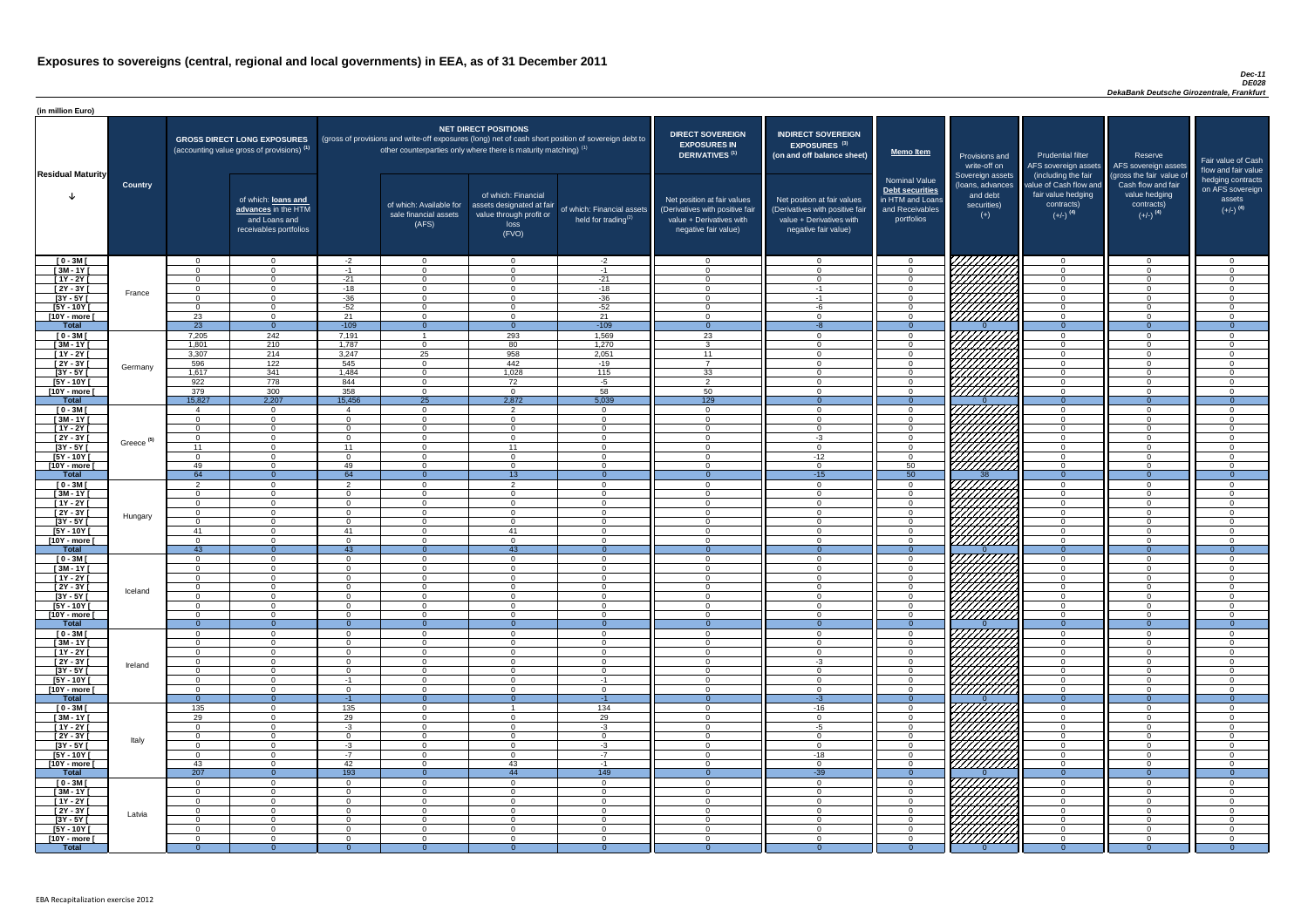#### *Dec-11 DE028 DekaBank Deutsche Girozentrale, Frankfurt*

| <b>DIRECT SOVEREIGN</b><br><b>EXPOSURES IN</b><br><b>DERIVATIVES<sup>(1)</sup></b><br>Net position at fair values<br>(Derivatives with positive fair<br>value + Derivatives with<br>negative fair value) | <b>INDIRECT SOVEREIGN</b><br>EXPOSURES <sup>(3)</sup><br>(on and off balance sheet)<br>Net position at fair values<br>(Derivatives with positive fair<br>value + Derivatives with<br>negative fair value) | <b>Memo Item</b><br><b>Nominal Value</b><br>Debt securities<br>in HTM and Loans<br>and Receivables<br>portfolios | Provisions and<br>write-off on<br>Sovereign assets<br>(loans, advances<br>and debt<br>securities)<br>$(+)$ | <b>Prudential filter</b><br>AFS sovereign assets<br>(including the fair<br>value of Cash flow and<br>fair value hedging<br>contracts)<br>$(+/-)$ <sup>(4)</sup> | Reserve<br>AFS sovereign assets<br>(gross the fair value of<br>Cash flow and fair<br>value hedging<br>contracts)<br>$(+/-)$ <sup>(4)</sup> | Fair value of Cash<br>flow and fair value<br>hedging contracts<br>on AFS sovereign<br>assets<br>$(+/-)$ <sup>(4)</sup> |
|----------------------------------------------------------------------------------------------------------------------------------------------------------------------------------------------------------|-----------------------------------------------------------------------------------------------------------------------------------------------------------------------------------------------------------|------------------------------------------------------------------------------------------------------------------|------------------------------------------------------------------------------------------------------------|-----------------------------------------------------------------------------------------------------------------------------------------------------------------|--------------------------------------------------------------------------------------------------------------------------------------------|------------------------------------------------------------------------------------------------------------------------|
| $\mathbf 0$                                                                                                                                                                                              | $\mathbf 0$                                                                                                                                                                                               | 0                                                                                                                |                                                                                                            | $\mathbf 0$                                                                                                                                                     | $\mathbf 0$                                                                                                                                | 0                                                                                                                      |
| $\mathbf 0$                                                                                                                                                                                              | $\mathbf 0$                                                                                                                                                                                               | $\mathbf 0$                                                                                                      |                                                                                                            | $\mathbf 0$                                                                                                                                                     | $\mathbf 0$                                                                                                                                | $\mathbf 0$                                                                                                            |
| $\pmb{0}$                                                                                                                                                                                                | $\mathbf 0$                                                                                                                                                                                               | $\mathbf 0$                                                                                                      |                                                                                                            | $\mathbf 0$                                                                                                                                                     | $\mathbf 0$                                                                                                                                | $\pmb{0}$                                                                                                              |
| $\pmb{0}$<br>$\mathbf 0$                                                                                                                                                                                 | $\mathbf 0$<br>$\mathbf 0$                                                                                                                                                                                | $\mathbf 0$<br>$\mathbf 0$                                                                                       |                                                                                                            | $\mathbf 0$<br>$\mathbf 0$                                                                                                                                      | $\mathbf 0$<br>$\mathbf 0$                                                                                                                 | $\mathbf 0$<br>$\mathbf 0$                                                                                             |
| $\mathbf 0$                                                                                                                                                                                              | $\mathbf{0}$                                                                                                                                                                                              | $\mathbf 0$                                                                                                      |                                                                                                            | $\mathbf 0$                                                                                                                                                     | $\mathbf 0$                                                                                                                                | $\mathsf 0$                                                                                                            |
| $\mathbf 0$                                                                                                                                                                                              | $\mathbf 0$                                                                                                                                                                                               | $\mathbf 0$                                                                                                      |                                                                                                            | $\mathbf 0$                                                                                                                                                     | $\mathbf 0$                                                                                                                                | $\overline{0}$                                                                                                         |
| $\overline{0}$<br>$\mathbf 0$                                                                                                                                                                            | $\overline{0}$<br>$\mathbf 0$                                                                                                                                                                             | $\overline{0}$<br>$\mathbf 0$                                                                                    | U                                                                                                          | $\overline{0}$<br>$\mathbf 0$                                                                                                                                   | $\overline{0}$<br>0                                                                                                                        | $\overline{0}$<br>$\pmb{0}$                                                                                            |
| $\mathbf 0$                                                                                                                                                                                              | $\mathbf 0$                                                                                                                                                                                               | $\mathbf 0$                                                                                                      |                                                                                                            | $\mathbf 0$                                                                                                                                                     | $\pmb{0}$                                                                                                                                  | $\mathbf 0$                                                                                                            |
| $\mathbf 0$                                                                                                                                                                                              | $\mathbf 0$                                                                                                                                                                                               | $\mathbf 0$                                                                                                      |                                                                                                            | $\mathbf 0$                                                                                                                                                     | $\mathbf 0$                                                                                                                                | $\mathbf 0$                                                                                                            |
| $\mathbf 0$                                                                                                                                                                                              | $\mathbf 0$                                                                                                                                                                                               | $\mathbf 0$                                                                                                      |                                                                                                            | $\mathbf 0$                                                                                                                                                     | $\mathbf 0$                                                                                                                                | $\mathsf 0$                                                                                                            |
| $\mathbf 0$                                                                                                                                                                                              | $\mathbf 0$<br>$\mathbf 0$                                                                                                                                                                                | $\mathbf 0$<br>$\pmb{0}$                                                                                         |                                                                                                            | $\mathbf 0$<br>$\mathbf 0$                                                                                                                                      | $\mathbf 0$<br>$\mathbf 0$                                                                                                                 | $\mathbf 0$<br>$\mathsf 0$                                                                                             |
| $\mathbf 0$<br>$\mathbf 0$                                                                                                                                                                               | $\mathbf 0$                                                                                                                                                                                               | $\pmb{0}$                                                                                                        |                                                                                                            | $\mathbf 0$                                                                                                                                                     | $\mathbf 0$                                                                                                                                | $\mathsf 0$                                                                                                            |
| $\overline{0}$                                                                                                                                                                                           | $\overline{O}$                                                                                                                                                                                            | $\overline{0}$                                                                                                   |                                                                                                            | $\overline{0}$                                                                                                                                                  | $\overline{0}$                                                                                                                             | $\overline{0}$                                                                                                         |
| 0                                                                                                                                                                                                        | $\mathbf 0$                                                                                                                                                                                               | 0                                                                                                                |                                                                                                            | $\mathbf 0$                                                                                                                                                     | $\mathbf 0$                                                                                                                                | $\mathbf 0$                                                                                                            |
| $\mathbf 0$<br>$\mathbf 0$                                                                                                                                                                               | $\mathbf 0$<br>$\mathbf 0$                                                                                                                                                                                | $\mathbf 0$                                                                                                      |                                                                                                            | $\mathbf 0$                                                                                                                                                     | $\mathbf 0$<br>$\mathbf 0$                                                                                                                 | $\mathsf 0$                                                                                                            |
| $\mathbf 0$                                                                                                                                                                                              | $\mathbf 0$                                                                                                                                                                                               | $\mathbf 0$<br>$\boldsymbol{0}$                                                                                  |                                                                                                            | $\mathbf 0$<br>$\mathbf 0$                                                                                                                                      | $\mathbf 0$                                                                                                                                | $\pmb{0}$<br>$\mathsf 0$                                                                                               |
| $\mathbf 0$                                                                                                                                                                                              | $\mathbf 0$                                                                                                                                                                                               | $\mathbf 0$                                                                                                      |                                                                                                            | $\mathbf 0$                                                                                                                                                     | 0                                                                                                                                          | $\mathbf 0$                                                                                                            |
| 0                                                                                                                                                                                                        | 0                                                                                                                                                                                                         | 0                                                                                                                |                                                                                                            | 0                                                                                                                                                               | 0                                                                                                                                          | 0                                                                                                                      |
| 0                                                                                                                                                                                                        | 0                                                                                                                                                                                                         | 0<br>$\mathbf{0}$                                                                                                |                                                                                                            | 0                                                                                                                                                               | $\mathbf 0$<br>$\overline{0}$                                                                                                              | $\mathbf 0$<br>$\overline{0}$                                                                                          |
| $\overline{0}$<br>0                                                                                                                                                                                      | $\overline{0}$<br>0                                                                                                                                                                                       | 0                                                                                                                | $\overline{0}$                                                                                             | $\overline{0}$<br>0                                                                                                                                             | $\mathbf 0$                                                                                                                                | 0                                                                                                                      |
| $\mathbf 0$                                                                                                                                                                                              | $\mathbf 0$                                                                                                                                                                                               | $\,0\,$                                                                                                          |                                                                                                            | $\mathbf 0$                                                                                                                                                     | $\mathbf 0$                                                                                                                                | $\mathsf 0$                                                                                                            |
| $\boldsymbol{0}$                                                                                                                                                                                         | $\mathbf 0$                                                                                                                                                                                               | $\pmb{0}$                                                                                                        |                                                                                                            | $\mathbf 0$                                                                                                                                                     | $\pmb{0}$                                                                                                                                  | $\mathbf 0$                                                                                                            |
| $\mathbf 0$                                                                                                                                                                                              | $\mathbf 0$                                                                                                                                                                                               | $\pmb{0}$                                                                                                        |                                                                                                            | $\mathbf 0$                                                                                                                                                     | 0                                                                                                                                          | $\mathsf 0$                                                                                                            |
| $\pmb{0}$<br>0                                                                                                                                                                                           | $\mathbf 0$<br>$\mathbf 0$                                                                                                                                                                                | $\pmb{0}$<br>$\mathbf 0$                                                                                         |                                                                                                            | $\mathbf 0$<br>$\mathbf 0$                                                                                                                                      | $\pmb{0}$<br>$\pmb{0}$                                                                                                                     | $\mathsf 0$<br>$\mathsf 0$                                                                                             |
| 0                                                                                                                                                                                                        | 0                                                                                                                                                                                                         | $\pmb{0}$                                                                                                        |                                                                                                            | $\mathbf 0$                                                                                                                                                     | $\mathsf 0$                                                                                                                                | $\mathbf 0$                                                                                                            |
| $\overline{0}$                                                                                                                                                                                           | $\overline{0}$                                                                                                                                                                                            | $\overline{0}$                                                                                                   | $\overline{0}$                                                                                             | $\overline{0}$                                                                                                                                                  | $\overline{0}$                                                                                                                             | $\overline{0}$                                                                                                         |
| $\boldsymbol{0}$                                                                                                                                                                                         | $\mathbf 0$                                                                                                                                                                                               | $\pmb{0}$                                                                                                        |                                                                                                            | $\mathbf 0$                                                                                                                                                     | $\pmb{0}$                                                                                                                                  | $\pmb{0}$                                                                                                              |
| $\mathbf 0$<br>0                                                                                                                                                                                         | $\mathbf 0$<br>0                                                                                                                                                                                          | $\pmb{0}$<br>0                                                                                                   |                                                                                                            | $\mathbf 0$<br>$\mathbf 0$                                                                                                                                      | 0<br>$\mathsf 0$                                                                                                                           | $\mathsf 0$<br>$\mathsf 0$                                                                                             |
| 0                                                                                                                                                                                                        | $-1$                                                                                                                                                                                                      | 0                                                                                                                |                                                                                                            | 0                                                                                                                                                               | $\mathbf 0$                                                                                                                                | $\mathbf 0$                                                                                                            |
| $\mathbf 0$                                                                                                                                                                                              | $\mathbf 0$                                                                                                                                                                                               | 0                                                                                                                |                                                                                                            | 0                                                                                                                                                               | $\mathbf 0$                                                                                                                                | $\mathbf 0$                                                                                                            |
| $\mathbf 0$<br>$\mathbf 0$                                                                                                                                                                               | $-5$<br>$\mathbf 0$                                                                                                                                                                                       | 0<br>$\pmb{0}$                                                                                                   |                                                                                                            | $\mathbf 0$<br>$\mathbf 0$                                                                                                                                      | $\mathsf 0$<br>$\mathbf 0$                                                                                                                 | $\pmb{0}$<br>$\mathbf 0$                                                                                               |
| $\overline{0}$                                                                                                                                                                                           | $-\overline{6}$                                                                                                                                                                                           | $\mathbf{0}$                                                                                                     | $\mathbf{0}$                                                                                               | $\overline{0}$                                                                                                                                                  | $\overline{0}$                                                                                                                             | $\mathbf{0}$                                                                                                           |
| 0                                                                                                                                                                                                        | $\mathbf 0$                                                                                                                                                                                               | 0                                                                                                                |                                                                                                            | $\mathbf 0$                                                                                                                                                     | 0                                                                                                                                          | 0                                                                                                                      |
| $\mathbf 0$                                                                                                                                                                                              | 0                                                                                                                                                                                                         | $\mathbf 0$                                                                                                      |                                                                                                            | 0                                                                                                                                                               | $\mathsf 0$                                                                                                                                | $\mathbf 0$                                                                                                            |
| 0<br>$\mathbf 0$                                                                                                                                                                                         | 0<br>$\mathbf 0$                                                                                                                                                                                          | 0<br>0                                                                                                           |                                                                                                            | 0<br>$\mathbf 0$                                                                                                                                                | 0<br>0                                                                                                                                     | 0<br>$\mathbf 0$                                                                                                       |
| $\mathbf 0$                                                                                                                                                                                              | 0                                                                                                                                                                                                         | $\mathbf 0$                                                                                                      |                                                                                                            | $\mathbf 0$                                                                                                                                                     | 0                                                                                                                                          | $\mathbf 0$                                                                                                            |
| 0                                                                                                                                                                                                        | 0                                                                                                                                                                                                         | 0                                                                                                                |                                                                                                            | 0                                                                                                                                                               | 0                                                                                                                                          | $\mathbf 0$                                                                                                            |
| 0                                                                                                                                                                                                        | 0                                                                                                                                                                                                         | 0                                                                                                                |                                                                                                            | $\mathbf 0$                                                                                                                                                     | 0                                                                                                                                          | $\mathbf 0$                                                                                                            |
| $\mathbf{0}$<br>0                                                                                                                                                                                        | $\overline{0}$<br>0                                                                                                                                                                                       | $\mathbf{0}$<br>0                                                                                                | $\overline{0}$                                                                                             | $\overline{0}$<br>0                                                                                                                                             | $\overline{0}$<br>$\Omega$                                                                                                                 | $\mathbf{0}$<br>0                                                                                                      |
| $\mathbf 0$                                                                                                                                                                                              | 0                                                                                                                                                                                                         | $\boldsymbol{0}$                                                                                                 |                                                                                                            | $\mathbf 0$                                                                                                                                                     | $\mathbf 0$                                                                                                                                | $\mathbf 0$                                                                                                            |
| $\mathbf 0$                                                                                                                                                                                              | $\mathbf 0$                                                                                                                                                                                               | 10                                                                                                               |                                                                                                            | $\mathbf 0$                                                                                                                                                     | $\mathbf 0$                                                                                                                                | $\mathsf 0$                                                                                                            |
| $\mathbf 0$                                                                                                                                                                                              | $\mathbf 0$                                                                                                                                                                                               | $\mathbf 0$                                                                                                      |                                                                                                            | $\mathbf 0$                                                                                                                                                     | $\mathbf 0$<br>$\mathbf 0$                                                                                                                 | $\mathsf 0$                                                                                                            |
| $\mathbf 0$<br>0                                                                                                                                                                                         | $\mathbf 0$<br>$\mathbf 0$                                                                                                                                                                                | $\mathbf 0$<br>4                                                                                                 |                                                                                                            | $\mathbf 0$<br>0                                                                                                                                                | $\pmb{0}$                                                                                                                                  | $\mathsf 0$<br>$\mathbf 0$                                                                                             |
| $\mathbf 0$                                                                                                                                                                                              | 0                                                                                                                                                                                                         | 0                                                                                                                |                                                                                                            | $\mathbf 0$                                                                                                                                                     | $\mathsf 0$                                                                                                                                | 0                                                                                                                      |
| $\overline{0}$                                                                                                                                                                                           | $\overline{0}$                                                                                                                                                                                            | 14                                                                                                               | $\mathbf 0$                                                                                                | $\Omega$                                                                                                                                                        | $\overline{0}$                                                                                                                             | $\mathbf{0}$                                                                                                           |
| $\pmb{0}$                                                                                                                                                                                                | $\mathbf 0$                                                                                                                                                                                               | $\mathbf 0$                                                                                                      |                                                                                                            | $\mathbf 0$                                                                                                                                                     | $\pmb{0}$                                                                                                                                  | $\mathsf 0$                                                                                                            |
| $\mathbf 0$<br>$\mathbf 0$                                                                                                                                                                               | $\Omega$<br>1                                                                                                                                                                                             | $\mathbf 0$<br>0                                                                                                 |                                                                                                            | $\Omega$<br>$\mathbf 0$                                                                                                                                         | $\mathbf 0$<br>$\mathsf 0$                                                                                                                 | $\mathbf 0$<br>0                                                                                                       |
| $\mathbf 0$                                                                                                                                                                                              | $\overline{0}$                                                                                                                                                                                            | $\mathbf 0$                                                                                                      |                                                                                                            | $\mathbf 0$                                                                                                                                                     | $\mathbf 0$                                                                                                                                | $\mathbf 0$                                                                                                            |
| $\overline{0}$                                                                                                                                                                                           | $\overline{0}$                                                                                                                                                                                            | 0                                                                                                                |                                                                                                            | $\mathbf 0$                                                                                                                                                     | $\mathbf 0$                                                                                                                                | $\mathbf 0$                                                                                                            |
| $\mathbf 0$                                                                                                                                                                                              | $-10$                                                                                                                                                                                                     | $\pmb{0}$                                                                                                        |                                                                                                            | $\mathbf 0$                                                                                                                                                     | $\mathbf 0$                                                                                                                                | $\mathbf 0$                                                                                                            |
| $\mathbf 0$<br>$\overline{0}$                                                                                                                                                                            | $\overline{0}$<br>$-9$                                                                                                                                                                                    | $\pmb{0}$<br>$\overline{0}$                                                                                      | $\Omega$                                                                                                   | $\mathbf 0$<br>$\overline{0}$                                                                                                                                   | $\mathbf 0$<br>$\overline{0}$                                                                                                              | $\mathsf{O}\xspace$<br>$\overline{0}$                                                                                  |
|                                                                                                                                                                                                          |                                                                                                                                                                                                           |                                                                                                                  |                                                                                                            |                                                                                                                                                                 |                                                                                                                                            |                                                                                                                        |

| (in million Euro)             |                |                            |                                                                                             |                                      |                                                                      |                                                                                              |                                                                                                     |                                                                                                                    |                                                                                                                    |                                                                                       |                                                                                          |                                                                                                                                     |                                                                                                                                 |                                                                                      |
|-------------------------------|----------------|----------------------------|---------------------------------------------------------------------------------------------|--------------------------------------|----------------------------------------------------------------------|----------------------------------------------------------------------------------------------|-----------------------------------------------------------------------------------------------------|--------------------------------------------------------------------------------------------------------------------|--------------------------------------------------------------------------------------------------------------------|---------------------------------------------------------------------------------------|------------------------------------------------------------------------------------------|-------------------------------------------------------------------------------------------------------------------------------------|---------------------------------------------------------------------------------------------------------------------------------|--------------------------------------------------------------------------------------|
| <b>Residual Maturity</b>      |                |                            | <b>GROSS DIRECT LONG EXPOSURES</b><br>(accounting value gross of provisions) <sup>(1)</sup> |                                      | other counterparties only where there is maturity matching) $^{(1)}$ | <b>NET DIRECT POSITIONS</b>                                                                  | (gross of provisions and write-off exposures (long) net of cash short position of sovereign debt to | <b>DIRECT SOVEREIGN</b><br><b>EXPOSURES IN</b><br>DERIVATIVES <sup>(1)</sup>                                       | <b>INDIRECT SOVEREIGN</b><br><b>EXPOSURES<sup>(3)</sup></b><br>(on and off balance sheet)                          | <b>Memo Item</b>                                                                      | Provisions and                                                                           | <b>Prudential filter</b>                                                                                                            | Reserve                                                                                                                         |                                                                                      |
|                               | <b>Country</b> |                            | of which: loans and<br>advances in the HTM<br>and Loans and<br>receivables portfolios       |                                      | of which: Available for<br>sale financial assets<br>(AFS)            | of which: Financial<br>assets designated at fair<br>value through profit or<br>loss<br>(FVO) | of which: Financial assets<br>held for trading <sup>(2)</sup>                                       | Net position at fair values<br>(Derivatives with positive fair<br>value + Derivatives with<br>negative fair value) | Net position at fair values<br>(Derivatives with positive fair<br>value + Derivatives with<br>negative fair value) | Nominal Value<br>Debt securities<br>in HTM and Loans<br>and Receivables<br>portfolios | write-off on<br>Sovereign assets<br>(loans, advances<br>and debt<br>securities)<br>$(+)$ | AFS sovereign assets<br>(including the fair<br>value of Cash flow and<br>fair value hedging<br>contracts)<br>$(+/-)$ <sup>(4)</sup> | AFS sovereign assets<br>(gross the fair value of<br>Cash flow and fair<br>value hedging<br>contracts)<br>$(+/-)$ <sup>(4)</sup> | <b>Fair value</b><br>flow and f<br>hedging o<br>on AFS <sub>s</sub><br>ass<br>$(+/-$ |
| $[0 - 3M]$                    |                | $\Omega$                   | $\Omega$                                                                                    | $\Omega$                             | $\overline{0}$                                                       | $\Omega$                                                                                     | $\cap$                                                                                              | $\cap$                                                                                                             | $\Omega$                                                                                                           | $\Omega$                                                                              | 777777777                                                                                | $\Omega$                                                                                                                            | $\Omega$                                                                                                                        |                                                                                      |
| $\sqrt{3M-1Y}$                |                | $\cap$                     | $\Omega$                                                                                    | $\Omega$                             | $\Omega$                                                             | $\Omega$                                                                                     | $\Omega$                                                                                            |                                                                                                                    | $\Omega$                                                                                                           | $\Omega$                                                                              |                                                                                          | $\Omega$                                                                                                                            | $\Omega$                                                                                                                        |                                                                                      |
| $[1Y - 2Y]$<br>$[2Y - 3Y]$    |                | $\Omega$<br>$\Omega$       | $\Omega$<br>$\Omega$                                                                        | $\Omega$<br>$\Omega$                 | $\Omega$<br>$\Omega$                                                 | $\Omega$<br>$\Omega$                                                                         | $\Omega$<br>$\cap$                                                                                  | $\Omega$<br>$\Omega$                                                                                               | $\cap$<br>$\cap$                                                                                                   | $\Omega$<br>$\Omega$                                                                  |                                                                                          | $\overline{0}$<br>$\Omega$                                                                                                          | $\Omega$<br>$\Omega$                                                                                                            |                                                                                      |
| $[3Y - 5Y]$                   | Liechtenstein  | $\Omega$                   | $\Omega$                                                                                    | $\Omega$                             | $\Omega$                                                             | $\Omega$                                                                                     | $\Omega$                                                                                            | $\Omega$                                                                                                           | $\cap$                                                                                                             | $\Omega$                                                                              | WITH THE                                                                                 | $\overline{0}$                                                                                                                      | $\Omega$                                                                                                                        |                                                                                      |
| $[5Y - 10Y]$                  |                | $\Omega$                   | $\Omega$                                                                                    | $\Omega$                             | $\overline{0}$                                                       | $\Omega$                                                                                     | $\Omega$                                                                                            | $\Omega$                                                                                                           | $\Omega$                                                                                                           | $\Omega$                                                                              |                                                                                          | $\Omega$                                                                                                                            | $\Omega$                                                                                                                        |                                                                                      |
| [10Y - more [                 |                | $\Omega$<br>$\overline{0}$ | $\Omega$<br>$\Omega$                                                                        | $\Omega$<br>- 0                      | $\overline{0}$<br>$\Omega$                                           | $\Omega$<br>$\Omega$                                                                         | $\Omega$                                                                                            | $\Omega$                                                                                                           | $\Omega$                                                                                                           | $\Omega$<br>$\Omega$                                                                  | /////////                                                                                | $\overline{0}$<br>$\overline{0}$                                                                                                    | $\Omega$<br>$\Omega$                                                                                                            |                                                                                      |
| <b>Total</b><br>$[0 - 3M]$    |                | $\Omega$                   | $\Omega$                                                                                    | $\Omega$                             | $\Omega$                                                             | $\Omega$                                                                                     | $\Omega$<br>$\Omega$                                                                                | $\Omega$                                                                                                           | $\cap$                                                                                                             | $\Omega$                                                                              |                                                                                          | $\overline{0}$                                                                                                                      | $\Omega$                                                                                                                        |                                                                                      |
| $[3M - 1Y]$                   |                | $\Omega$                   | $\Omega$                                                                                    | $\Omega$                             | $\Omega$                                                             | $\Omega$                                                                                     | $\Omega$                                                                                            | $\cap$                                                                                                             | $\cap$                                                                                                             | $\Omega$                                                                              |                                                                                          | $\Omega$                                                                                                                            | $\Omega$                                                                                                                        |                                                                                      |
| $[1Y - 2Y]$                   |                | $\cap$                     | $\Omega$                                                                                    | $\Omega$                             | $\Omega$                                                             | $\Omega$                                                                                     |                                                                                                     |                                                                                                                    | $\Omega$                                                                                                           | $\Omega$                                                                              |                                                                                          | $\Omega$                                                                                                                            | $\Omega$                                                                                                                        |                                                                                      |
| $[2Y - 3Y]$                   | Lithuania      | $\Omega$                   | $\Omega$                                                                                    | $\Omega$                             | $\Omega$                                                             | $\Omega$                                                                                     | $\cap$                                                                                              |                                                                                                                    | $\cap$                                                                                                             | $\Omega$                                                                              |                                                                                          | $\Omega$                                                                                                                            | $\Omega$                                                                                                                        |                                                                                      |
| $[3Y - 5Y]$<br>$[5Y - 10Y]$   |                | $\Omega$<br>$\cap$         | $\Omega$<br>$\Omega$                                                                        | $\Omega$<br>$\Omega$                 | $\Omega$<br>$\Omega$                                                 | $\Omega$<br>$\Omega$                                                                         |                                                                                                     | $\cap$<br>$\Omega$                                                                                                 | $\Omega$<br>$\cap$                                                                                                 | $\Omega$<br>$\Omega$                                                                  |                                                                                          | $\Omega$<br>$\Omega$                                                                                                                | $\Omega$<br>$\Omega$                                                                                                            |                                                                                      |
| [10Y - more [                 |                | $\cap$                     | $\Omega$                                                                                    | $\Omega$                             | $\Omega$                                                             | $\Omega$                                                                                     | $\Omega$                                                                                            | $\Omega$                                                                                                           | $\cap$                                                                                                             | $\Omega$                                                                              | 7777777777                                                                               | $\overline{0}$                                                                                                                      | $\Omega$                                                                                                                        |                                                                                      |
| <b>Total</b>                  |                | $\overline{0}$             | - റ                                                                                         | - 0                                  | $\Omega$                                                             | $\Omega$                                                                                     | $\Omega$                                                                                            |                                                                                                                    |                                                                                                                    | $\Omega$                                                                              |                                                                                          | $\Omega$                                                                                                                            | $\Omega$                                                                                                                        |                                                                                      |
| $[0 - 3M]$                    |                | $\Omega$<br>$\Omega$       | $\Omega$                                                                                    | $\Omega$<br>$\Omega$                 | $\Omega$                                                             | $\Omega$                                                                                     | $\Omega$<br>$\Omega$                                                                                | $\Omega$<br>$\Omega$                                                                                               | $\Omega$<br>$\cap$                                                                                                 | . വ<br>$\Omega$                                                                       | 77777777                                                                                 | $\Omega$<br>$\Omega$                                                                                                                | $\Omega$<br>$\Omega$                                                                                                            |                                                                                      |
| $[3M - 1Y]$<br>$[1Y - 2Y]$    |                | $\Omega$                   | $\Omega$<br>$\Omega$                                                                        | $\Omega$                             | $\Omega$<br>$\overline{0}$                                           | $\Omega$<br>$\Omega$                                                                         | $\cap$                                                                                              | $\Omega$                                                                                                           | $\Omega$                                                                                                           | $\Omega$                                                                              |                                                                                          | $\Omega$                                                                                                                            | $\overline{0}$                                                                                                                  |                                                                                      |
| $[2Y - 3Y]$                   |                | $\Omega$                   | $\cap$                                                                                      | $\Omega$                             | $\Omega$                                                             | $\Omega$                                                                                     |                                                                                                     |                                                                                                                    | $\cap$                                                                                                             | $\Omega$                                                                              | <i>VIIIII</i> IA                                                                         | $\Omega$                                                                                                                            | $\Omega$                                                                                                                        |                                                                                      |
| $[3Y - 5Y]$                   | Luxembourg     |                            |                                                                                             |                                      |                                                                      |                                                                                              |                                                                                                     |                                                                                                                    |                                                                                                                    |                                                                                       | 1 <i>0000000</i>                                                                         |                                                                                                                                     |                                                                                                                                 |                                                                                      |
| [5Y - 10Y [                   |                | $\Omega$<br>$\cap$         | $\overline{0}$<br>$\Omega$                                                                  | - 0<br>$\Omega$                      | $\overline{0}$<br>$\Omega$                                           | $\overline{0}$<br>$\Omega$                                                                   |                                                                                                     |                                                                                                                    | $\Omega$<br>∩                                                                                                      | $\Omega$<br>റ                                                                         |                                                                                          | $\Omega$<br>$\Omega$                                                                                                                | $\Omega$<br>$\Omega$                                                                                                            |                                                                                      |
| [10Y - more [<br><b>Total</b> |                | $\Omega$                   | $\Omega$                                                                                    | $\Omega$                             | $\Omega$                                                             | - 0                                                                                          | $\Omega$                                                                                            |                                                                                                                    | $\Omega$                                                                                                           | $\Omega$                                                                              | <u>777777777</u>                                                                         | $\Omega$                                                                                                                            | $\Omega$                                                                                                                        |                                                                                      |
| $[0 - 3M]$                    |                | $\Omega$                   | $\Omega$                                                                                    | $\Omega$                             | $\overline{0}$                                                       | $\Omega$                                                                                     | $\Omega$                                                                                            | $\Omega$                                                                                                           | $\Omega$                                                                                                           | $\Omega$                                                                              |                                                                                          | $\Omega$                                                                                                                            | $\Omega$                                                                                                                        |                                                                                      |
| $[3M - 1Y]$                   |                | റ                          | $\Omega$                                                                                    | $\Omega$                             | $\Omega$                                                             | $\Omega$                                                                                     | $\cap$                                                                                              | $\cap$                                                                                                             | $\Omega$                                                                                                           | $\Omega$                                                                              | Н                                                                                        | $\Omega$                                                                                                                            | $\Omega$                                                                                                                        |                                                                                      |
| $[1Y - 2Y]$<br>$[2Y - 3Y]$    |                | $\cap$<br>$\cap$           | $\Omega$<br>$\Omega$                                                                        | $\Omega$<br>$\Omega$                 | $\overline{0}$<br>$\overline{0}$                                     | $\Omega$<br>$\Omega$                                                                         | $\Omega$<br>$\Omega$                                                                                | $\cap$<br>$\Omega$                                                                                                 | $\Omega$<br>$\Omega$                                                                                               | $\Omega$<br>$\Omega$                                                                  |                                                                                          | $\overline{0}$<br>$\Omega$                                                                                                          | $\Omega$<br>$\Omega$                                                                                                            |                                                                                      |
| $[3Y - 5Y]$                   | Malta          | $\Omega$                   | $\Omega$                                                                                    | $\Omega$                             | $\overline{0}$                                                       | $\Omega$                                                                                     | $\Omega$                                                                                            | $\Omega$                                                                                                           | $\Omega$                                                                                                           | $\Omega$                                                                              | HAAA                                                                                     | $\overline{0}$                                                                                                                      | $\Omega$                                                                                                                        |                                                                                      |
| $[5Y - 10Y]$                  |                | $\Omega$                   | $\overline{0}$                                                                              | $\Omega$                             | $\overline{0}$                                                       | $\overline{0}$                                                                               | $\Omega$                                                                                            | $\Omega$                                                                                                           | $\Omega$                                                                                                           | $\Omega$                                                                              |                                                                                          | $\overline{0}$                                                                                                                      | $\Omega$                                                                                                                        |                                                                                      |
| [10Y - more [                 |                | $\Omega$                   | $\Omega$                                                                                    | $\Omega$                             | $\overline{0}$                                                       | $\Omega$                                                                                     | $\Omega$                                                                                            |                                                                                                                    | $\Omega$                                                                                                           | $\Omega$                                                                              | ////////////                                                                             | $\Omega$                                                                                                                            | $\Omega$                                                                                                                        |                                                                                      |
| <b>Total</b><br>$[0 - 3M]$    |                | $\overline{0}$<br>$\Omega$ | $\Omega$<br>$\Omega$                                                                        | $\Omega$<br>$\Omega$                 | $\Omega$<br>$\overline{0}$                                           | $\Omega$<br>$\Omega$                                                                         | $\overline{0}$<br>$\cap$                                                                            | $\cap$                                                                                                             | $\Omega$<br>$\Omega$                                                                                               | $\Omega$<br>$\Omega$                                                                  |                                                                                          | $\overline{0}$<br>$\Omega$                                                                                                          | $\Omega$<br>$\Omega$                                                                                                            |                                                                                      |
| $\sqrt{3M-1Y}$                |                |                            | $\Omega$                                                                                    | $\Omega$                             | $\Omega$                                                             | $\Omega$                                                                                     |                                                                                                     |                                                                                                                    |                                                                                                                    | $\Omega$                                                                              |                                                                                          | $\Omega$                                                                                                                            | $\Omega$                                                                                                                        |                                                                                      |
| $[1Y - 2Y]$                   |                |                            | $\Omega$                                                                                    | - റ                                  | $\Omega$                                                             | $\Omega$                                                                                     |                                                                                                     |                                                                                                                    | $\Omega$                                                                                                           | $\Omega$                                                                              |                                                                                          | $\Omega$                                                                                                                            | $\Omega$                                                                                                                        |                                                                                      |
| $[2Y - 3Y]$                   | Netherlands    | 40                         | $\overline{0}$                                                                              | 40                                   | $\overline{0}$                                                       | $\Omega$                                                                                     | 40                                                                                                  |                                                                                                                    | -1                                                                                                                 | റ                                                                                     |                                                                                          | $\Omega$                                                                                                                            | $\Omega$                                                                                                                        |                                                                                      |
| $[3Y - 5Y]$<br>$[5Y - 10Y]$   |                | $\cap$<br>$\cap$           | $\Omega$<br>$\Omega$                                                                        | -1<br>-4                             | $\Omega$<br>$\Omega$                                                 | $\Omega$<br>$\Omega$                                                                         | $-1$<br>$-4$                                                                                        |                                                                                                                    | $\cap$<br>$-5$                                                                                                     | $\Omega$<br>$\Omega$                                                                  |                                                                                          | $\Omega$<br>$\Omega$                                                                                                                | $\Omega$<br>$\Omega$                                                                                                            |                                                                                      |
| [10Y - more [                 |                | $\Omega$                   | $\Omega$                                                                                    | $\Omega$                             | $\Omega$                                                             | $\Omega$                                                                                     | $\cap$                                                                                              | $\cap$                                                                                                             | $\Omega$                                                                                                           | $\Omega$                                                                              | /////////                                                                                | $\overline{0}$                                                                                                                      | $\Omega$                                                                                                                        |                                                                                      |
| <b>Total</b>                  |                | 40                         | $\overline{0}$                                                                              | 35                                   | $\Omega$                                                             | $\Omega$                                                                                     | 35                                                                                                  |                                                                                                                    | -6                                                                                                                 | $\overline{0}$                                                                        |                                                                                          | $\overline{0}$                                                                                                                      | $\Omega$                                                                                                                        |                                                                                      |
| $[0 - 3M]$                    |                | $\cap$                     | $\Omega$                                                                                    | $\Omega$                             | $\overline{0}$                                                       | $\Omega$                                                                                     | $\Omega$                                                                                            | ∩                                                                                                                  | $\Omega$                                                                                                           | $\Omega$                                                                              | 777777                                                                                   | $\Omega$                                                                                                                            | $\Omega$                                                                                                                        |                                                                                      |
| $[3M - 1Y]$<br>$[1Y - 2Y]$    |                | $\Omega$<br>$\Omega$       | $\Omega$<br>$\Omega$                                                                        | $\Omega$<br>$\Omega$                 | $\overline{0}$<br>$\Omega$                                           | $\Omega$<br>$\Omega$                                                                         | $\Omega$<br>$\Omega$                                                                                | $\Omega$<br>$\Omega$                                                                                               | $\Omega$<br>$\Omega$                                                                                               | $\Omega$<br>$\Omega$                                                                  |                                                                                          | $\overline{0}$<br>$\Omega$                                                                                                          | $\Omega$<br>$\Omega$                                                                                                            |                                                                                      |
| $[2Y - 3Y]$                   |                | $\cap$                     | $\Omega$                                                                                    | - റ                                  | $\overline{0}$                                                       | $\Omega$                                                                                     |                                                                                                     |                                                                                                                    | ∩                                                                                                                  | $\overline{0}$                                                                        |                                                                                          | $\Omega$                                                                                                                            | $\Omega$                                                                                                                        |                                                                                      |
| $\overline{3Y - 5Y}$          | Norway         | $\cap$                     | $\Omega$                                                                                    | - 0                                  | $\Omega$                                                             | $\Omega$                                                                                     |                                                                                                     |                                                                                                                    | $\Omega$                                                                                                           | $\Omega$                                                                              |                                                                                          | $\Omega$                                                                                                                            | $\Omega$                                                                                                                        |                                                                                      |
| $[5Y - 10Y]$                  |                | $\Omega$                   | $\Omega$                                                                                    | $\Omega$                             | $\Omega$                                                             | $\Omega$                                                                                     |                                                                                                     |                                                                                                                    | $\Omega$                                                                                                           | $\cap$                                                                                | HHHA.                                                                                    | $\Omega$                                                                                                                            | $\Omega$                                                                                                                        |                                                                                      |
| [10Y - more ]<br><b>Total</b> |                | $\Omega$<br>$\Omega$       | $\Omega$                                                                                    | $\Omega$                             | $\Omega$<br>$\Omega$                                                 | $\Omega$                                                                                     |                                                                                                     |                                                                                                                    | $\Omega$                                                                                                           | $\Omega$                                                                              |                                                                                          | $\Omega$<br>$\overline{0}$                                                                                                          | $\Omega$<br>-0                                                                                                                  |                                                                                      |
| $[0 - 3M]$                    |                |                            |                                                                                             | -5                                   | $\Omega$                                                             |                                                                                              | $\cap$                                                                                              |                                                                                                                    | $\cap$                                                                                                             | റ                                                                                     | <b>STITTING</b>                                                                          | $\Omega$                                                                                                                            | $\Omega$                                                                                                                        |                                                                                      |
| $[3M - 1Y]$                   |                | $\cap$                     | $\Omega$                                                                                    | $\Omega$                             | $\Omega$                                                             | $\Omega$                                                                                     | $\cap$                                                                                              |                                                                                                                    | $\cap$                                                                                                             | $\Omega$                                                                              |                                                                                          | $\overline{0}$                                                                                                                      | $\Omega$                                                                                                                        |                                                                                      |
| $[1Y - 2Y]$                   |                | 10                         | $\Omega$                                                                                    | 10                                   | $\overline{0}$                                                       | $\Omega$                                                                                     | $\Omega$<br>$\cap$                                                                                  | $\Omega$<br>$\cap$                                                                                                 | $\Omega$                                                                                                           | 10 <sup>°</sup>                                                                       | ⊬                                                                                        | $\overline{0}$                                                                                                                      | $\Omega$                                                                                                                        |                                                                                      |
| $[2Y - 3Y]$<br>$[3Y - 5Y]$    | Poland         | $\Omega$                   | $\Omega$<br>$\Omega$                                                                        | $\Omega$<br>$\overline{\mathcal{A}}$ | $\Omega$<br>$\Omega$                                                 | $\Omega$<br>$\Omega$                                                                         | $\overline{4}$                                                                                      |                                                                                                                    | $\Omega$<br>$\Omega$                                                                                               | $\Omega$<br>$\Omega$                                                                  |                                                                                          | $\overline{0}$<br>$\Omega$                                                                                                          | $\Omega$<br>$\Omega$                                                                                                            |                                                                                      |
| $[5Y - 10Y]$                  |                | 129                        | $\Omega$                                                                                    | 129                                  | $\overline{0}$                                                       | 121                                                                                          | $\overline{4}$                                                                                      | $\Omega$                                                                                                           | $\Omega$                                                                                                           | $\overline{4}$                                                                        |                                                                                          | $\Omega$                                                                                                                            | $\Omega$                                                                                                                        |                                                                                      |
| [10Y - more [                 |                | 50                         | 50                                                                                          | 50                                   | $\Omega$                                                             | $\Omega$                                                                                     | $\Omega$                                                                                            | $\Omega$                                                                                                           | $\cap$                                                                                                             | $\Omega$                                                                              | 7777777777                                                                               | $\Omega$                                                                                                                            | $\Omega$                                                                                                                        |                                                                                      |
| <b>Total</b>                  |                | 198<br>$\Omega$            | 51<br>$\Omega$                                                                              | 198                                  | $\Omega$<br>$\Omega$                                                 | $\overline{124}$<br>$\Omega$                                                                 |                                                                                                     |                                                                                                                    |                                                                                                                    | $\overline{14}$<br>$\Omega$                                                           | I <i>V7777777</i> 7                                                                      | $\overline{0}$<br>$\Omega$                                                                                                          | - ೧                                                                                                                             |                                                                                      |
| $[0 - 3M]$<br>$[3M-1Y]$       |                |                            | $\overline{0}$                                                                              | $\Omega$<br>$\Omega$                 | $\Omega$                                                             | $\overline{0}$                                                                               | $\Omega$                                                                                            | $\Omega$                                                                                                           | $\Omega$                                                                                                           | $\Omega$                                                                              |                                                                                          | $\overline{0}$                                                                                                                      | $\Omega$<br>$\Omega$                                                                                                            |                                                                                      |
| $[1Y - 2Y]$                   |                | $\cap$                     | $\overline{0}$                                                                              | $\Omega$                             | $\overline{0}$                                                       | $\overline{0}$                                                                               |                                                                                                     | $\Omega$                                                                                                           |                                                                                                                    | $\Omega$                                                                              |                                                                                          | $\Omega$                                                                                                                            | $\Omega$                                                                                                                        | $\Omega$                                                                             |
| $[2Y - 3Y]$                   | Portugal       | $\Omega$                   | $\overline{0}$                                                                              | $\Omega$                             | $\overline{0}$                                                       | $\overline{0}$                                                                               |                                                                                                     |                                                                                                                    | $\Omega$                                                                                                           | $\overline{0}$                                                                        |                                                                                          | $\overline{0}$                                                                                                                      | $\Omega$                                                                                                                        |                                                                                      |
| $[3Y - 5Y]$                   |                | $\Omega$<br>$\cap$         | $\overline{0}$                                                                              | $\Omega$                             | $\overline{0}$                                                       | $\overline{0}$                                                                               | $\Omega$                                                                                            | $\Omega$<br>$\cap$                                                                                                 | $\overline{0}$                                                                                                     | $\Omega$<br>$\Omega$                                                                  |                                                                                          | $\overline{0}$                                                                                                                      | $\Omega$<br>$\Omega$                                                                                                            | $\Omega$                                                                             |
| [5Y - 10Y [<br>[10Y - more [  |                | 13                         | $\Omega$<br>$\overline{0}$                                                                  | $\Omega$<br>13                       | $\Omega$<br>$\overline{0}$                                           | $\Omega$<br>13                                                                               | $\Omega$                                                                                            | $\Omega$                                                                                                           | $-10$<br>$\Omega$                                                                                                  | $\Omega$                                                                              | HAAA K                                                                                   | $\overline{0}$<br>$\overline{0}$                                                                                                    | $\overline{0}$                                                                                                                  | $\Omega$                                                                             |
| <b>Total</b>                  |                | 13 <sup>°</sup>            | $\Omega$                                                                                    | 13                                   | $\Omega$                                                             | 13                                                                                           |                                                                                                     |                                                                                                                    | $-9$                                                                                                               |                                                                                       |                                                                                          |                                                                                                                                     |                                                                                                                                 |                                                                                      |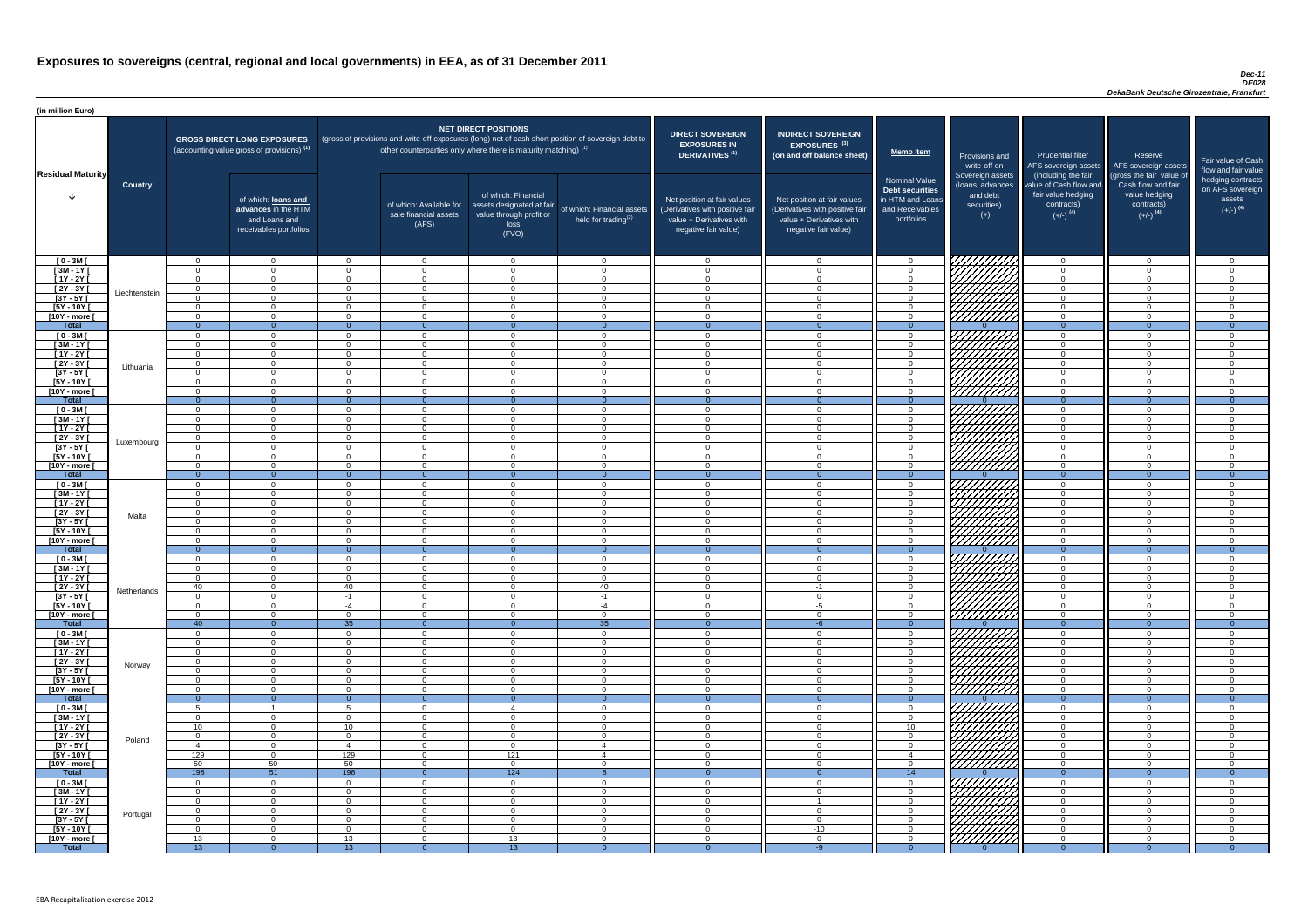#### *Dec-11 DE028 DekaBank Deutsche Girozentrale, Frankfurt*

(4) According with CEBS Guidelines on prudential filters it is required a consistent treatment of gains and losses resulting from a transaction whereby a cash flow hedge is created for an available for sale instrument: i.e item are recognised in additional own funds, so should the results of the corresponding cash flow hedging derivative. Moreover if fair-value hedging contracts on sovereign assets are taken in consideration for the computat (before their removal), the FV of such contracts must be reported in the column AB.

| (in million Euro)          |                     |                      |                                                                                              |                      |                                                                                                                                                                             |                                                                                              |                                                               |                                                                                                                    |                                                                                                                    |                                                                                              |                                                                          |                                                                                      |                                                                             |                                                                           |
|----------------------------|---------------------|----------------------|----------------------------------------------------------------------------------------------|----------------------|-----------------------------------------------------------------------------------------------------------------------------------------------------------------------------|----------------------------------------------------------------------------------------------|---------------------------------------------------------------|--------------------------------------------------------------------------------------------------------------------|--------------------------------------------------------------------------------------------------------------------|----------------------------------------------------------------------------------------------|--------------------------------------------------------------------------|--------------------------------------------------------------------------------------|-----------------------------------------------------------------------------|---------------------------------------------------------------------------|
| <b>Residual Maturity</b>   |                     |                      | <b>GROSS DIRECT LONG EXPOSURES</b><br>(accounting value gross of provisions) <sup>(1)</sup>  |                      | (gross of provisions and write-off exposures (long) net of cash short position of sovereign debt to<br>other counterparties only where there is maturity matching) $^{(1)}$ | <b>NET DIRECT POSITIONS</b>                                                                  |                                                               | <b>DIRECT SOVEREIGN</b><br><b>EXPOSURES IN</b><br><b>DERIVATIVES (1)</b>                                           | <b>INDIRECT SOVEREIGN</b><br><b>EXPOSURES<sup>(3)</sup></b><br>(on and off balance sheet)                          | <b>Memo Item</b>                                                                             | Provisions and<br>write-off on                                           | <b>Prudential filter</b><br>AFS sovereign assets<br>(including the fair              | Reserve<br>AFS sovereign assets<br>(gross the fair value of                 | Fair value of Cash<br>flow and fair value                                 |
|                            | <b>Country</b>      |                      | of which: <b>loans and</b><br>advances in the HTM<br>and Loans and<br>receivables portfolios |                      | of which: Available for<br>sale financial assets<br>(AFS)                                                                                                                   | of which: Financial<br>assets designated at fair<br>value through profit or<br>loss<br>(FVO) | of which: Financial assets<br>held for trading <sup>(2)</sup> | Net position at fair values<br>(Derivatives with positive fair<br>value + Derivatives with<br>negative fair value) | Net position at fair values<br>(Derivatives with positive fair<br>value + Derivatives with<br>negative fair value) | <b>Nominal Value</b><br>Debt securities<br>in HTM and Loans<br>and Receivables<br>portfolios | Sovereign assets<br>(loans, advances<br>and debt<br>securities)<br>$(+)$ | value of Cash flow and<br>fair value hedging<br>contracts)<br>$(+/-)$ <sup>(4)</sup> | Cash flow and fair<br>value hedging<br>contracts)<br>$(+/-)$ <sup>(4)</sup> | hedging contracts<br>on AFS sovereign<br>assets<br>$(+/-)$ <sup>(4)</sup> |
| $[0 - 3M]$                 |                     | $\Omega$             | $\overline{0}$                                                                               | $\Omega$             | $\overline{0}$                                                                                                                                                              | $\Omega$                                                                                     | $\overline{0}$                                                | $\Omega$                                                                                                           | $\Omega$                                                                                                           | $\overline{0}$                                                                               | 7777777A                                                                 | $\overline{0}$                                                                       | $\overline{0}$                                                              | $\overline{0}$                                                            |
| $[3M - 1Y]$                |                     | $\Omega$             | $\Omega$                                                                                     | $\Omega$             | $\Omega$                                                                                                                                                                    | $\Omega$                                                                                     | $\overline{0}$                                                | - 0                                                                                                                | $\Omega$                                                                                                           | $\overline{0}$                                                                               |                                                                          | $\overline{0}$                                                                       | $\Omega$                                                                    | $\overline{0}$                                                            |
| $[1Y - 2Y]$                |                     | $\Omega$             | $\Omega$                                                                                     | $\Omega$             | $\Omega$                                                                                                                                                                    | $\Omega$                                                                                     | $\overline{0}$                                                | $\Omega$                                                                                                           | $\Omega$                                                                                                           | $\overline{0}$                                                                               | <i>ШЩИ</i> А                                                             | $\overline{0}$                                                                       | $\Omega$                                                                    | $\overline{0}$                                                            |
| [2Y - 3Y [                 | Romania             | $\Omega$             | $\Omega$                                                                                     | $\Omega$             | $\Omega$                                                                                                                                                                    | $\Omega$                                                                                     | $\Omega$                                                      | $\overline{0}$                                                                                                     | $\cap$                                                                                                             | $\overline{0}$                                                                               |                                                                          | $\overline{0}$                                                                       | $\Omega$                                                                    | $\overline{0}$                                                            |
| [3Y - 5Y [<br>[5Y - 10Y [  |                     | $\Omega$<br>$\Omega$ | $\Omega$<br>$\Omega$                                                                         | $\Omega$<br>$\Omega$ | $\Omega$<br>$\Omega$                                                                                                                                                        | $\Omega$<br>$\Omega$                                                                         | $\Omega$<br>$\Omega$                                          | - 0<br>$\cap$                                                                                                      | $\Omega$<br>$\Omega$                                                                                               | $\Omega$<br>$\Omega$                                                                         | HAHARA KU                                                                | $\overline{0}$<br>$\overline{0}$                                                     | $\Omega$<br>$\Omega$                                                        | $\overline{0}$<br>$\Omega$                                                |
| [10Y - more [              |                     | $\Omega$             | $\Omega$                                                                                     | $\Omega$             | $\cap$                                                                                                                                                                      | $\cap$                                                                                       | $\Omega$                                                      | $\cap$                                                                                                             | $\cap$                                                                                                             | $\Omega$                                                                                     |                                                                          | $\overline{0}$                                                                       | $\Omega$                                                                    | $\Omega$                                                                  |
| <b>Total</b>               |                     | $\Omega$             | $\Omega$                                                                                     | $\Omega$             | $\Omega$                                                                                                                                                                    |                                                                                              | $\Omega$                                                      | $\Omega$                                                                                                           |                                                                                                                    | $\Omega$                                                                                     |                                                                          | $\Omega$                                                                             | $\Omega$                                                                    | $\Omega$                                                                  |
| $[0 - 3M]$                 |                     | $\Omega$             | $\Omega$                                                                                     | $\Omega$             | $\Omega$                                                                                                                                                                    | $\Omega$                                                                                     | $\Omega$                                                      | - വ                                                                                                                | $\cap$                                                                                                             | $\Omega$                                                                                     | UNITA<br>UNITA                                                           | $\Omega$                                                                             | $\Omega$                                                                    | $\Omega$                                                                  |
| $[3M-1Y]$                  |                     | $\Omega$             | $\Omega$                                                                                     | $\Omega$             | $\Omega$                                                                                                                                                                    | $\Omega$                                                                                     | $\Omega$                                                      | $\cap$                                                                                                             | $\Omega$                                                                                                           | $\Omega$                                                                                     |                                                                          | $\overline{0}$                                                                       | $\Omega$                                                                    | $\Omega$                                                                  |
| $[1Y - 2Y]$                |                     | $\Omega$             | $\Omega$                                                                                     | $\Omega$             | $\Omega$                                                                                                                                                                    | $\Omega$                                                                                     | $\Omega$                                                      | $\cap$                                                                                                             | $\Omega$                                                                                                           | $\Omega$                                                                                     |                                                                          | $\Omega$                                                                             | $\Omega$                                                                    | $\Omega$                                                                  |
| $[2Y - 3Y]$                | Slovakia            | $5\overline{5}$      | $\Omega$                                                                                     |                      | $\Omega$                                                                                                                                                                    |                                                                                              | $\Omega$                                                      | $\cap$                                                                                                             | $\Omega$                                                                                                           | $\overline{0}$                                                                               |                                                                          | $\overline{0}$                                                                       | $\Omega$                                                                    | $\overline{0}$                                                            |
| $[3Y - 5Y]$                |                     | $\Omega$             | $\Omega$                                                                                     | $\Omega$             | $\overline{0}$                                                                                                                                                              | $\Omega$                                                                                     | $\overline{0}$                                                | $\Omega$                                                                                                           | $\Omega$                                                                                                           | $\overline{0}$                                                                               |                                                                          | $\overline{0}$                                                                       | $\Omega$                                                                    | $\overline{0}$                                                            |
| [5Y - 10Y [                |                     | $\Omega$             | $\Omega$                                                                                     | $\Omega$             | $\Omega$                                                                                                                                                                    | $\Omega$                                                                                     | $\overline{0}$                                                | $\Omega$                                                                                                           | $\Omega$                                                                                                           | $\overline{0}$                                                                               |                                                                          | $\overline{0}$                                                                       | $\Omega$                                                                    | $\overline{0}$                                                            |
| [10Y - more [              |                     | $\Omega$             | $\Omega$                                                                                     | $\Omega$             | $\Omega$                                                                                                                                                                    | $\Omega$                                                                                     | $\overline{0}$                                                | - 0                                                                                                                | $\Omega$                                                                                                           | $\overline{0}$                                                                               |                                                                          | $\overline{0}$                                                                       | $\Omega$                                                                    | $\overline{0}$                                                            |
| <b>Total</b>               |                     |                      | $\overline{0}$                                                                               |                      | - 0                                                                                                                                                                         |                                                                                              | $\Omega$                                                      | - 0                                                                                                                | $\Omega$                                                                                                           | $\Omega$                                                                                     |                                                                          | $\Omega$                                                                             | $\Omega$                                                                    | $\Omega$                                                                  |
| $[0 - 3M]$                 |                     | $\Omega$             | $\Omega$                                                                                     | $\Omega$             | $\Omega$                                                                                                                                                                    | $\Omega$                                                                                     | $\Omega$                                                      | - 0                                                                                                                | $\Omega$                                                                                                           | $\overline{0}$                                                                               |                                                                          | $\overline{0}$                                                                       | $\Omega$                                                                    | $\overline{0}$                                                            |
| $[3M - 1Y]$                |                     | $\Omega$             | $\Omega$                                                                                     | $\Omega$             | $\Omega$                                                                                                                                                                    | $\Omega$                                                                                     | $\Omega$                                                      | - 0                                                                                                                | $\Omega$<br>$\Omega$                                                                                               | $\overline{0}$                                                                               |                                                                          | $\overline{0}$                                                                       | $\Omega$                                                                    | $\overline{0}$                                                            |
| $[1Y - 2Y]$<br>$[2Y - 3Y]$ |                     | $\Omega$<br>$\Omega$ | $\Omega$<br>$\Omega$                                                                         | $\Omega$<br>$\Omega$ | $\Omega$<br>$\Omega$                                                                                                                                                        | $\Omega$<br>$\Omega$                                                                         | $\Omega$<br>$\Omega$                                          | - റ<br>- റ                                                                                                         | - 0                                                                                                                | $\overline{0}$<br>$\Omega$                                                                   |                                                                          | $\overline{0}$<br>$\Omega$                                                           | $\Omega$<br>$\Omega$                                                        | $\overline{0}$<br>$\Omega$                                                |
|                            | Slovenia            |                      |                                                                                              |                      | - 0                                                                                                                                                                         | 0                                                                                            | ()                                                            |                                                                                                                    |                                                                                                                    |                                                                                              | <b>SANDA (SANDA)</b><br>SANDA (SANDA)                                    | - 0                                                                                  |                                                                             |                                                                           |
| [3Y - 5Y [<br>$[5Y - 10Y]$ |                     | $\Omega$             | $\Omega$                                                                                     | $\Omega$             | $\Omega$                                                                                                                                                                    | $\Omega$                                                                                     | $\Omega$                                                      | $\cap$                                                                                                             | $\Omega$                                                                                                           | $\Omega$                                                                                     |                                                                          | $\overline{0}$                                                                       | -0<br>$\Omega$                                                              | $\Omega$                                                                  |
| [10Y - more [              |                     | $\Omega$             | $\Omega$                                                                                     | $\Omega$             | $\Omega$                                                                                                                                                                    | $\Omega$                                                                                     | $\Omega$                                                      | $\cap$                                                                                                             | $\cap$                                                                                                             | $\Omega$                                                                                     |                                                                          | $\Omega$                                                                             | $\Omega$                                                                    | $\Omega$                                                                  |
| <b>Total</b>               |                     | $\Omega$             | $\overline{0}$                                                                               | $\Omega$             | $\Omega$                                                                                                                                                                    | $\Omega$                                                                                     | $\overline{0}$                                                | $\Omega$                                                                                                           | - റ                                                                                                                | $\Omega$                                                                                     |                                                                          | $\Omega$                                                                             | $\Omega$                                                                    | $\overline{0}$                                                            |
| $[0 - 3M]$                 |                     | 30                   | 29                                                                                           | 30                   | $\overline{0}$                                                                                                                                                              |                                                                                              | $\Omega$                                                      | - 0                                                                                                                | $-16$                                                                                                              | $\overline{0}$                                                                               |                                                                          | $\overline{0}$                                                                       | $\Omega$                                                                    | $\overline{0}$                                                            |
| $[3M - 1Y]$                |                     | 37                   | 37                                                                                           | 37                   | $\Omega$                                                                                                                                                                    | $\Omega$                                                                                     | $\Omega$                                                      | - 0                                                                                                                | $\Omega$                                                                                                           | $\overline{0}$                                                                               |                                                                          | $\overline{0}$                                                                       | $\Omega$                                                                    | $\Omega$                                                                  |
| [ 1Y - 2Y [                |                     | 28                   | 19                                                                                           | 28                   | $\Omega$                                                                                                                                                                    | 10 <sup>1</sup>                                                                              | $\overline{0}$                                                | - 0                                                                                                                | -5                                                                                                                 | $\overline{0}$                                                                               |                                                                          | $\overline{0}$                                                                       | $\Omega$                                                                    | $\overline{0}$                                                            |
| [2Y - 3Y [                 | Spain               | $\Omega$             | $\Omega$                                                                                     | $-1$                 | $\Omega$                                                                                                                                                                    | $\Omega$                                                                                     | $-1$                                                          | $\Omega$                                                                                                           | $-2$                                                                                                               | $\Omega$                                                                                     |                                                                          | $\Omega$                                                                             | $\Omega$                                                                    | $\Omega$                                                                  |
| $[3Y - 5Y]$                |                     | 33                   |                                                                                              | 32                   | $\overline{0}$                                                                                                                                                              | 27                                                                                           | $-1$                                                          | $\Omega$                                                                                                           | -9                                                                                                                 | $\overline{0}$                                                                               |                                                                          | $\overline{0}$                                                                       | $\Omega$                                                                    | $\Omega$                                                                  |
| $[5Y - 10Y]$               |                     | $\Omega$             |                                                                                              | $-5$                 | $\Omega$                                                                                                                                                                    | $\Omega$                                                                                     | $-5$                                                          | $\overline{0}$                                                                                                     | -5                                                                                                                 | $\Omega$                                                                                     |                                                                          | $\overline{0}$                                                                       | $\Omega$                                                                    | $\Omega$                                                                  |
| [10Y - more ]              |                     | - 0                  | $\Omega$                                                                                     | -1                   | $\Omega$                                                                                                                                                                    | $\Omega$                                                                                     | $-1$                                                          | - 0                                                                                                                | $\Omega$                                                                                                           | $\overline{0}$                                                                               | THING<br>HIMAN<br>HIMAN                                                  | $\overline{0}$                                                                       | $\Omega$                                                                    | $\Omega$                                                                  |
| <b>Total</b>               |                     | 128                  | 91                                                                                           | 120                  | $\Omega$                                                                                                                                                                    | 37                                                                                           | $-8$                                                          | - 0                                                                                                                | $-37$                                                                                                              | $\Omega$                                                                                     | 7777777777                                                               | $\overline{0}$                                                                       | $\Omega$                                                                    | $\Omega$                                                                  |
| $[0 - 3M]$<br>$[3M - 1Y]$  |                     | $\Omega$<br>$\Omega$ | $\overline{0}$<br>$\Omega$                                                                   | $\Omega$<br>$\Omega$ | $\Omega$                                                                                                                                                                    | $\Omega$<br>$\Omega$                                                                         | $\Omega$<br>$\Omega$                                          | $\overline{0}$<br>- 0                                                                                              | $-16$<br>- 0                                                                                                       | $\overline{0}$                                                                               |                                                                          | $\overline{0}$                                                                       | $\Omega$<br>$\Omega$                                                        | $\overline{0}$                                                            |
| $[1Y - 2Y]$                |                     | 8                    | $\Omega$                                                                                     | - 8                  | $\Omega$<br>$\Omega$                                                                                                                                                        | $\Omega$                                                                                     | <b>R</b>                                                      | - 0                                                                                                                | $\Omega$                                                                                                           | $\Omega$<br>$\Omega$                                                                         |                                                                          | $\Omega$<br>$\overline{0}$                                                           | $\Omega$                                                                    | $\Omega$<br>$\Omega$                                                      |
| $[2Y - 3Y]$                |                     | $\overline{0}$       | $\overline{0}$                                                                               | $\overline{0}$       | $\overline{0}$                                                                                                                                                              | $\overline{0}$                                                                               | $\overline{0}$                                                | - 0                                                                                                                | $-11$                                                                                                              | $\overline{0}$                                                                               |                                                                          | $\overline{0}$                                                                       | $\Omega$                                                                    | $\overline{0}$                                                            |
| $[3Y - 5Y]$                | Sweden              | $\Omega$             | $\Omega$                                                                                     | $\Omega$             | $\overline{0}$                                                                                                                                                              | $\overline{0}$                                                                               | $\overline{0}$                                                | - 0                                                                                                                | -5                                                                                                                 | $\Omega$                                                                                     |                                                                          | $\Omega$                                                                             | $\Omega$                                                                    | $\overline{0}$                                                            |
| [5Y - 10Y [                |                     | $\Omega$             | $\Omega$                                                                                     | $\Omega$             | $\Omega$                                                                                                                                                                    | $\Omega$                                                                                     | $\overline{0}$                                                | - 0                                                                                                                | $-1$                                                                                                               | $\overline{0}$                                                                               |                                                                          | $\overline{0}$                                                                       | $\Omega$                                                                    | $\overline{0}$                                                            |
| [10Y - more ]              |                     | $\Omega$             | $\Omega$                                                                                     | $\Omega$             | $\Omega$                                                                                                                                                                    | $\Omega$                                                                                     | $\Omega$                                                      | - 0                                                                                                                | $\Omega$                                                                                                           | $\overline{0}$                                                                               | HANG SANG                                                                | $\overline{0}$                                                                       | $\Omega$                                                                    | $\overline{0}$                                                            |
| <b>Total</b>               |                     |                      | $\overline{0}$                                                                               |                      | $\Omega$                                                                                                                                                                    |                                                                                              | 8                                                             | - 0                                                                                                                | $-33$                                                                                                              | $\Omega$                                                                                     |                                                                          | $\Omega$                                                                             | - 0                                                                         | $\Omega$                                                                  |
| $[0 - 3M]$                 |                     | $\Omega$             | $\Omega$                                                                                     | $\Omega$             | $\Omega$                                                                                                                                                                    | $\Omega$                                                                                     | $\Omega$                                                      | $\cap$                                                                                                             | $\cap$                                                                                                             | $\Omega$                                                                                     |                                                                          | $\Omega$                                                                             | $\Omega$                                                                    | $\Omega$                                                                  |
| $[3M - 1Y]$                |                     | $\Omega$             | $\Omega$                                                                                     | $\Omega$             | $\Omega$                                                                                                                                                                    | $\Omega$                                                                                     | $\Omega$                                                      | - റ                                                                                                                | $\Omega$                                                                                                           | $\overline{0}$                                                                               |                                                                          | $\overline{0}$                                                                       | - 0                                                                         | $\Omega$                                                                  |
| [ 1Y - 2Y [                |                     | - 0                  | $\Omega$                                                                                     | $\Omega$             | $\Omega$                                                                                                                                                                    | $\Omega$                                                                                     | $\Omega$                                                      | - 0                                                                                                                |                                                                                                                    | $\Omega$                                                                                     | HAAAN<br>HAAAN                                                           | $\overline{0}$                                                                       | $\Omega$                                                                    | $\Omega$                                                                  |
| $[2Y - 3Y]$                | United Kingdom      | $\Omega$             | $\Omega$                                                                                     | $\Omega$             | $\Omega$                                                                                                                                                                    | $\Omega$                                                                                     | $\Omega$                                                      | - 0                                                                                                                | $\Omega$                                                                                                           | $\Omega$                                                                                     |                                                                          | $\overline{0}$                                                                       | $\Omega$                                                                    | $\Omega$                                                                  |
| $[3Y - 5Y]$                |                     | - 0                  | $\Omega$                                                                                     | $\Omega$             | $\Omega$                                                                                                                                                                    | $\Omega$                                                                                     | $\Omega$                                                      | - 0                                                                                                                | $-5$                                                                                                               | $\Omega$                                                                                     |                                                                          | $\overline{0}$                                                                       | $\Omega$                                                                    | $\Omega$                                                                  |
| [5Y - 10Y [                |                     | $\Omega$             | $\cap$                                                                                       | $\Omega$             | $\Omega$                                                                                                                                                                    | $\Omega$                                                                                     | $\Omega$                                                      | - വ                                                                                                                | $\Omega$                                                                                                           | $\Omega$                                                                                     | UMMA                                                                     | $\Omega$                                                                             | $\Omega$                                                                    | $\Omega$                                                                  |
| [10Y - more ]              |                     | $\Omega$             | $\cap$                                                                                       | $\Omega$             | $\cap$                                                                                                                                                                      | $\Omega$                                                                                     | $\Omega$                                                      | $\cap$                                                                                                             | $\Omega$                                                                                                           | $\Omega$                                                                                     |                                                                          | $\Omega$                                                                             | $\Omega$                                                                    | $\Omega$                                                                  |
| <b>Total</b>               |                     | -0                   |                                                                                              |                      |                                                                                                                                                                             |                                                                                              |                                                               |                                                                                                                    | -5                                                                                                                 |                                                                                              |                                                                          |                                                                                      |                                                                             | $\Omega$                                                                  |
|                            |                     |                      |                                                                                              |                      |                                                                                                                                                                             |                                                                                              |                                                               |                                                                                                                    |                                                                                                                    |                                                                                              |                                                                          |                                                                                      |                                                                             |                                                                           |
|                            | <b>TOTAL EEA 30</b> | 16,962               | 2,349                                                                                        | 16,424               | 25                                                                                                                                                                          | 3,234                                                                                        | 5,439                                                         | 129                                                                                                                | $-187$                                                                                                             | 64                                                                                           | 38                                                                       | $\Omega$                                                                             | $\Omega$                                                                    | $\Omega$                                                                  |

(3) The exposures reported include the positions towards counterparts (other than sovereign) on sovereign credit risk (i.e. CDS, financial guarantees) booked in all the accounting portfolio (on-off balance sheet). Irrespec or accounting classification of the positions the economic substance over the form must be used as a criteria for the identification of the exposures to be included in this column. This item does not include exposures to c sovereign) with full or partial government guarantees by central, regional and local governments

**(5)** Please report gross and net direct positions before eventual write-off (PSI); in the column provisions must be included eventual write-off (PSI).

#### **Notes and definitions**

**(1)** The exposures reported cover only exposures to central, regional and local governments on immediate borrower basis, and do not include exposures to other counterparts with full or partial government guarantees **(2)** The banks disclose the exposures in the "Financial assets held for trading" portfolio after offsetting the cash short positions having the same maturities.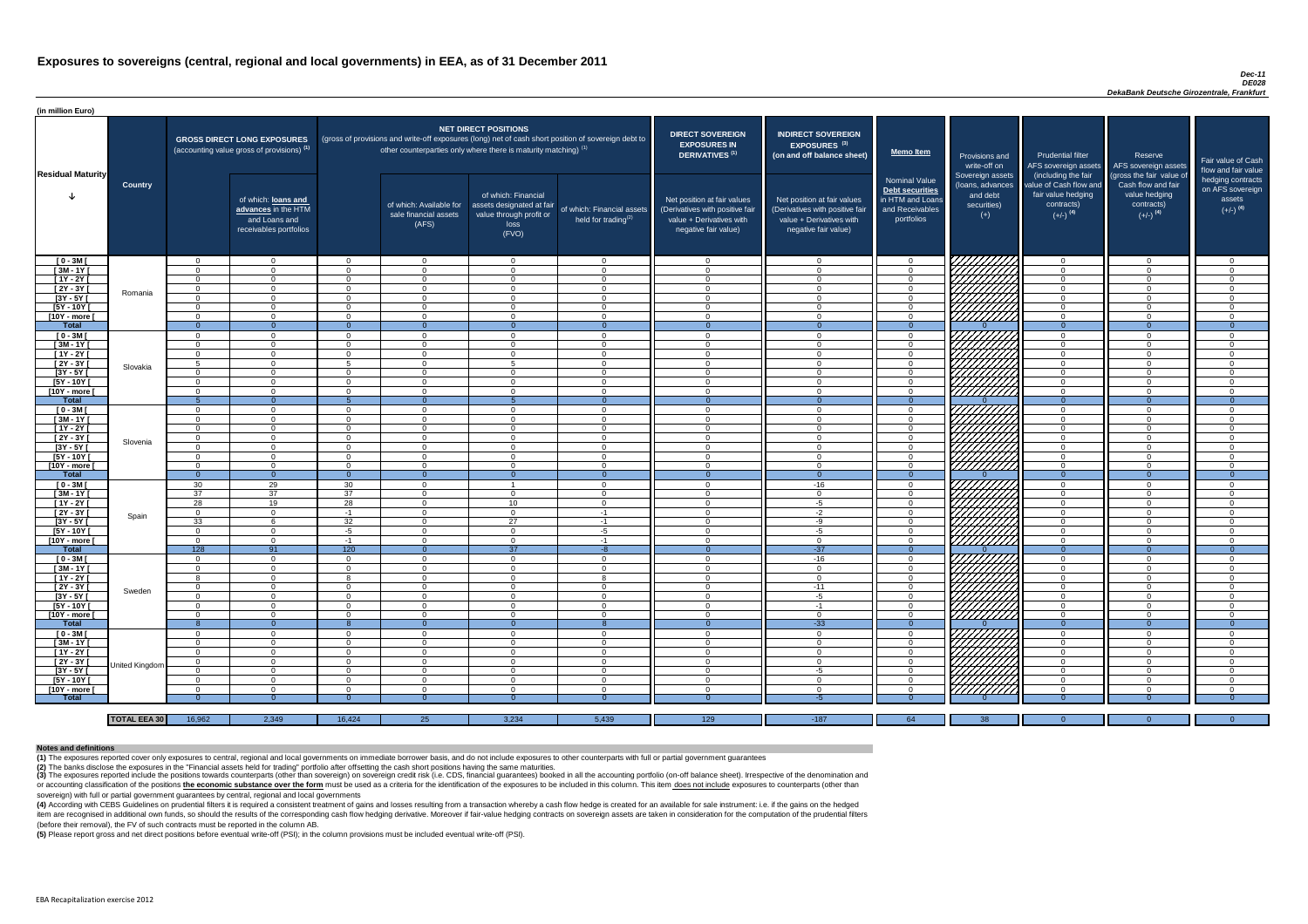| (in million Euro)                                |                |                                  |                                                                                             |                            |                                                                      |                                                                                              |                                                                                                     |                                                                                                                    |                                                                                                                    |                                                                                                     |                                                                          |                                                                                                             |                                                                                                         |                                                   |
|--------------------------------------------------|----------------|----------------------------------|---------------------------------------------------------------------------------------------|----------------------------|----------------------------------------------------------------------|----------------------------------------------------------------------------------------------|-----------------------------------------------------------------------------------------------------|--------------------------------------------------------------------------------------------------------------------|--------------------------------------------------------------------------------------------------------------------|-----------------------------------------------------------------------------------------------------|--------------------------------------------------------------------------|-------------------------------------------------------------------------------------------------------------|---------------------------------------------------------------------------------------------------------|---------------------------------------------------|
| <b>Residual Maturity</b>                         |                |                                  | <b>GROSS DIRECT LONG EXPOSURES</b><br>(accounting value gross of provisions) <sup>(1)</sup> |                            | other counterparties only where there is maturity matching) $^{(1)}$ | <b>NET DIRECT POSITIONS</b>                                                                  | (gross of provisions and write-off exposures (long) net of cash short position of sovereign debt to | <b>DIRECT SOVEREIGN</b><br><b>EXPOSURES IN</b><br>DERIVATIVES <sup>(1)</sup>                                       | <b>INDIRECT SOVEREIGN</b><br><b>EXPOSURES<sup>(3)</sup></b><br>(on and off balance sheet)                          | <b>Memo Item</b>                                                                                    | Provisions and<br>write-off on                                           | <b>Prudential filter</b><br>AFS sovereign assets                                                            | Reserve<br>AFS sovereign assets                                                                         | <b>Fair value</b><br>flow and t                   |
|                                                  | <b>Country</b> |                                  | of which: loans and<br>advances in the HTM<br>and Loans and<br>receivables portfolios       |                            | of which: Available for<br>sale financial assets<br>(AFS)            | of which: Financial<br>assets designated at fair<br>value through profit or<br>loss<br>(FVO) | of which: Financial assets<br>held for trading <sup>(2)</sup>                                       | Net position at fair values<br>(Derivatives with positive fair<br>value + Derivatives with<br>negative fair value) | Net position at fair values<br>(Derivatives with positive fair<br>value + Derivatives with<br>negative fair value) | <b>Nominal Value</b><br><b>Debt securities</b><br>in HTM and Loans<br>and Receivables<br>portfolios | Sovereign assets<br>(loans, advances<br>and debt<br>securities)<br>$(+)$ | (including the fair<br>value of Cash flow and<br>fair value hedging<br>contracts)<br>$(+/-)$ <sup>(4)</sup> | (gross the fair value of<br>Cash flow and fair<br>value hedging<br>contracts)<br>$(+/-)$ <sup>(4)</sup> | hedging o<br>on AFS <sub>s</sub><br>ass<br>$(+/-$ |
| $[0 - 3M]$                                       |                | $\Omega$                         | $\cap$                                                                                      | $\Omega$                   | $\Omega$                                                             | $\Omega$                                                                                     | $\cap$                                                                                              | $\cap$                                                                                                             | $\Omega$                                                                                                           | - റ                                                                                                 | 77777777                                                                 | $\Omega$                                                                                                    | $\overline{0}$                                                                                          |                                                   |
| $[3M - 1Y]$                                      |                | $\Omega$                         | $\cap$                                                                                      | $\Omega$                   | $\overline{0}$                                                       | $\Omega$                                                                                     |                                                                                                     |                                                                                                                    | $\Omega$                                                                                                           | $\Omega$                                                                                            |                                                                          | $\Omega$                                                                                                    | $\Omega$                                                                                                |                                                   |
| $[1Y - 2Y]$<br>$[2Y - 3Y]$                       |                | $\Omega$<br>$\Omega$             | $\cap$                                                                                      | $\Omega$<br>$\Omega$       | $\overline{0}$<br>$\Omega$                                           | $\Omega$<br>$\Omega$                                                                         | $\Omega$                                                                                            | $\Omega$                                                                                                           | $-10$<br>$\Omega$                                                                                                  | $\overline{0}$<br>$\Omega$                                                                          |                                                                          | $\Omega$<br>$\Omega$                                                                                        | $\Omega$<br>$\Omega$                                                                                    |                                                   |
| $[3Y - 5Y]$                                      | Austria        | $\Omega$                         | $\cap$                                                                                      | $\Omega$                   | $\overline{0}$                                                       | $\Omega$                                                                                     | $\sqrt{ }$                                                                                          |                                                                                                                    | $\Omega$                                                                                                           | $\Omega$                                                                                            |                                                                          | $\Omega$                                                                                                    | $\Omega$                                                                                                |                                                   |
| $[5Y - 10Y]$                                     |                | $\Omega$                         |                                                                                             | $\Omega$                   | $\overline{0}$                                                       | $\Omega$                                                                                     |                                                                                                     |                                                                                                                    | -6                                                                                                                 | $\Omega$                                                                                            | <i>Chilli</i> a                                                          | $\Omega$                                                                                                    | $\Omega$                                                                                                |                                                   |
| [10Y - more [                                    |                | $\Omega$                         | $\cap$                                                                                      | $\cap$                     | $\Omega$                                                             | $\Omega$                                                                                     |                                                                                                     |                                                                                                                    | $\cap$                                                                                                             | $\Omega$                                                                                            | 7777777777                                                               | $\Omega$                                                                                                    | $\Omega$                                                                                                |                                                   |
| <b>Total</b><br>$[0 - 3M]$                       |                | $\overline{0}$<br>117            | $\cap$                                                                                      | $\Omega$<br>116            | $\Omega$<br>$\overline{0}$                                           | $\Omega$                                                                                     | $\Omega$<br>116                                                                                     |                                                                                                                    | $-16$<br>$\Omega$                                                                                                  | $\Omega$<br>$\Omega$                                                                                |                                                                          | $\Omega$<br>$\Omega$                                                                                        | $\Omega$<br>$\Omega$                                                                                    |                                                   |
| $[3M-1Y]$                                        |                | 115                              | $\Omega$                                                                                    | 115                        | $\overline{0}$                                                       | $\Omega$                                                                                     | 115                                                                                                 | $\Omega$                                                                                                           | $\Omega$                                                                                                           | $\overline{0}$                                                                                      | CHHAA                                                                    | $\overline{0}$                                                                                              | $\Omega$                                                                                                |                                                   |
| $[1Y - 2Y]$                                      |                | $\mathbf{3}$                     | $\Omega$                                                                                    | $\mathbf{3}$               | $\overline{0}$                                                       | $\Omega$                                                                                     | 3 <sup>1</sup>                                                                                      | $\cap$                                                                                                             | $\Omega$                                                                                                           | $\overline{0}$                                                                                      | HAAAD S                                                                  | $\overline{0}$                                                                                              | $\Omega$                                                                                                |                                                   |
| $[2Y - 3Y]$                                      | Belgium        | $\Omega$                         | $\Omega$                                                                                    | $-22$                      | $\Omega$                                                             | $\Omega$                                                                                     | $-22$                                                                                               | $\Omega$                                                                                                           | $\Omega$                                                                                                           | $\Omega$                                                                                            |                                                                          | $\overline{0}$                                                                                              | $\Omega$                                                                                                |                                                   |
| $[3Y - 5Y]$<br>$[5Y - 10Y]$                      |                | 17<br>$\Omega$                   | $\Omega$<br>$\Omega$                                                                        | 17<br>$-1$                 | $\Omega$<br>$\overline{0}$                                           | $\Omega$<br>$\Omega$                                                                         | 17<br>$-1$                                                                                          | $\Omega$<br>$\cap$                                                                                                 | $\Omega$<br>$\Omega$                                                                                               | $\overline{0}$<br>$\Omega$                                                                          |                                                                          | $\overline{0}$<br>$\Omega$                                                                                  | $\Omega$<br>$\overline{0}$                                                                              |                                                   |
| [10Y - more [                                    |                | $\Omega$                         | $\cap$                                                                                      | -1                         | $\overline{0}$                                                       | $\Omega$                                                                                     | $-1$                                                                                                |                                                                                                                    | $\Omega$                                                                                                           | $\Omega$                                                                                            | 777777777                                                                | $\overline{0}$                                                                                              | $\Omega$                                                                                                |                                                   |
| <b>Total</b>                                     |                | 252                              |                                                                                             | 227                        | $\Omega$                                                             |                                                                                              | 227                                                                                                 |                                                                                                                    |                                                                                                                    | $\Omega$                                                                                            |                                                                          | $\Omega$                                                                                                    | $\Omega$                                                                                                |                                                   |
| $[0 - 3M]$                                       |                | $\overline{0}$                   | $\Omega$                                                                                    | $\Omega$                   | $\overline{0}$                                                       | $\Omega$                                                                                     | $\cap$                                                                                              | $\Omega$                                                                                                           | $\Omega$                                                                                                           | $\Omega$                                                                                            | 177777777                                                                | $\Omega$                                                                                                    | $\Omega$                                                                                                |                                                   |
| $[3M - 1Y]$<br>$[1Y - 2Y]$                       |                | $\Omega$<br>$\Omega$             | $\cap$<br>$\cap$                                                                            | $\Omega$<br>$\Omega$       | $\Omega$<br>$\overline{0}$                                           | $\Omega$<br>$\Omega$                                                                         |                                                                                                     |                                                                                                                    | $\Omega$<br>$\Omega$                                                                                               | $\Omega$<br>$\Omega$                                                                                |                                                                          | $\Omega$<br>$\Omega$                                                                                        | $\Omega$<br>$\Omega$                                                                                    |                                                   |
| $[2Y - 3Y]$                                      |                | $\Omega$                         | . റ                                                                                         | $\Omega$                   | $\Omega$                                                             | $\Omega$                                                                                     | $\Omega$                                                                                            | $\cap$                                                                                                             | $\overline{0}$                                                                                                     | $\Omega$                                                                                            | <i>WAHAA</i>                                                             | $\Omega$                                                                                                    | $\Omega$                                                                                                |                                                   |
| [3Y - 5Y [                                       | Bulgaria       |                                  |                                                                                             |                            | 0                                                                    |                                                                                              |                                                                                                     |                                                                                                                    |                                                                                                                    |                                                                                                     |                                                                          |                                                                                                             |                                                                                                         |                                                   |
| $[5Y - 10Y]$                                     |                | $\Omega$                         | $\cap$                                                                                      | $\Omega$                   | $\overline{0}$                                                       | $\Omega$                                                                                     | $\cap$                                                                                              | $\Omega$                                                                                                           | $\Omega$<br>$\cap$                                                                                                 | $\Omega$<br>$\Omega$                                                                                | <i>VHHHH</i>                                                             | $\Omega$                                                                                                    | $\cap$                                                                                                  |                                                   |
| $\sqrt{10Y}$ - more $\sqrt{10Y}$<br><b>Total</b> |                | $\overline{0}$<br>$\overline{0}$ | $\Omega$                                                                                    | $\Omega$<br>$\Omega$       | $\overline{0}$<br>$\overline{0}$                                     | $\Omega$<br>$\Omega$                                                                         | $\Omega$                                                                                            |                                                                                                                    |                                                                                                                    | $\Omega$                                                                                            | 7777777777                                                               | $\overline{0}$<br>$\overline{0}$                                                                            | $\Omega$<br>$\Omega$                                                                                    |                                                   |
| $[0 - 3M]$                                       |                | $\Omega$                         | $\cap$                                                                                      | $\Omega$                   | $\overline{0}$                                                       | $\Omega$                                                                                     |                                                                                                     |                                                                                                                    | $\Omega$                                                                                                           | $\Omega$                                                                                            |                                                                          | $\Omega$                                                                                                    | $\Omega$                                                                                                |                                                   |
| $[3M - 1Y]$                                      |                | $\Omega$                         | $\Omega$                                                                                    | $\Omega$                   | $\overline{0}$                                                       | $\overline{0}$                                                                               | $\Omega$                                                                                            | $\Omega$                                                                                                           | $\Omega$                                                                                                           | $\Omega$                                                                                            | —                                                                        | $\overline{0}$                                                                                              | $\Omega$                                                                                                |                                                   |
| $[1Y - 2Y]$<br>[2Y - 3Y [                        |                | $\Omega$<br>$\Omega$             | $\Omega$<br>$\Omega$                                                                        | $\Omega$<br>$\Omega$       | $\Omega$<br>$\overline{0}$                                           | $\Omega$<br>$\Omega$                                                                         | $\cap$                                                                                              | $\Omega$                                                                                                           | $\Omega$<br>$\Omega$                                                                                               | $\Omega$<br>$\Omega$                                                                                |                                                                          | $\overline{0}$<br>$\Omega$                                                                                  | $\Omega$<br>$\Omega$                                                                                    |                                                   |
| $[3Y - 5Y]$                                      | Cyprus         | $\Omega$                         |                                                                                             | $\Omega$                   | $\Omega$                                                             | $\Omega$                                                                                     |                                                                                                     |                                                                                                                    | $\Omega$                                                                                                           | $\Omega$                                                                                            |                                                                          | $\Omega$                                                                                                    | $\Omega$                                                                                                |                                                   |
| $[5Y - 10Y]$                                     |                | $\Omega$                         | $\cap$                                                                                      | $\Omega$                   | $\overline{0}$                                                       | $\Omega$                                                                                     |                                                                                                     |                                                                                                                    | $\Omega$                                                                                                           | - 0                                                                                                 | 777777777                                                                | $\Omega$                                                                                                    | $\Omega$                                                                                                |                                                   |
| [10Y - more [                                    |                | $\Omega$                         | $\cap$                                                                                      | റ                          | $\overline{0}$                                                       | $\Omega$                                                                                     |                                                                                                     |                                                                                                                    | $\Omega$                                                                                                           | $\Omega$                                                                                            | /////////                                                                | $\Omega$                                                                                                    | $\Omega$                                                                                                |                                                   |
| <b>Total</b><br>$[0 - 3M]$                       |                | $\Omega$<br>$\Omega$             | $\cap$                                                                                      | - റ<br>$\Omega$            | $\Omega$<br>$\Omega$                                                 | $\Omega$                                                                                     | $\cap$                                                                                              | $\cap$                                                                                                             | $\Omega$                                                                                                           | $\Omega$<br>$\Omega$                                                                                |                                                                          | $\Omega$<br>$\Omega$                                                                                        | $\Omega$<br>$\Omega$                                                                                    |                                                   |
| $[3M - 1Y]$                                      |                | $\Omega$                         | $\cap$                                                                                      | $\Omega$                   | $\Omega$                                                             | $\Omega$                                                                                     | $\Omega$                                                                                            | $\cap$                                                                                                             | $\Omega$                                                                                                           | $\Omega$                                                                                            |                                                                          | $\overline{0}$                                                                                              | $\Omega$                                                                                                |                                                   |
| $[1Y - 2Y]$                                      |                | $\Omega$                         | $\cap$                                                                                      | $\Omega$                   | $\overline{0}$                                                       | $\Omega$                                                                                     | $\Omega$                                                                                            | $\sim$                                                                                                             | $\Omega$                                                                                                           | $\overline{0}$                                                                                      |                                                                          | $\Omega$                                                                                                    | $\Omega$                                                                                                |                                                   |
| $[2Y - 3Y]$                                      | Czech Republic | $\Omega$                         | $\cap$                                                                                      | $\Omega$                   | $\overline{0}$                                                       | $\Omega$                                                                                     | $\Omega$                                                                                            | $\Omega$<br>$\Omega$                                                                                               | $\Omega$                                                                                                           | $\Omega$                                                                                            | HAAAN<br>HAAAN                                                           | $\overline{0}$                                                                                              | $\Omega$                                                                                                |                                                   |
| $[3Y - 5Y]$<br>$[5Y - 10Y]$                      |                | $\Omega$<br>31                   | $\Omega$<br>$\Omega$                                                                        | $\Omega$<br>31             | $\overline{0}$<br>$\overline{0}$                                     | $\Omega$<br>31                                                                               | $\Omega$<br>$\cap$                                                                                  |                                                                                                                    | $\Omega$<br>-8                                                                                                     | $\Omega$<br>$\Omega$                                                                                |                                                                          | $\overline{0}$<br>$\Omega$                                                                                  | $\overline{0}$<br>$\Omega$                                                                              |                                                   |
| [10Y - more [                                    |                | $\overline{0}$                   | $\Omega$                                                                                    | $\Omega$                   | $\Omega$                                                             | $\Omega$                                                                                     | $\cap$                                                                                              |                                                                                                                    | $\Omega$                                                                                                           | $\Omega$                                                                                            | <i>UMM</i>                                                               | $\Omega$                                                                                                    | $\Omega$                                                                                                |                                                   |
| <b>Total</b>                                     |                | 31                               | $\Omega$                                                                                    | $\overline{31}$            | $\Omega$                                                             | 31                                                                                           | $\Omega$                                                                                            |                                                                                                                    | -8                                                                                                                 | $\Omega$                                                                                            |                                                                          | $\overline{0}$                                                                                              | $\Omega$                                                                                                |                                                   |
| $[0 - 3M]$<br>$[3M - 1Y]$                        |                | $\Omega$                         | $\Omega$                                                                                    | $\Omega$                   | $\Omega$                                                             | $\Omega$                                                                                     |                                                                                                     |                                                                                                                    | $\Omega$<br>0                                                                                                      | $\Omega$<br>$\Omega$                                                                                | 777777777                                                                | $\Omega$<br>$\Omega$                                                                                        | $\Omega$<br>$\Omega$                                                                                    |                                                   |
| $[1Y - 2Y]$                                      |                | $\Omega$                         | - 0<br>$\Omega$                                                                             | -0<br>$\Omega$             | $\Omega$<br>$\overline{0}$                                           | $\Omega$<br>$\Omega$                                                                         |                                                                                                     |                                                                                                                    | $\Omega$                                                                                                           | $\Omega$                                                                                            |                                                                          | $\Omega$                                                                                                    | $\Omega$                                                                                                |                                                   |
| $\boxed{2Y - 3Y}$                                | Denmark        | $\Omega$                         | . റ                                                                                         | - 0                        | $\overline{0}$                                                       | $\Omega$                                                                                     |                                                                                                     |                                                                                                                    | $\Omega$                                                                                                           | $\Omega$                                                                                            |                                                                          | $\Omega$                                                                                                    | $\Omega$                                                                                                |                                                   |
| $[3Y - 5Y]$                                      |                | $\Omega$                         | $\cap$                                                                                      | $\Omega$                   | $\overline{0}$                                                       | $\Omega$                                                                                     |                                                                                                     |                                                                                                                    | $\Omega$                                                                                                           | $\Omega$                                                                                            |                                                                          | $\overline{0}$                                                                                              | $\Omega$                                                                                                |                                                   |
| $[5Y - 10Y]$<br>[10Y - more [                    |                | $\Omega$<br>$\Omega$             | <u>റ</u><br>$\cap$                                                                          | $\Omega$<br>$\Omega$       | $\overline{0}$<br>$\Omega$                                           | $\Omega$<br>$\Omega$                                                                         | $\Omega$<br>$\cap$                                                                                  | $\cap$<br>$\Omega$                                                                                                 | $\Omega$<br>$\Omega$                                                                                               | $\Omega$<br>$\Omega$                                                                                | 777777777                                                                | $\overline{0}$<br>$\overline{0}$                                                                            | $\Omega$<br>$\Omega$                                                                                    |                                                   |
| <b>Total</b>                                     |                | $\overline{0}$                   | - റ                                                                                         | - റ                        | $\overline{0}$                                                       | $\Omega$                                                                                     | $\Omega$                                                                                            |                                                                                                                    | $\Omega$                                                                                                           | $\overline{0}$                                                                                      |                                                                          | $\overline{0}$                                                                                              | $\Omega$                                                                                                |                                                   |
| $[0 - 3M]$                                       |                | $\Omega$                         | . റ                                                                                         | $\Omega$                   | $\overline{0}$                                                       | $\Omega$                                                                                     | $\Omega$                                                                                            | $\Omega$                                                                                                           | $\Omega$                                                                                                           | $\Omega$                                                                                            | 77777                                                                    | $\overline{0}$                                                                                              | $\Omega$                                                                                                |                                                   |
| $[3M - 1Y]$                                      |                | $\Omega$<br>$\Omega$             | . റ                                                                                         | $\Omega$<br>$\Omega$       | $\Omega$                                                             | $\Omega$                                                                                     | $\cap$                                                                                              | $\Omega$                                                                                                           | $\Omega$<br>$\Omega$                                                                                               | $\Omega$<br>$\Omega$                                                                                |                                                                          | $\Omega$<br>$\Omega$                                                                                        | $\Omega$<br>$\Omega$                                                                                    |                                                   |
| $[1Y - 2Y]$<br>$\overline{2Y - 3Y}$              |                | $\Omega$                         |                                                                                             | $\Omega$                   | $\overline{0}$<br>$\overline{0}$                                     | $\Omega$<br>$\Omega$                                                                         |                                                                                                     |                                                                                                                    | $\Omega$                                                                                                           | $\Omega$                                                                                            |                                                                          | $\Omega$                                                                                                    | $\Omega$                                                                                                |                                                   |
| $[3Y - 5Y]$                                      | Estonia        | $\Omega$                         | $\cap$                                                                                      | $\Omega$                   | $\Omega$                                                             | $\Omega$                                                                                     |                                                                                                     | ∩                                                                                                                  | $\Omega$                                                                                                           | $\Omega$                                                                                            |                                                                          | $\Omega$                                                                                                    | $\Omega$                                                                                                |                                                   |
| $[5Y - 10Y]$                                     |                | $\cap$                           | $\cap$                                                                                      | $\Omega$                   | $\overline{0}$                                                       | $\Omega$                                                                                     |                                                                                                     |                                                                                                                    | $\Omega$                                                                                                           | $\Omega$                                                                                            |                                                                          | $\Omega$                                                                                                    | $\Omega$                                                                                                |                                                   |
| [10Y - more [                                    |                | $\Omega$                         |                                                                                             | $\Omega$                   | $\Omega$                                                             | $\Omega$                                                                                     |                                                                                                     |                                                                                                                    | $\Omega$                                                                                                           | $\cap$                                                                                              |                                                                          | $\Omega$                                                                                                    | - 0                                                                                                     |                                                   |
| <b>Total</b><br>$[0 - 3M]$                       |                |                                  |                                                                                             | $\cap$                     | $\Omega$<br>$\Omega$                                                 | $\Omega$                                                                                     |                                                                                                     |                                                                                                                    |                                                                                                                    | $\cap$                                                                                              | ג <i>דודודודו</i>                                                        | $\Omega$<br>$\Omega$                                                                                        |                                                                                                         |                                                   |
| $[3M - 1Y]$                                      |                | $\overline{0}$                   | $\Omega$                                                                                    | $\Omega$                   | $\overline{0}$                                                       | $\Omega$                                                                                     | $\cap$                                                                                              | $\Omega$                                                                                                           | $\overline{0}$                                                                                                     | $\overline{0}$                                                                                      |                                                                          | $\overline{0}$                                                                                              | $\Omega$                                                                                                |                                                   |
| $[1Y - 2Y]$                                      |                | $\Omega$                         | $\Omega$                                                                                    | $\Omega$                   | $\overline{0}$                                                       | $\Omega$                                                                                     | $\Omega$                                                                                            | $\cap$                                                                                                             | $\Omega$                                                                                                           | $\overline{0}$                                                                                      |                                                                          | $\overline{0}$                                                                                              | $\overline{0}$                                                                                          |                                                   |
| $[2Y - 3Y]$                                      | Finland        | $\Omega$                         | $\Omega$                                                                                    | $\overline{0}$             | $\overline{0}$                                                       | $\Omega$                                                                                     | $\Omega$                                                                                            | $\Omega$                                                                                                           | $\overline{0}$                                                                                                     | $\overline{0}$                                                                                      | <b>Commons</b>                                                           | $\overline{0}$                                                                                              | $\overline{0}$                                                                                          |                                                   |
| $[3Y - 5Y]$<br>[5Y - 10Y [                       |                | $\overline{0}$<br>$\Omega$       | $\overline{0}$<br>$\Omega$                                                                  | $\overline{0}$<br>$\Omega$ | $\overline{0}$<br>$\overline{0}$                                     | $\overline{0}$<br>$\Omega$                                                                   | $\Omega$<br>- 0                                                                                     | $\Omega$<br>$\Omega$                                                                                               | $\overline{0}$<br>$\overline{0}$                                                                                   | $\overline{0}$<br>$\overline{0}$                                                                    |                                                                          | $\overline{0}$<br>$\overline{0}$                                                                            | $\overline{0}$<br>$\overline{0}$                                                                        | $\Omega$                                          |
| [10Y - more [                                    |                | $\Omega$                         | . റ                                                                                         | $\Omega$                   | $\Omega$                                                             | $\Omega$                                                                                     | $\cap$                                                                                              | $\Omega$                                                                                                           | $\Omega$                                                                                                           | $\Omega$                                                                                            | Hillitti T                                                               | $\Omega$                                                                                                    | $\Omega$                                                                                                | $\cap$                                            |
| <b>Total</b>                                     |                | $\Omega$                         | $\Omega$                                                                                    | -0                         | $\Omega$                                                             | $\Omega$                                                                                     | $\Omega$                                                                                            |                                                                                                                    |                                                                                                                    |                                                                                                     |                                                                          | $\overline{0}$                                                                                              | $\Omega$                                                                                                |                                                   |

#### *Jun-12 DE028 DekaBank Deutsche Girozentrale, Frankfurt*

| <b>DIRECT SOVEREIGN</b><br><b>EXPOSURES IN</b><br><b>DERIVATIVES<sup>(1)</sup></b><br>Net position at fair values<br>(Derivatives with positive fair<br>value + Derivatives with<br>negative fair value) | <b>INDIRECT SOVEREIGN</b><br><b>EXPOSURES<sup>(3)</sup></b><br>(on and off balance sheet)<br>Net position at fair values<br>(Derivatives with positive fair<br>value + Derivatives with<br>negative fair value) | <b>Memo Item</b><br><b>Nominal Value</b><br><b>Debt securities</b><br>in HTM and Loans<br>and Receivables<br>portfolios | Provisions and<br>write-off on<br>Sovereign assets<br>(loans, advances<br>and debt<br>securities)<br>$(+)$ | <b>Prudential filter</b><br>AFS sovereign assets<br>(including the fair<br>value of Cash flow and<br>fair value hedging<br>contracts)<br>$(+/-)$ <sup>(4)</sup> | Reserve<br>AFS sovereign assets<br>(gross the fair value of<br>Cash flow and fair<br>value hedging<br>contracts)<br>$(+/-)$ <sup>(4)</sup> | Fair value of Cash<br>flow and fair value<br>hedging contracts<br>on AFS sovereign<br>assets<br>$(+/-)$ <sup>(4)</sup> |
|----------------------------------------------------------------------------------------------------------------------------------------------------------------------------------------------------------|-----------------------------------------------------------------------------------------------------------------------------------------------------------------------------------------------------------------|-------------------------------------------------------------------------------------------------------------------------|------------------------------------------------------------------------------------------------------------|-----------------------------------------------------------------------------------------------------------------------------------------------------------------|--------------------------------------------------------------------------------------------------------------------------------------------|------------------------------------------------------------------------------------------------------------------------|
| $\mathbf 0$                                                                                                                                                                                              | $\mathbf 0$                                                                                                                                                                                                     | $\mathbf 0$                                                                                                             |                                                                                                            | $\overline{0}$                                                                                                                                                  | $\mathbf 0$                                                                                                                                | 0                                                                                                                      |
| $\mathbf 0$                                                                                                                                                                                              | $\mathbf 0$                                                                                                                                                                                                     | $\mathbf 0$                                                                                                             |                                                                                                            | $\mathbf 0$                                                                                                                                                     | $\mathbf 0$                                                                                                                                | 0                                                                                                                      |
| $\mathbf 0$                                                                                                                                                                                              | $-10$                                                                                                                                                                                                           | $\mathbf 0$                                                                                                             |                                                                                                            | $\mathbf 0$                                                                                                                                                     | $\mathbf 0$                                                                                                                                | $\overline{0}$                                                                                                         |
| $\mathbf 0$                                                                                                                                                                                              | $\mathbf 0$                                                                                                                                                                                                     | $\mathbf 0$                                                                                                             |                                                                                                            | $\mathbf 0$                                                                                                                                                     | $\overline{0}$                                                                                                                             | 0                                                                                                                      |
| $\mathbf 0$                                                                                                                                                                                              | $\mathbf 0$                                                                                                                                                                                                     | $\mathbf 0$                                                                                                             |                                                                                                            | $\mathbf 0$                                                                                                                                                     | $\mathbf 0$                                                                                                                                | 0                                                                                                                      |
| $\mathbf 0$<br>$\mathbf 0$                                                                                                                                                                               | $-6$<br>$\mathbf 0$                                                                                                                                                                                             | $\mathbf 0$<br>$\mathbf 0$                                                                                              |                                                                                                            | $\mathbf 0$<br>$\pmb{0}$                                                                                                                                        | $\mathbf 0$<br>$\mathbf 0$                                                                                                                 | 0<br>0                                                                                                                 |
| $\mathbf{0}$                                                                                                                                                                                             | $-16$                                                                                                                                                                                                           | $\overline{0}$                                                                                                          | $\Omega$                                                                                                   | $\overline{0}$                                                                                                                                                  | $\overline{0}$                                                                                                                             | $\overline{0}$                                                                                                         |
| $\mathbf 0$                                                                                                                                                                                              | $\overline{0}$                                                                                                                                                                                                  | $\mathbf 0$                                                                                                             |                                                                                                            | $\mathbf 0$                                                                                                                                                     | $\mathbf 0$                                                                                                                                | 0                                                                                                                      |
| $\mathbf 0$                                                                                                                                                                                              | $\mathbf 0$                                                                                                                                                                                                     | $\mathbf 0$                                                                                                             |                                                                                                            | $\mathbf 0$                                                                                                                                                     | $\mathbf 0$                                                                                                                                | 0                                                                                                                      |
| $\mathbf 0$                                                                                                                                                                                              | $\mathbf 0$                                                                                                                                                                                                     | $\mathbf 0$                                                                                                             |                                                                                                            | $\mathbf 0$                                                                                                                                                     | $\mathbf 0$                                                                                                                                | 0                                                                                                                      |
| $\mathbf 0$                                                                                                                                                                                              | $\mathbf 0$                                                                                                                                                                                                     | $\mathbf 0$                                                                                                             |                                                                                                            | $\pmb{0}$                                                                                                                                                       | $\mathbf 0$                                                                                                                                | 0                                                                                                                      |
| $\mathbf 0$                                                                                                                                                                                              | $\mathbf 0$                                                                                                                                                                                                     | $\mathbf 0$                                                                                                             |                                                                                                            | $\mathbf 0$                                                                                                                                                     | $\mathbf 0$                                                                                                                                | 0                                                                                                                      |
| $\pmb{0}$                                                                                                                                                                                                | $\mathbf 0$                                                                                                                                                                                                     | $\mathbf 0$                                                                                                             |                                                                                                            | $\mathbf 0$                                                                                                                                                     | $\mathbf 0$                                                                                                                                | 0                                                                                                                      |
| $\mathbf 0$                                                                                                                                                                                              | $\mathbf 0$                                                                                                                                                                                                     | $\mathbf 0$                                                                                                             |                                                                                                            | $\mathbf 0$                                                                                                                                                     | $\mathbf 0$                                                                                                                                | 0                                                                                                                      |
| $\mathbf{0}$                                                                                                                                                                                             | $\overline{0}$                                                                                                                                                                                                  | $\overline{0}$                                                                                                          | $\Omega$                                                                                                   | $\overline{O}$                                                                                                                                                  | $\overline{0}$                                                                                                                             | $\overline{0}$                                                                                                         |
| $\mathbf 0$                                                                                                                                                                                              | 0                                                                                                                                                                                                               | $\mathbf 0$                                                                                                             |                                                                                                            | $\mathbf 0$                                                                                                                                                     | $\mathbf 0$                                                                                                                                | 0                                                                                                                      |
| $\pmb{0}$<br>$\mathbf 0$                                                                                                                                                                                 | $\mathbf 0$<br>$\mathbf 0$                                                                                                                                                                                      | $\mathbf 0$<br>$\mathbf 0$                                                                                              |                                                                                                            | $\mathbf 0$<br>$\mathbf 0$                                                                                                                                      | $\mathbf 0$<br>$\mathbf 0$                                                                                                                 | 0<br>0                                                                                                                 |
| $\pmb{0}$                                                                                                                                                                                                | $\mathbf 0$                                                                                                                                                                                                     | $\mathbf 0$                                                                                                             |                                                                                                            | $\pmb{0}$                                                                                                                                                       | $\mathbf 0$                                                                                                                                | 0                                                                                                                      |
| $\mathbf 0$                                                                                                                                                                                              | $\mathbf 0$                                                                                                                                                                                                     | $\mathbf 0$                                                                                                             |                                                                                                            | $\mathbf 0$                                                                                                                                                     | $\mathbf 0$                                                                                                                                | $\overline{0}$                                                                                                         |
| 0                                                                                                                                                                                                        | 0                                                                                                                                                                                                               | 0                                                                                                                       |                                                                                                            | 0                                                                                                                                                               | 0                                                                                                                                          | 0                                                                                                                      |
| 0                                                                                                                                                                                                        | 0                                                                                                                                                                                                               | 0                                                                                                                       |                                                                                                            | 0                                                                                                                                                               | $\overline{0}$                                                                                                                             | 0                                                                                                                      |
| $\mathbf{0}$                                                                                                                                                                                             | $\overline{0}$                                                                                                                                                                                                  | $\overline{0}$                                                                                                          | $\overline{0}$                                                                                             | $\overline{0}$                                                                                                                                                  | $\overline{0}$                                                                                                                             | $\overline{0}$                                                                                                         |
| $\mathbf 0$                                                                                                                                                                                              | 0                                                                                                                                                                                                               | $\mathbf 0$                                                                                                             |                                                                                                            | $\mathbf 0$                                                                                                                                                     | $\mathbf 0$                                                                                                                                | 0                                                                                                                      |
| $\mathbf 0$                                                                                                                                                                                              | $\mathbf 0$                                                                                                                                                                                                     | $\mathbf 0$                                                                                                             |                                                                                                            | $\mathbf 0$                                                                                                                                                     | $\mathbf 0$                                                                                                                                | 0                                                                                                                      |
| 0                                                                                                                                                                                                        | $\mathbf 0$                                                                                                                                                                                                     | $\mathbf 0$                                                                                                             |                                                                                                            | $\mathbf 0$                                                                                                                                                     | 0                                                                                                                                          | 0                                                                                                                      |
| 0                                                                                                                                                                                                        | $\mathbf 0$                                                                                                                                                                                                     | $\mathbf 0$                                                                                                             |                                                                                                            | 0                                                                                                                                                               | 0                                                                                                                                          | 0                                                                                                                      |
| 0                                                                                                                                                                                                        | $\mathbf 0$                                                                                                                                                                                                     | $\pmb{0}$                                                                                                               |                                                                                                            | 0                                                                                                                                                               | 0                                                                                                                                          | 0                                                                                                                      |
| $\mathbf 0$                                                                                                                                                                                              | $\mathbf 0$                                                                                                                                                                                                     | $\pmb{0}$<br>$\boldsymbol{0}$                                                                                           |                                                                                                            | 0                                                                                                                                                               | $\mathbf 0$                                                                                                                                | 0                                                                                                                      |
| $\mathbf 0$<br>$\mathbf{0}$                                                                                                                                                                              | $\mathbf 0$<br>$\overline{0}$                                                                                                                                                                                   | $\overline{0}$                                                                                                          | $\overline{0}$                                                                                             | 0<br>$\overline{0}$                                                                                                                                             | $\mathbf 0$<br>$\overline{0}$                                                                                                              | 0<br>$\boldsymbol{0}$                                                                                                  |
| $\mathbf 0$                                                                                                                                                                                              | $\mathbf 0$                                                                                                                                                                                                     | $\mathbf 0$                                                                                                             |                                                                                                            | $\mathbf 0$                                                                                                                                                     | $\mathbf 0$                                                                                                                                | 0                                                                                                                      |
| $\mathbf 0$                                                                                                                                                                                              | $\mathbf 0$                                                                                                                                                                                                     | $\mathbf 0$                                                                                                             |                                                                                                            | $\mathbf 0$                                                                                                                                                     | 0                                                                                                                                          | 0                                                                                                                      |
| 0                                                                                                                                                                                                        | $\mathbf 0$                                                                                                                                                                                                     | $\mathbf 0$                                                                                                             |                                                                                                            | $\mathbf 0$                                                                                                                                                     | 0                                                                                                                                          | 0                                                                                                                      |
| $\mathbf 0$                                                                                                                                                                                              | $\mathbf 0$                                                                                                                                                                                                     | $\mathbf 0$                                                                                                             |                                                                                                            | $\mathbf 0$                                                                                                                                                     | 0                                                                                                                                          | 0                                                                                                                      |
| 0                                                                                                                                                                                                        | 0                                                                                                                                                                                                               | $\mathbf 0$                                                                                                             |                                                                                                            | $\mathbf 0$                                                                                                                                                     | $\mathbf 0$                                                                                                                                | 0                                                                                                                      |
| 0                                                                                                                                                                                                        | -8                                                                                                                                                                                                              | $\mathbf 0$                                                                                                             |                                                                                                            | 0                                                                                                                                                               | $\mathbf 0$                                                                                                                                | 0                                                                                                                      |
| 0                                                                                                                                                                                                        | 0                                                                                                                                                                                                               | $\mathbf 0$                                                                                                             |                                                                                                            | 0                                                                                                                                                               | 0                                                                                                                                          | 0                                                                                                                      |
| $\mathbf{0}$                                                                                                                                                                                             | $-\frac{8}{3}$                                                                                                                                                                                                  | $\mathbf{0}$                                                                                                            | $\overline{0}$                                                                                             | $\overline{0}$                                                                                                                                                  | $\overline{0}$                                                                                                                             | $\overline{0}$                                                                                                         |
| 0                                                                                                                                                                                                        | 0                                                                                                                                                                                                               | $\mathbf 0$                                                                                                             |                                                                                                            | 0                                                                                                                                                               | 0                                                                                                                                          | 0                                                                                                                      |
| $\boldsymbol{0}$<br>$\boldsymbol{0}$                                                                                                                                                                     | $\mathbf 0$<br>$\mathbf 0$                                                                                                                                                                                      | $\mathbf 0$<br>$\mathbf 0$                                                                                              |                                                                                                            | 0<br>$\pmb{0}$                                                                                                                                                  | $\mathbf 0$<br>$\mathbf 0$                                                                                                                 | 0<br>0                                                                                                                 |
| $\boldsymbol{0}$                                                                                                                                                                                         | $\mathbf 0$                                                                                                                                                                                                     | $\mathbf 0$                                                                                                             |                                                                                                            | $\mathbf 0$                                                                                                                                                     | $\mathbf 0$                                                                                                                                | 0                                                                                                                      |
| $\boldsymbol{0}$                                                                                                                                                                                         | $\mathbf 0$                                                                                                                                                                                                     | $\mathbf 0$                                                                                                             |                                                                                                            | $\mathbf 0$                                                                                                                                                     | $\mathbf 0$                                                                                                                                | 0                                                                                                                      |
| $\mathbf 0$                                                                                                                                                                                              | $\mathbf 0$                                                                                                                                                                                                     | $\mathbf 0$                                                                                                             |                                                                                                            | $\mathbf 0$                                                                                                                                                     | $\mathbf 0$                                                                                                                                | 0                                                                                                                      |
| $\mathbf 0$                                                                                                                                                                                              | $\mathbf 0$                                                                                                                                                                                                     | $\mathbf 0$                                                                                                             | $\mathbb{Z}/\mathbb{Z}$                                                                                    | 0                                                                                                                                                               | $\mathbf 0$                                                                                                                                | 0                                                                                                                      |
| $\mathbf{0}$                                                                                                                                                                                             | $\overline{0}$                                                                                                                                                                                                  | $\mathbf{0}$                                                                                                            | $\pmb{0}$                                                                                                  | $\overline{O}$                                                                                                                                                  | $\overline{0}$                                                                                                                             | $\boldsymbol{0}$                                                                                                       |
| $\pmb{0}$                                                                                                                                                                                                | $\mathbf 0$                                                                                                                                                                                                     | $\mathbf 0$                                                                                                             |                                                                                                            | $\mathbf 0$                                                                                                                                                     | $\mathbf 0$                                                                                                                                | 0                                                                                                                      |
| $\mathbf 0$                                                                                                                                                                                              | $\mathbf 0$                                                                                                                                                                                                     | $\mathbf 0$                                                                                                             |                                                                                                            | $\mathbf 0$                                                                                                                                                     | 0                                                                                                                                          | 0                                                                                                                      |
| $\mathbf 0$                                                                                                                                                                                              | $\mathbf 0$                                                                                                                                                                                                     | $\pmb{0}$                                                                                                               |                                                                                                            | $\mathbf 0$                                                                                                                                                     | 0                                                                                                                                          | 0                                                                                                                      |
| 0                                                                                                                                                                                                        | $\mathbf 0$                                                                                                                                                                                                     | $\mathbf 0$                                                                                                             |                                                                                                            | $\mathbf 0$                                                                                                                                                     | $\mathbf 0$                                                                                                                                | 0                                                                                                                      |
| 0                                                                                                                                                                                                        | $\mathbf 0$                                                                                                                                                                                                     | $\mathbf 0$                                                                                                             |                                                                                                            | 0                                                                                                                                                               | 0                                                                                                                                          | 0                                                                                                                      |
| $\mathbf 0$<br>$\mathbf 0$                                                                                                                                                                               | $\mathbf 0$<br>$\mathbf 0$                                                                                                                                                                                      | $\pmb{0}$<br>$\mathbf 0$                                                                                                |                                                                                                            | 0<br>$\mathbf 0$                                                                                                                                                | $\mathbf 0$<br>$\mathbf 0$                                                                                                                 | 0<br>0                                                                                                                 |
| $\overline{0}$                                                                                                                                                                                           | $\overline{0}$                                                                                                                                                                                                  | $\overline{0}$                                                                                                          | $\mathbf 0$                                                                                                | $\overline{0}$                                                                                                                                                  | $\overline{0}$                                                                                                                             | $\boldsymbol{0}$                                                                                                       |
| $\mathbf 0$                                                                                                                                                                                              | $\mathbf 0$                                                                                                                                                                                                     | $\mathbf 0$                                                                                                             |                                                                                                            | 0                                                                                                                                                               | 0                                                                                                                                          | 0                                                                                                                      |
| $\overline{0}$                                                                                                                                                                                           | $\overline{0}$                                                                                                                                                                                                  | $\mathbf 0$                                                                                                             |                                                                                                            | $\overline{0}$                                                                                                                                                  | $\overline{0}$                                                                                                                             | $\overline{0}$                                                                                                         |
| $\mathbf 0$                                                                                                                                                                                              | $\overline{0}$                                                                                                                                                                                                  | $\mathbf 0$                                                                                                             |                                                                                                            | $\overline{0}$                                                                                                                                                  | $\overline{0}$                                                                                                                             | $\mathbf 0$                                                                                                            |
| $\mathbf 0$                                                                                                                                                                                              | $\overline{0}$                                                                                                                                                                                                  | $\overline{0}$                                                                                                          |                                                                                                            | $\overline{0}$                                                                                                                                                  | $\overline{0}$                                                                                                                             | $\overline{0}$                                                                                                         |
| $\mathbf 0$                                                                                                                                                                                              | $\mathbf 0$                                                                                                                                                                                                     | $\mathbf 0$                                                                                                             |                                                                                                            | $\mathbf 0$                                                                                                                                                     | $\mathbf 0$                                                                                                                                | $\overline{0}$                                                                                                         |
| $\mathbf 0$                                                                                                                                                                                              | $\mathbf 0$                                                                                                                                                                                                     | $\mathbf 0$                                                                                                             |                                                                                                            | $\overline{0}$                                                                                                                                                  | $\overline{0}$                                                                                                                             | $\overline{0}$                                                                                                         |
| $\mathbf 0$                                                                                                                                                                                              | $\overline{0}$                                                                                                                                                                                                  | $\mathbf 0$                                                                                                             |                                                                                                            | $\overline{0}$                                                                                                                                                  | $\mathbf 0$                                                                                                                                | 0                                                                                                                      |
| $\overline{0}$                                                                                                                                                                                           | $\overline{0}$                                                                                                                                                                                                  | $\overline{0}$                                                                                                          | $\overline{0}$                                                                                             | $\overline{0}$                                                                                                                                                  | $\overline{0}$                                                                                                                             | $\overline{0}$                                                                                                         |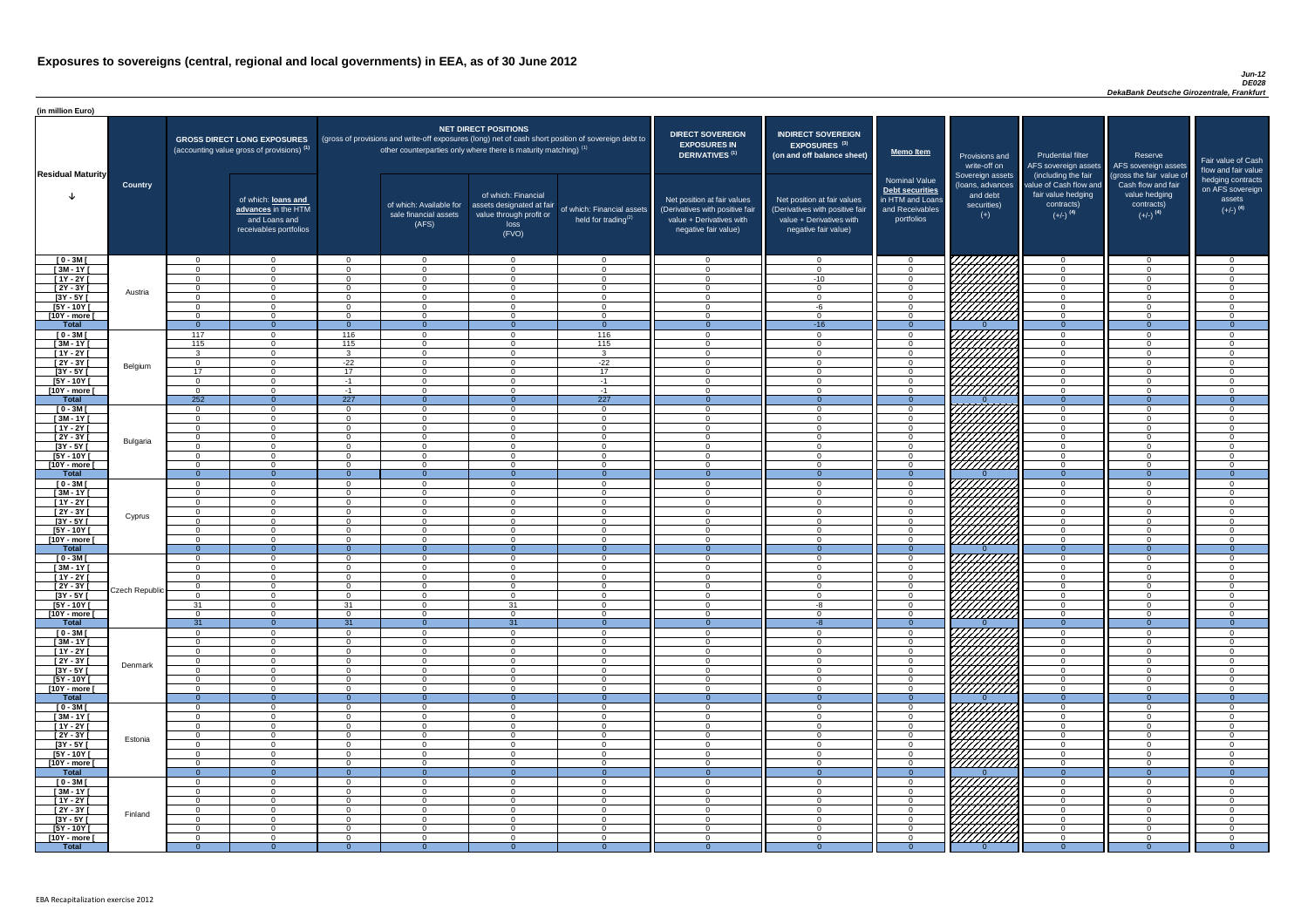#### *Jun-12 DE028 DekaBank Deutsche Girozentrale, Frankfurt*

| (in million Euro)             |                       |                    |                                                                                             |                      |                                                                                                                                                                                   |                                                                                              |                                                         |                                                                                                                    |                                                                                                                    |                                                                                              |                                                                          |                                                                                      |                                                                                  |                                                                           |
|-------------------------------|-----------------------|--------------------|---------------------------------------------------------------------------------------------|----------------------|-----------------------------------------------------------------------------------------------------------------------------------------------------------------------------------|----------------------------------------------------------------------------------------------|---------------------------------------------------------|--------------------------------------------------------------------------------------------------------------------|--------------------------------------------------------------------------------------------------------------------|----------------------------------------------------------------------------------------------|--------------------------------------------------------------------------|--------------------------------------------------------------------------------------|----------------------------------------------------------------------------------|---------------------------------------------------------------------------|
| <b>Residual Maturity</b>      |                       |                    | <b>GROSS DIRECT LONG EXPOSURES</b><br>(accounting value gross of provisions) <sup>(1)</sup> |                      | (gross of provisions and write-off exposures (long) net of cash short position of sovereign debt to<br>other counterparties only where there is maturity matching) <sup>(1)</sup> | <b>NET DIRECT POSITIONS</b>                                                                  |                                                         | <b>DIRECT SOVEREIGN</b><br><b>EXPOSURES IN</b><br><b>DERIVATIVES (1)</b>                                           | <b>INDIRECT SOVEREIGN</b><br><b>EXPOSURES<sup>(3)</sup></b><br>(on and off balance sheet)                          | <b>Memo Item</b>                                                                             | Provisions and<br>write-off on                                           | <b>Prudential filter</b><br>(including the fair                                      | Reserve<br>AFS sovereign assets AFS sovereign assets<br>(gross the fair value of | Fair value of Cash<br>flow and fair value                                 |
|                               | <b>Country</b>        |                    | of which: loans and<br>advances in the HTM<br>and Loans and<br>receivables portfolios       |                      | of which: Available for<br>sale financial assets<br>(AFS)                                                                                                                         | of which: Financial<br>assets designated at fair<br>value through profit or<br>loss<br>(FVO) | of which: Financial assets<br>held for trading $^{(2)}$ | Net position at fair values<br>(Derivatives with positive fair<br>value + Derivatives with<br>negative fair value) | Net position at fair values<br>(Derivatives with positive fair<br>value + Derivatives with<br>negative fair value) | <b>Nominal Value</b><br>Debt securities<br>in HTM and Loans<br>and Receivables<br>portfolios | Sovereign assets<br>(Ioans, advances<br>and debt<br>securities)<br>$(+)$ | value of Cash flow and<br>fair value hedging<br>contracts)<br>$(+/-)$ <sup>(4)</sup> | Cash flow and fair<br>value hedging<br>contracts)<br>$(+/-)$ <sup>(4)</sup>      | hedging contracts<br>on AFS sovereign<br>assets<br>$(+/-)$ <sup>(4)</sup> |
| $[0 - 3M]$                    |                       | $\mathcal{R}$      | $\overline{0}$                                                                              | ્વ                   | $\overline{0}$                                                                                                                                                                    |                                                                                              | $\overline{2}$                                          | - 0                                                                                                                | $\Omega$                                                                                                           | $\Omega$                                                                                     |                                                                          | $\overline{0}$                                                                       | $\Omega$                                                                         | - റ                                                                       |
| $[3M - 1Y]$<br>$[1Y - 2Y]$    |                       | 101<br>139         | $\Omega$<br>$\Omega$                                                                        | 101<br>134           | $\Omega$<br>$\Omega$                                                                                                                                                              | $\Omega$<br>$\Omega$                                                                         | 101<br>134                                              | - 0<br>$\cap$                                                                                                      | $-1$                                                                                                               | $\Omega$<br>$\Omega$                                                                         |                                                                          | $\Omega$<br>$\Omega$                                                                 | $\Omega$<br>$\Omega$                                                             | $\Omega$<br>$\cap$                                                        |
| [2Y - 3Y [                    |                       | 90                 | $\Omega$                                                                                    | 85                   | $\Omega$                                                                                                                                                                          | 90                                                                                           | $-5$                                                    | $\cap$                                                                                                             | $\cap$                                                                                                             | $\Omega$                                                                                     |                                                                          | $\Omega$                                                                             | $\Omega$                                                                         | $\Omega$                                                                  |
| $[3Y - 5Y]$                   | France                | $\Omega$           | $\Omega$                                                                                    | $-13$                | $\Omega$                                                                                                                                                                          | $\Omega$                                                                                     | $-13$                                                   | $\bigcap$                                                                                                          | $-10$                                                                                                              | $\Omega$                                                                                     |                                                                          | $\Omega$                                                                             | $\Omega$                                                                         | $\cap$                                                                    |
| $[5Y - 10Y$ <sup>[</sup>      |                       | $\cap$             | $\overline{0}$                                                                              | $-18$                | $\Omega$                                                                                                                                                                          | $\Omega$                                                                                     | $-18$                                                   | $\sqrt{ }$                                                                                                         | -6                                                                                                                 | $\Omega$                                                                                     | Hillitti                                                                 | $\Omega$                                                                             | $\Omega$                                                                         | $\Omega$                                                                  |
| [10Y - more [                 |                       | 24                 | $\overline{0}$                                                                              | 22                   | $\Omega$                                                                                                                                                                          | $\Omega$                                                                                     | $\overline{22}$                                         | $\sqrt{ }$                                                                                                         | $\cap$                                                                                                             | $\Omega$                                                                                     |                                                                          | $\overline{0}$                                                                       | $\Omega$                                                                         | $\cap$                                                                    |
| <b>Total</b><br>$[0 - 3M]$    |                       | 357<br>4,633       | $\overline{0}$<br>247                                                                       | 314<br>4,614         | $\Omega$<br>$\overline{0}$                                                                                                                                                        | 91<br>160                                                                                    | 223<br>1,216                                            | $\overline{0}$<br>34                                                                                               | $-17$<br>$\Omega$                                                                                                  | $\Omega$<br>$\overline{0}$                                                                   |                                                                          | $\Omega$<br>$\overline{0}$                                                           | $\Omega$<br>$\Omega$                                                             | $\overline{0}$<br>- റ                                                     |
| $[3M - 1Y]$                   |                       | 4,786              | 167                                                                                         | 4,777                | 25                                                                                                                                                                                | 392                                                                                          | 2,143                                                   | 12                                                                                                                 | $\Omega$                                                                                                           | $\overline{0}$                                                                               |                                                                          | $\overline{0}$                                                                       | $\Omega$                                                                         | $\cap$                                                                    |
| $[1Y - 2Y]$                   |                       | 2,779              | $\overline{145}$                                                                            | 2,713                | $\overline{0}$                                                                                                                                                                    | 1,054                                                                                        | 1,514                                                   | 20                                                                                                                 |                                                                                                                    | $\Omega$                                                                                     |                                                                          | $\overline{0}$                                                                       | $\Omega$                                                                         | $\cap$                                                                    |
| $[2Y - 3Y]$                   | Germany               | 1,034              | 90                                                                                          | 954                  | $\overline{0}$                                                                                                                                                                    | 875                                                                                          | $-11$                                                   | 56                                                                                                                 | $\Omega$                                                                                                           | $\Omega$                                                                                     | MANA<br>MANA                                                             | $\overline{0}$                                                                       | $\Omega$                                                                         | $\Omega$                                                                  |
| $[3Y - 5Y]$<br>$[5Y - 10Y]$   |                       | 2,067              | 588<br>455                                                                                  | 1,816<br>394         | $\Omega$<br>$\Omega$                                                                                                                                                              | 1,356<br>34                                                                                  | $-128$                                                  | 59<br>29                                                                                                           | $-26$<br>$-1$                                                                                                      | $\Omega$<br>$\Omega$                                                                         |                                                                          | $\overline{0}$<br>$\overline{0}$                                                     |                                                                                  | $\cap$                                                                    |
| [10Y - more [                 |                       | 638<br>326         | 296                                                                                         | 320                  | $\Omega$                                                                                                                                                                          | $\Omega$                                                                                     | $-95$<br>24                                             | 141                                                                                                                | - 0                                                                                                                | $\Omega$                                                                                     |                                                                          | $\overline{0}$                                                                       |                                                                                  | $\cap$                                                                    |
| <b>Total</b>                  |                       | 16,263             | 1,988                                                                                       | 15,588               | 25                                                                                                                                                                                | 3,871                                                                                        | 4,663                                                   | 351                                                                                                                | $-27$                                                                                                              | $\Omega$                                                                                     |                                                                          | $\overline{0}$                                                                       | $\Omega$                                                                         | $\overline{0}$                                                            |
| $[0 - 3M]$                    |                       | റ                  | $\overline{0}$                                                                              | $\cap$               | $\Omega$                                                                                                                                                                          | - റ                                                                                          | $\overline{0}$                                          | $\cap$                                                                                                             | $\Omega$                                                                                                           | $\Omega$                                                                                     | HHHHA                                                                    | $\overline{0}$                                                                       | $\cap$                                                                           | $\cap$                                                                    |
| $[3M - 1Y]$                   |                       | $\cap$             | $\overline{0}$                                                                              | $\Omega$             | $\Omega$                                                                                                                                                                          | $\Omega$                                                                                     | $\overline{0}$                                          | $\sqrt{ }$                                                                                                         | $\Omega$                                                                                                           | $\Omega$                                                                                     |                                                                          | $\overline{0}$                                                                       | $\Omega$                                                                         | $\Omega$                                                                  |
| $[1Y - 2Y]$<br>$[2Y - 3Y]$    |                       | $\cap$<br>$\Omega$ | $\Omega$<br>$\Omega$                                                                        | $\cap$<br>$\Omega$   | $\Omega$<br>$\Omega$                                                                                                                                                              | $\Omega$<br>$\Omega$                                                                         | $\overline{0}$<br>$\overline{0}$                        | $\Omega$<br>$\cap$                                                                                                 | $\Omega$<br>$\cap$                                                                                                 | $\overline{0}$<br>$\overline{0}$                                                             | <i>ШША</i>                                                               | $\overline{0}$<br>$\Omega$                                                           | $\Omega$<br>$\Omega$                                                             | $\Omega$<br>- റ                                                           |
| $[3Y - 5Y]$                   | Greece <sup>(5)</sup> |                    |                                                                                             |                      |                                                                                                                                                                                   |                                                                                              |                                                         |                                                                                                                    |                                                                                                                    |                                                                                              |                                                                          |                                                                                      |                                                                                  |                                                                           |
| $[5Y - 10Y]$                  |                       | $\Omega$           | $\Omega$                                                                                    | $\Omega$             | $\Omega$                                                                                                                                                                          | $\Omega$                                                                                     | $\Omega$                                                | - 0                                                                                                                |                                                                                                                    | $\Omega$                                                                                     | <i>UUUU</i>                                                              | $\overline{0}$                                                                       | $\Omega$                                                                         | - റ                                                                       |
| [10Y - more [                 |                       | $\Omega$           | $\Omega$                                                                                    | $\Omega$             | $\Omega$                                                                                                                                                                          | $\Omega$                                                                                     | $\Omega$                                                | $\cap$                                                                                                             |                                                                                                                    | $\Omega$                                                                                     | <u>777777777</u>                                                         | $\Omega$                                                                             | $\Omega$                                                                         | ി                                                                         |
| <b>Total</b><br>$[0 - 3M]$    |                       | $\Omega$           | $\Omega$<br>$\Omega$                                                                        | $\Omega$             | $\Omega$                                                                                                                                                                          | $\Omega$                                                                                     | $\theta$<br>$\Omega$                                    | $\Omega$                                                                                                           | ∩                                                                                                                  | $\Omega$                                                                                     |                                                                          | $\Omega$<br>$\overline{0}$                                                           | $\Omega$                                                                         | $\cap$                                                                    |
| $[3M - 1Y]$                   |                       | $\Omega$           | $\overline{0}$                                                                              | $\Omega$             | $\Omega$                                                                                                                                                                          | $\Omega$                                                                                     | $\overline{0}$                                          | - 0                                                                                                                | $\cap$                                                                                                             | $\Omega$                                                                                     |                                                                          | $\overline{0}$                                                                       | $\Omega$                                                                         | $\cap$                                                                    |
| $[1Y - 2Y]$                   |                       | $\overline{0}$     | $\overline{0}$                                                                              | $\Omega$             | $\Omega$                                                                                                                                                                          | $\Omega$                                                                                     | $\overline{0}$                                          | - 0                                                                                                                | $\Omega$                                                                                                           | $\Omega$                                                                                     |                                                                          | $\overline{0}$                                                                       | $\Omega$                                                                         | $\Omega$                                                                  |
| $[2Y - 3Y]$                   | Hungary               | $\Omega$           | $\Omega$                                                                                    | $\Omega$             | $\Omega$                                                                                                                                                                          | $\Omega$                                                                                     | $\overline{0}$                                          | $\cap$                                                                                                             | $\cap$                                                                                                             | $\Omega$                                                                                     |                                                                          | $\overline{0}$                                                                       | $\Omega$                                                                         | $\cap$                                                                    |
| $[3Y - 5Y]$<br>$[5Y - 10Y]$   |                       | $\Omega$           | $\Omega$<br>$\Omega$                                                                        | $\Omega$<br>6        | $\Omega$<br>$\Omega$                                                                                                                                                              | $\Omega$<br>ĥ                                                                                | $\Omega$<br>$\Omega$                                    | $\Omega$<br>$\cap$                                                                                                 | $\cap$<br>$\cap$                                                                                                   | $\Omega$<br>$\Omega$                                                                         |                                                                          | $\Omega$<br>$\Omega$                                                                 | $\Omega$<br>$\Omega$                                                             | $\cap$<br>$\Omega$                                                        |
| [10Y - more [                 |                       | $\cap$             | $\Omega$                                                                                    | $\Omega$             | $\Omega$                                                                                                                                                                          | $\Omega$                                                                                     | $\Omega$                                                | $\Omega$                                                                                                           | $\Omega$                                                                                                           | $\Omega$                                                                                     | HHHH                                                                     | $\Omega$                                                                             | $\Omega$                                                                         | $\cap$                                                                    |
| <b>Total</b>                  |                       |                    | $\Omega$                                                                                    | 6                    | $\Omega$                                                                                                                                                                          |                                                                                              | $\Omega$                                                | $\Omega$                                                                                                           |                                                                                                                    | $\Omega$                                                                                     |                                                                          | $\Omega$                                                                             | $\Omega$                                                                         | $\Omega$                                                                  |
| $[0 - 3M]$                    |                       | . റ                | $\overline{0}$                                                                              | $\Omega$             | $\overline{0}$                                                                                                                                                                    | $\Omega$                                                                                     | $\Omega$                                                | $\cap$                                                                                                             | $\cap$                                                                                                             | $\Omega$                                                                                     |                                                                          | $\overline{0}$                                                                       | $\Omega$                                                                         | $\cap$                                                                    |
| $[3M - 1Y]$<br>$[1Y - 2Y]$    |                       |                    | $\overline{0}$<br>$\Omega$                                                                  | $\Omega$<br>∩        | $\Omega$<br>$\Omega$                                                                                                                                                              | $\Omega$<br>$\Omega$                                                                         | $\Omega$<br>$\Omega$                                    | - 0<br>$\cap$                                                                                                      |                                                                                                                    | $\Omega$<br>$\Omega$                                                                         |                                                                          | $\overline{0}$<br>$\Omega$                                                           | $\Omega$<br>$\Omega$                                                             | $\Omega$<br>$\cap$                                                        |
| $[2Y - 3Y]$                   |                       |                    | $\Omega$                                                                                    | ∩                    | $\Omega$                                                                                                                                                                          | $\Omega$                                                                                     | $\Omega$                                                | - 0                                                                                                                |                                                                                                                    | $\Omega$                                                                                     |                                                                          | $\overline{0}$                                                                       | $\Omega$                                                                         | $\cap$                                                                    |
| $[3Y - 5Y]$                   | Iceland               |                    | $\Omega$                                                                                    |                      | $\Omega$                                                                                                                                                                          | $\Omega$                                                                                     | $\Omega$                                                |                                                                                                                    |                                                                                                                    | $\Omega$                                                                                     |                                                                          | $\Omega$                                                                             |                                                                                  |                                                                           |
| $[5Y - 10Y]$                  |                       |                    | $\Omega$                                                                                    |                      | $\Omega$                                                                                                                                                                          | $\Omega$                                                                                     | $\Omega$                                                |                                                                                                                    |                                                                                                                    | $\Omega$                                                                                     |                                                                          | $\Omega$                                                                             |                                                                                  |                                                                           |
| [10Y - more [<br><b>Total</b> |                       | $\Omega$<br>- റ    | $\Omega$<br>$\Omega$                                                                        | $\Omega$             | $\Omega$<br>$\Omega$                                                                                                                                                              | $\Omega$                                                                                     | $\Omega$<br>$\Omega$                                    | - വ<br>- 0                                                                                                         |                                                                                                                    | $\Omega$<br>$\Omega$                                                                         | /////////                                                                | $\overline{0}$<br>$\Omega$                                                           | $\Omega$                                                                         | $\Omega$                                                                  |
| $[0 - 3M]$                    |                       |                    | $\Omega$                                                                                    | $\cap$               | $\Omega$                                                                                                                                                                          | $\Omega$                                                                                     | $\Omega$                                                | $\cap$                                                                                                             |                                                                                                                    | $\Omega$                                                                                     |                                                                          | $\overline{0}$                                                                       | $\Omega$                                                                         | $\cap$                                                                    |
| $\sqrt{3M-1Y}$                |                       | $\cap$             | $\overline{0}$                                                                              | $\Omega$             | $\Omega$                                                                                                                                                                          | $\Omega$                                                                                     | $\overline{0}$                                          | $\cap$                                                                                                             |                                                                                                                    | $\overline{0}$                                                                               | 777777777                                                                | $\overline{0}$                                                                       | $\Omega$                                                                         | $\cap$                                                                    |
| $[1Y - 2Y]$                   |                       | $\cap$             | $\overline{0}$                                                                              | $\Omega$             | $\Omega$                                                                                                                                                                          | $\Omega$                                                                                     | $\Omega$                                                | $\cap$                                                                                                             | $\cap$                                                                                                             | $\Omega$                                                                                     | 777777777                                                                | $\overline{0}$                                                                       | $\Omega$                                                                         | $\Omega$                                                                  |
| $[2Y - 3Y]$<br>$[3Y - 5Y]$    | Ireland               | $\Omega$<br>$\cap$ | $\overline{0}$<br>$\overline{0}$                                                            | $\Omega$<br>$\Omega$ | $\Omega$<br>$\Omega$                                                                                                                                                              | $\Omega$<br>$\Omega$                                                                         | $\Omega$<br>$\Omega$                                    | $\cap$<br>$\Omega$                                                                                                 | $-3$<br>$\Omega$                                                                                                   | $\Omega$<br>$\overline{0}$                                                                   | VIIIIIII<br><i>777777777</i>                                             | $\overline{0}$<br>$\overline{0}$                                                     | $\Omega$<br>$\Omega$                                                             | $\Omega$<br>$\Omega$                                                      |
| $[5Y - 10Y]$                  |                       | $\Omega$           | $\Omega$                                                                                    | $\Omega$             | $\Omega$                                                                                                                                                                          | $\Omega$                                                                                     | $\Omega$                                                | $\cap$                                                                                                             | $\cap$                                                                                                             | $\overline{0}$                                                                               | 777777777                                                                | $\overline{0}$                                                                       | $\Omega$                                                                         | $\Omega$                                                                  |
| [10Y - more [                 |                       | $\Omega$           | $\Omega$                                                                                    | $\Omega$             | $\Omega$                                                                                                                                                                          | $\Omega$                                                                                     | $\Omega$                                                | $\cap$                                                                                                             | $\Omega$                                                                                                           | $\Omega$                                                                                     | 77777777                                                                 | $\overline{0}$                                                                       | $\Omega$                                                                         | $\Omega$                                                                  |
| <b>Total</b>                  |                       | $\cap$             | $\Omega$                                                                                    |                      |                                                                                                                                                                                   |                                                                                              | $\Omega$                                                |                                                                                                                    | -3                                                                                                                 |                                                                                              |                                                                          | $\Omega$                                                                             |                                                                                  |                                                                           |
| $[0 - 3M]$<br>$[3M - 1Y]$     |                       | 124<br>24          | $\Omega$<br>$\overline{0}$                                                                  | 124<br>24            | $\Omega$<br>$\Omega$                                                                                                                                                              | $\Omega$<br>$\Omega$                                                                         | 124<br>24                                               | - വ<br>- 0                                                                                                         | $\cap$                                                                                                             | $\Omega$<br>$\Omega$                                                                         | 7777                                                                     | $\overline{0}$<br>$\overline{0}$                                                     | $\Omega$<br>$\Omega$                                                             | $\cap$<br>$\cap$                                                          |
| $[1Y - 2Y]$                   |                       | $\Omega$           | $\overline{0}$                                                                              | $-2$                 | $\Omega$                                                                                                                                                                          | $\Omega$                                                                                     | $-2$                                                    | - 0                                                                                                                | -5                                                                                                                 | $\Omega$                                                                                     |                                                                          | $\overline{0}$                                                                       | $\Omega$                                                                         | $\Omega$                                                                  |
| $[2Y - 3Y]$                   | Italy                 | $\Omega$           | $\Omega$                                                                                    | -1                   | $\Omega$                                                                                                                                                                          | $\Omega$                                                                                     | $-1$                                                    | - 0                                                                                                                | $\cap$                                                                                                             | $\Omega$                                                                                     |                                                                          | $\overline{0}$                                                                       | $\Omega$                                                                         | - 0                                                                       |
| $[3Y - 5Y]$                   |                       | $\Omega$           | $\Omega$                                                                                    | $\Omega$             | $\Omega$                                                                                                                                                                          | $\Omega$                                                                                     | $\overline{0}$                                          | റ                                                                                                                  | $\cap$                                                                                                             | $\Omega$                                                                                     | HHHAN<br>HHHHA                                                           | $\Omega$                                                                             | $\Omega$                                                                         | $\Omega$                                                                  |
| $[5Y - 10Y]$                  |                       | $\Omega$<br>$\cap$ | $\Omega$<br>$\Omega$                                                                        | $-3$                 | $\Omega$<br>$\Omega$                                                                                                                                                              | $\Omega$<br>$\cap$                                                                           | $-3$                                                    | $\cap$<br>$\cap$                                                                                                   | $-20$<br>$\cap$                                                                                                    | $\Omega$<br>$\Omega$                                                                         |                                                                          | $\Omega$                                                                             | $\Omega$<br>$\Omega$                                                             | - റ<br>$\cap$                                                             |
| [10Y - more [<br><b>Total</b> |                       | 148                | $\Omega$                                                                                    | -1<br>141            |                                                                                                                                                                                   |                                                                                              | $-1$<br>141                                             |                                                                                                                    | $-25$                                                                                                              |                                                                                              |                                                                          | $\Omega$<br>$\Omega$                                                                 |                                                                                  | $\overline{0}$                                                            |
| $[0 - 3M]$                    |                       | $\cap$             | $\Omega$                                                                                    | $\Omega$             | - റ                                                                                                                                                                               | $\Omega$                                                                                     | $\Omega$                                                | റ                                                                                                                  |                                                                                                                    | $\Omega$                                                                                     | VIIIIIIII                                                                | $\Omega$                                                                             |                                                                                  |                                                                           |
| $[3M - 1Y]$                   |                       | $\Omega$           | $\overline{0}$                                                                              | $\Omega$             | $\overline{0}$                                                                                                                                                                    | $\overline{0}$                                                                               | $\overline{0}$                                          | $\Omega$                                                                                                           | $\cap$                                                                                                             | $\Omega$                                                                                     |                                                                          | $\overline{0}$                                                                       | $\Omega$                                                                         | $\cap$                                                                    |
| $[1Y - 2Y]$                   |                       | $\Omega$           | $\overline{0}$                                                                              | $\Omega$             | $\Omega$                                                                                                                                                                          | $\Omega$                                                                                     | $\overline{0}$                                          | - 0                                                                                                                |                                                                                                                    | $\Omega$                                                                                     |                                                                          | $\Omega$                                                                             | $\Omega$                                                                         | $\cap$                                                                    |
| [2Y - 3Y [<br>$[3Y - 5Y]$     | Latvia                | $\Omega$           | $\overline{0}$<br>$\Omega$                                                                  | $\Omega$<br>$\Omega$ | $\Omega$<br>$\Omega$                                                                                                                                                              | $\Omega$<br>$\Omega$                                                                         | $\overline{0}$<br>$\overline{0}$                        | - വ<br>$\cap$                                                                                                      |                                                                                                                    | $\Omega$<br>$\Omega$                                                                         |                                                                          | $\Omega$<br>$\Omega$                                                                 | $\Omega$<br>∩                                                                    | $\Omega$<br>$\cap$                                                        |
| [5Y - 10Y [                   |                       | $\Omega$           | $\overline{0}$                                                                              | $\Omega$             | $\Omega$                                                                                                                                                                          | $\Omega$                                                                                     | $\overline{0}$                                          | $\cap$                                                                                                             |                                                                                                                    | $\Omega$                                                                                     | <b>SANARIA</b>                                                           | $\Omega$                                                                             | $\Omega$                                                                         | $\Omega$                                                                  |
| [10Y - more [                 |                       | $\Omega$           | $\Omega$                                                                                    | $\Omega$             | $\Omega$                                                                                                                                                                          | $\Omega$                                                                                     | $\overline{0}$                                          | - വ                                                                                                                |                                                                                                                    | $\Omega$                                                                                     |                                                                          | $\Omega$                                                                             |                                                                                  | $\Omega$                                                                  |
| <b>Total</b>                  |                       | - റ                | $\Omega$                                                                                    |                      | - 0                                                                                                                                                                               | $\Omega$                                                                                     | $\Omega$                                                |                                                                                                                    |                                                                                                                    | $\Omega$                                                                                     |                                                                          |                                                                                      |                                                                                  | $\Omega$                                                                  |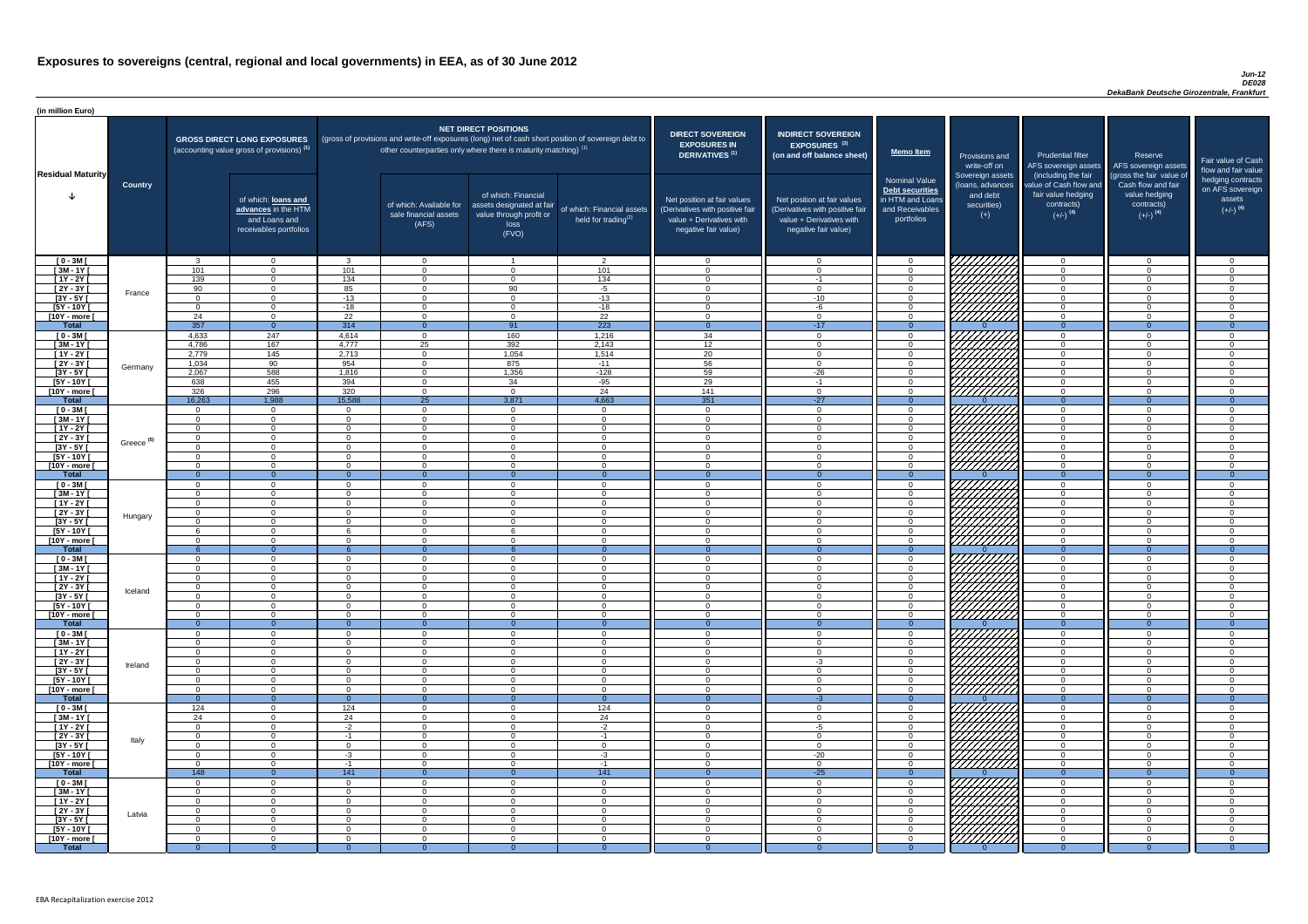#### *Jun-12 DE028 DekaBank Deutsche Girozentrale, Frankfurt*

| <b>DIRECT SOVEREIGN</b><br><b>EXPOSURES IN</b><br><b>DERIVATIVES<sup>(1)</sup></b><br>Net position at fair values<br>(Derivatives with positive fair<br>value + Derivatives with<br>negative fair value) | <b>INDIRECT SOVEREIGN</b><br>EXPOSURES <sup>(3)</sup><br>(on and off balance sheet)<br>Net position at fair values<br>(Derivatives with positive fair<br>value + Derivatives with<br>negative fair value) | <b>Memo Item</b><br><b>Nominal Value</b><br><b>Debt securities</b><br>in HTM and Loans<br>and Receivables<br>portfolios | Provisions and<br>write-off on<br>Sovereign assets<br>(loans, advances<br>and debt<br>securities)<br>$(+)$ | <b>Prudential filter</b><br>AFS sovereign assets<br>(including the fair<br>value of Cash flow and<br>fair value hedging<br>contracts)<br>$(+/-)$ <sup>(4)</sup> | Reserve<br>AFS sovereign assets<br>(gross the fair value of<br>Cash flow and fair<br>value hedging<br>contracts)<br>$(+/-)$ <sup>(4)</sup> | Fair value of Cash<br>flow and fair value<br>hedging contracts<br>on AFS sovereign<br>assets<br>$(+/-)$ <sup>(4)</sup> |
|----------------------------------------------------------------------------------------------------------------------------------------------------------------------------------------------------------|-----------------------------------------------------------------------------------------------------------------------------------------------------------------------------------------------------------|-------------------------------------------------------------------------------------------------------------------------|------------------------------------------------------------------------------------------------------------|-----------------------------------------------------------------------------------------------------------------------------------------------------------------|--------------------------------------------------------------------------------------------------------------------------------------------|------------------------------------------------------------------------------------------------------------------------|
| 0                                                                                                                                                                                                        | $\mathbf 0$                                                                                                                                                                                               | $\overline{0}$                                                                                                          |                                                                                                            | $\overline{0}$                                                                                                                                                  | $\overline{0}$                                                                                                                             | 0                                                                                                                      |
| $\mathbf 0$                                                                                                                                                                                              | $\mathbf 0$                                                                                                                                                                                               | $\mathbf 0$                                                                                                             |                                                                                                            | $\mathbf 0$                                                                                                                                                     | $\mathbf 0$                                                                                                                                | 0                                                                                                                      |
| $\mathbf 0$                                                                                                                                                                                              | $\mathbf 0$                                                                                                                                                                                               | $\mathbf 0$                                                                                                             |                                                                                                            | $\mathbf 0$                                                                                                                                                     | $\mathbf 0$                                                                                                                                | 0                                                                                                                      |
| $\mathbf 0$                                                                                                                                                                                              | $\mathbf 0$                                                                                                                                                                                               | $\mathbf 0$                                                                                                             |                                                                                                            | $\mathbf 0$                                                                                                                                                     | 0                                                                                                                                          | $\mathbf 0$                                                                                                            |
| $\mathbf 0$                                                                                                                                                                                              | $\mathbf 0$                                                                                                                                                                                               | $\mathsf{O}\xspace$                                                                                                     |                                                                                                            | $\pmb{0}$                                                                                                                                                       | $\mathbf 0$                                                                                                                                | 0                                                                                                                      |
| $\mathbf 0$<br>$\mathbf 0$                                                                                                                                                                               | $\mathbf 0$<br>$\mathbf 0$                                                                                                                                                                                | $\mathbf 0$<br>$\boldsymbol{0}$                                                                                         |                                                                                                            | $\mathbf 0$<br>$\pmb{0}$                                                                                                                                        | $\mathbf 0$<br>$\mathbf 0$                                                                                                                 | 0<br>0                                                                                                                 |
| $\overline{0}$                                                                                                                                                                                           | $\overline{0}$                                                                                                                                                                                            | $\overline{0}$                                                                                                          | $\Omega$                                                                                                   | $\overline{0}$                                                                                                                                                  | $\overline{0}$                                                                                                                             | $\overline{0}$                                                                                                         |
| $\mathbf 0$                                                                                                                                                                                              | $\mathbf 0$                                                                                                                                                                                               | $\mathsf 0$                                                                                                             |                                                                                                            | $\mathbf 0$                                                                                                                                                     | $\mathbf 0$                                                                                                                                | 0                                                                                                                      |
| $\mathbf 0$                                                                                                                                                                                              | $\mathbf 0$                                                                                                                                                                                               | $\mathbf 0$                                                                                                             |                                                                                                            | $\mathbf 0$                                                                                                                                                     | $\mathbf 0$                                                                                                                                | 0                                                                                                                      |
| $\mathbf 0$                                                                                                                                                                                              | $\mathbf 0$                                                                                                                                                                                               | $\mathbf 0$                                                                                                             |                                                                                                            | $\mathbf 0$                                                                                                                                                     | $\mathbf 0$                                                                                                                                | 0                                                                                                                      |
| $\mathbf 0$                                                                                                                                                                                              | $\mathbf 0$                                                                                                                                                                                               | $\mathbf 0$                                                                                                             |                                                                                                            | $\mathbf 0$                                                                                                                                                     | $\mathbf 0$                                                                                                                                | 0                                                                                                                      |
| $\mathbf 0$                                                                                                                                                                                              | $\mathbf 0$                                                                                                                                                                                               | $\mathbf 0$                                                                                                             |                                                                                                            | $\mathbf 0$                                                                                                                                                     | $\mathbf 0$                                                                                                                                | 0                                                                                                                      |
| $\mathbf 0$                                                                                                                                                                                              | $\mathbf 0$                                                                                                                                                                                               | $\mathbf 0$                                                                                                             |                                                                                                            | $\mathbf 0$                                                                                                                                                     | $\mathbf 0$                                                                                                                                | 0                                                                                                                      |
| $\mathbf 0$<br>$\mathbf{0}$                                                                                                                                                                              | $\mathbf 0$<br>$\overline{0}$                                                                                                                                                                             | $\mathbf 0$<br>$\overline{0}$                                                                                           | $\Omega$                                                                                                   | 0<br>$\overline{O}$                                                                                                                                             | $\mathbf 0$<br>$\overline{0}$                                                                                                              | 0<br>$\overline{0}$                                                                                                    |
| $\mathbf 0$                                                                                                                                                                                              | $\mathbf 0$                                                                                                                                                                                               | $\mathbf 0$                                                                                                             |                                                                                                            | $\mathbf 0$                                                                                                                                                     | $\mathbf 0$                                                                                                                                | 0                                                                                                                      |
| $\pmb{0}$                                                                                                                                                                                                | $\mathbf 0$                                                                                                                                                                                               | $\mathbf 0$                                                                                                             |                                                                                                            | $\mathbf 0$                                                                                                                                                     | $\mathbf 0$                                                                                                                                | 0                                                                                                                      |
| $\pmb{0}$                                                                                                                                                                                                | $\mathbf 0$                                                                                                                                                                                               | $\mathbf 0$                                                                                                             |                                                                                                            | $\mathbf 0$                                                                                                                                                     | $\mathbf 0$                                                                                                                                | 0                                                                                                                      |
| $\mathbf 0$                                                                                                                                                                                              | $\mathbf 0$                                                                                                                                                                                               | $\mathbf 0$                                                                                                             |                                                                                                            | $\mathbf 0$                                                                                                                                                     | $\mathbf 0$                                                                                                                                | 0                                                                                                                      |
| $\mathbf 0$                                                                                                                                                                                              | $\overline{0}$                                                                                                                                                                                            | $\mathbf 0$                                                                                                             |                                                                                                            | $\mathbf 0$                                                                                                                                                     | $\overline{0}$                                                                                                                             | 0                                                                                                                      |
| 0                                                                                                                                                                                                        | 0                                                                                                                                                                                                         | 0                                                                                                                       |                                                                                                            | $\overline{0}$                                                                                                                                                  | 0                                                                                                                                          | 0                                                                                                                      |
| $\mathbf 0$<br>$\mathbf{0}$                                                                                                                                                                              | $\mathbf 0$<br>$\overline{0}$                                                                                                                                                                             | $\mathbf 0$<br>$\overline{0}$                                                                                           | 777,<br>$\overline{0}$                                                                                     | $\mathbf 0$<br>$\overline{0}$                                                                                                                                   | $\mathbf 0$<br>$\overline{0}$                                                                                                              | 0<br>$\overline{0}$                                                                                                    |
| $\mathbf 0$                                                                                                                                                                                              | $\mathbf 0$                                                                                                                                                                                               | $\mathbf 0$                                                                                                             |                                                                                                            | $\mathbf 0$                                                                                                                                                     | $\mathbf 0$                                                                                                                                | 0                                                                                                                      |
| 0                                                                                                                                                                                                        | 0                                                                                                                                                                                                         | $\mathbf 0$                                                                                                             |                                                                                                            | $\mathbf 0$                                                                                                                                                     | 0                                                                                                                                          | 0                                                                                                                      |
| 0                                                                                                                                                                                                        | $\mathbf 0$                                                                                                                                                                                               | $\mathbf 0$                                                                                                             |                                                                                                            | $\mathbf 0$                                                                                                                                                     | 0                                                                                                                                          | 0                                                                                                                      |
| 0                                                                                                                                                                                                        | 0                                                                                                                                                                                                         | $\mathbf 0$                                                                                                             |                                                                                                            | 0                                                                                                                                                               | 0                                                                                                                                          | 0                                                                                                                      |
| $\mathbf 0$                                                                                                                                                                                              | $\mathbf 0$                                                                                                                                                                                               | $\pmb{0}$                                                                                                               |                                                                                                            | 0                                                                                                                                                               | $\mathbf 0$                                                                                                                                | 0                                                                                                                      |
| $\boldsymbol{0}$                                                                                                                                                                                         | $\mathbf 0$                                                                                                                                                                                               | $\boldsymbol{0}$                                                                                                        |                                                                                                            | $\mathbf 0$                                                                                                                                                     | $\mathbf 0$                                                                                                                                | 0                                                                                                                      |
| $\mathbf 0$<br>$\overline{0}$                                                                                                                                                                            | $\mathbf 0$<br>$\overline{0}$                                                                                                                                                                             | $\mathbf 0$<br>$\mathbf 0$                                                                                              | $\mathbf{0}$                                                                                               | $\mathbf 0$<br>$\overline{0}$                                                                                                                                   | $\mathbf 0$<br>$\overline{0}$                                                                                                              | 0<br>$\mathbf 0$                                                                                                       |
| $\mathbf 0$                                                                                                                                                                                              | $\mathbf 0$                                                                                                                                                                                               | $\mathbf 0$                                                                                                             |                                                                                                            | $\mathbf 0$                                                                                                                                                     | $\mathbf 0$                                                                                                                                | 0                                                                                                                      |
| 0                                                                                                                                                                                                        | 0                                                                                                                                                                                                         | $\mathbf 0$                                                                                                             |                                                                                                            | $\mathbf 0$                                                                                                                                                     | 0                                                                                                                                          | 0                                                                                                                      |
| $\mathbf 0$                                                                                                                                                                                              | -1                                                                                                                                                                                                        | $\mathbf 0$                                                                                                             |                                                                                                            | $\mathbf 0$                                                                                                                                                     | 0                                                                                                                                          | 0                                                                                                                      |
| $\mathbf 0$                                                                                                                                                                                              | $\mathbf 0$                                                                                                                                                                                               | $\mathbf 0$                                                                                                             |                                                                                                            | $\mathbf 0$                                                                                                                                                     | $\mathbf 0$                                                                                                                                | 0                                                                                                                      |
| 0                                                                                                                                                                                                        | 0                                                                                                                                                                                                         | $\mathbf 0$                                                                                                             |                                                                                                            | 0                                                                                                                                                               | 0                                                                                                                                          | 0                                                                                                                      |
| 0                                                                                                                                                                                                        | $-5$                                                                                                                                                                                                      | $\mathbf 0$                                                                                                             |                                                                                                            | 0                                                                                                                                                               | 0                                                                                                                                          | 0                                                                                                                      |
| 0<br>$\mathbf{0}$                                                                                                                                                                                        | 0<br>$-6$                                                                                                                                                                                                 | $\mathbf 0$<br>$\mathbf{0}$                                                                                             | $\overline{0}$                                                                                             | 0<br>$\overline{0}$                                                                                                                                             | 0<br>$\overline{0}$                                                                                                                        | 0<br>$\overline{0}$                                                                                                    |
| $\mathbf 0$                                                                                                                                                                                              | $\mathbf 0$                                                                                                                                                                                               | $\mathbf 0$                                                                                                             |                                                                                                            | 0                                                                                                                                                               | 0                                                                                                                                          | 0                                                                                                                      |
| $\mathbf 0$                                                                                                                                                                                              | $\mathbf 0$                                                                                                                                                                                               | $\mathbf 0$                                                                                                             |                                                                                                            | $\mathbf 0$                                                                                                                                                     | $\mathbf 0$                                                                                                                                | 0                                                                                                                      |
| $\mathbf 0$                                                                                                                                                                                              | $\mathbf 0$                                                                                                                                                                                               | $\mathbf 0$                                                                                                             |                                                                                                            | $\mathbf 0$                                                                                                                                                     | $\mathbf 0$                                                                                                                                | 0                                                                                                                      |
| $\mathbf 0$                                                                                                                                                                                              | $\mathbf 0$                                                                                                                                                                                               | $\mathbf 0$                                                                                                             |                                                                                                            | $\mathbf 0$                                                                                                                                                     | $\mathbf 0$                                                                                                                                | 0                                                                                                                      |
| $\mathbf 0$                                                                                                                                                                                              | $\mathbf 0$                                                                                                                                                                                               | $\mathbf 0$                                                                                                             |                                                                                                            | $\mathbf 0$                                                                                                                                                     | $\mathbf 0$                                                                                                                                | 0                                                                                                                      |
| 0                                                                                                                                                                                                        | 0                                                                                                                                                                                                         | $\mathbf 0$                                                                                                             |                                                                                                            | $\mathbf 0$                                                                                                                                                     | $\overline{0}$                                                                                                                             | 0                                                                                                                      |
| $\mathbf 0$<br>$\mathbf{0}$                                                                                                                                                                              | $\mathbf 0$<br>$\overline{0}$                                                                                                                                                                             | $\mathbf 0$<br>$\overline{0}$                                                                                           | $\mathbf{0}$                                                                                               | $\mathbf 0$<br>$\overline{0}$                                                                                                                                   | $\mathbf 0$<br>$\overline{0}$                                                                                                              | 0<br>$\overline{0}$                                                                                                    |
| $\mathbf 0$                                                                                                                                                                                              | $\mathbf 0$                                                                                                                                                                                               | $\mathbf 0$                                                                                                             |                                                                                                            | $\mathbf 0$                                                                                                                                                     | $\mathbf 0$                                                                                                                                | 0                                                                                                                      |
| $\mathbf 0$                                                                                                                                                                                              | $\mathbf 0$                                                                                                                                                                                               | 10                                                                                                                      |                                                                                                            | $\mathbf 0$                                                                                                                                                     | 0                                                                                                                                          | 0                                                                                                                      |
| $\mathbf 0$                                                                                                                                                                                              | $\mathbf 0$                                                                                                                                                                                               | $\mathbf 0$                                                                                                             |                                                                                                            | $\mathbf 0$                                                                                                                                                     | $\mathbf 0$                                                                                                                                | 0                                                                                                                      |
| $\mathbf 0$                                                                                                                                                                                              | $\mathbf 0$                                                                                                                                                                                               | $\mathbf 0$                                                                                                             |                                                                                                            | 0                                                                                                                                                               | 0                                                                                                                                          | 0                                                                                                                      |
| 0                                                                                                                                                                                                        | $\mathbf 0$                                                                                                                                                                                               | $\pmb{0}$                                                                                                               |                                                                                                            | 0                                                                                                                                                               | $\mathbf 0$                                                                                                                                | 0                                                                                                                      |
| $\mathbf 0$                                                                                                                                                                                              | $\mathbf 0$                                                                                                                                                                                               | $\overline{\mathbf{4}}$                                                                                                 |                                                                                                            | $\mathbf 0$                                                                                                                                                     | $\mathbf 0$                                                                                                                                | 0                                                                                                                      |
| $\mathbf 0$<br>$\mathbf{0}$                                                                                                                                                                              | $\mathbf 0$<br>$\overline{0}$                                                                                                                                                                             | $\mathbf 0$<br>$\overline{14}$                                                                                          | $\mathbf{0}$                                                                                               | 0<br>$\overline{0}$                                                                                                                                             | $\mathbf 0$<br>$\overline{0}$                                                                                                              | 0<br>$\mathbf 0$                                                                                                       |
| $\mathbf 0$                                                                                                                                                                                              | $\mathbf 0$                                                                                                                                                                                               | $\mathbf 0$                                                                                                             |                                                                                                            | 0                                                                                                                                                               | 0                                                                                                                                          | 0                                                                                                                      |
| $\mathbf 0$                                                                                                                                                                                              | $\mathbf 0$                                                                                                                                                                                               | $\boldsymbol{0}$                                                                                                        | 7777777                                                                                                    | $\mathbf 0$                                                                                                                                                     | $\Omega$                                                                                                                                   | $\Omega$                                                                                                               |
| $\mathbf 0$                                                                                                                                                                                              | $\overline{0}$                                                                                                                                                                                            | $\mathbf 0$                                                                                                             |                                                                                                            | $\overline{0}$                                                                                                                                                  | $\overline{0}$                                                                                                                             | 0                                                                                                                      |
| $\mathbf 0$                                                                                                                                                                                              | $\mathbf 0$                                                                                                                                                                                               | $\mathbf 0$                                                                                                             |                                                                                                            | $\overline{0}$                                                                                                                                                  | $\overline{0}$                                                                                                                             | $\overline{0}$                                                                                                         |
| $\mathbf 0$                                                                                                                                                                                              | $\overline{0}$                                                                                                                                                                                            | $\mathbf 0$                                                                                                             |                                                                                                            | $\overline{0}$                                                                                                                                                  | $\overline{0}$                                                                                                                             | $\overline{0}$                                                                                                         |
| $\mathbf 0$                                                                                                                                                                                              | $\overline{0}$                                                                                                                                                                                            | $\mathbf 0$                                                                                                             |                                                                                                            | $\overline{0}$                                                                                                                                                  | $\overline{0}$                                                                                                                             | $\overline{0}$                                                                                                         |
| $\mathbf 0$<br>$\overline{0}$                                                                                                                                                                            | $\overline{0}$<br>$\overline{0}$                                                                                                                                                                          | $\boldsymbol{0}$<br>$\overline{0}$                                                                                      |                                                                                                            | $\overline{0}$<br>$\overline{0}$                                                                                                                                | $\overline{0}$<br>$\overline{0}$                                                                                                           | $\overline{0}$<br>$\overline{0}$                                                                                       |
|                                                                                                                                                                                                          |                                                                                                                                                                                                           |                                                                                                                         | $\overline{0}$                                                                                             |                                                                                                                                                                 |                                                                                                                                            |                                                                                                                        |

| (in million Euro)                   |                |                                                                                             |                           |                                                                                                                                                                                                            |                                  |                                                           |                                                                                              |                                                                              |                                                                                                                    |                                                                                                                    |                                                                                                     |                                                                          |                                                                                                             |                                                                                                         |
|-------------------------------------|----------------|---------------------------------------------------------------------------------------------|---------------------------|------------------------------------------------------------------------------------------------------------------------------------------------------------------------------------------------------------|----------------------------------|-----------------------------------------------------------|----------------------------------------------------------------------------------------------|------------------------------------------------------------------------------|--------------------------------------------------------------------------------------------------------------------|--------------------------------------------------------------------------------------------------------------------|-----------------------------------------------------------------------------------------------------|--------------------------------------------------------------------------|-------------------------------------------------------------------------------------------------------------|---------------------------------------------------------------------------------------------------------|
| <b>Residual Maturity</b>            | <b>Country</b> | <b>GROSS DIRECT LONG EXPOSURES</b><br>(accounting value gross of provisions) <sup>(1)</sup> |                           | <b>NET DIRECT POSITIONS</b><br>(gross of provisions and write-off exposures (long) net of cash short position of sovereign debt to<br>other counterparties only where there is maturity matching) $^{(1)}$ |                                  |                                                           |                                                                                              | <b>DIRECT SOVEREIGN</b><br><b>EXPOSURES IN</b><br>DERIVATIVES <sup>(1)</sup> | <b>INDIRECT SOVEREIGN</b><br><b>EXPOSURES<sup>(3)</sup></b><br>(on and off balance sheet)                          | <b>Memo Item</b>                                                                                                   | Provisions and<br>write-off on                                                                      | <b>Prudential filter</b><br>AFS sovereign assets                         | Reserve<br>AFS sovereign assets                                                                             | <b>Fair value</b><br>flow and f                                                                         |
|                                     |                |                                                                                             |                           | of which: loans and<br>advances in the HTM<br>and Loans and<br>receivables portfolios                                                                                                                      |                                  | of which: Available for<br>sale financial assets<br>(AFS) | of which: Financial<br>assets designated at fair<br>value through profit or<br>loss<br>(FVO) | of which: Financial assets<br>held for trading <sup>(2)</sup>                | Net position at fair values<br>(Derivatives with positive fair<br>value + Derivatives with<br>negative fair value) | Net position at fair values<br>(Derivatives with positive fair<br>value + Derivatives with<br>negative fair value) | <b>Nominal Value</b><br><b>Debt securities</b><br>in HTM and Loans<br>and Receivables<br>portfolios | Sovereign assets<br>(loans, advances<br>and debt<br>securities)<br>$(+)$ | (including the fair<br>value of Cash flow and<br>fair value hedging<br>contracts)<br>$(+/-)$ <sup>(4)</sup> | (gross the fair value of<br>Cash flow and fair<br>value hedging<br>contracts)<br>$(+/-)$ <sup>(4)</sup> |
| $[0 - 3M]$                          |                | $\Omega$                                                                                    | $\Omega$                  | $\Omega$                                                                                                                                                                                                   | $\overline{0}$                   | $\overline{0}$                                            | $\cap$                                                                                       | $\cap$                                                                       | $\overline{0}$                                                                                                     | $\overline{0}$                                                                                                     | 7777777777                                                                                          | $\overline{0}$                                                           | $\Omega$                                                                                                    |                                                                                                         |
| $[3M - 1Y]$                         |                | $\Omega$                                                                                    | $\Omega$                  | $\Omega$                                                                                                                                                                                                   | $\overline{0}$                   | $\Omega$                                                  | $\cap$                                                                                       |                                                                              | $\Omega$                                                                                                           | $\Omega$                                                                                                           |                                                                                                     | $\Omega$                                                                 | $\Omega$                                                                                                    |                                                                                                         |
| $[1Y - 2Y]$<br>$\boxed{2Y - 3Y}$    |                | $\Omega$<br>$\Omega$                                                                        | $\cap$<br>$\Omega$        | $\Omega$<br>$\Omega$                                                                                                                                                                                       | $\overline{0}$<br>$\overline{0}$ | $\Omega$<br>$\Omega$                                      | $\cap$<br>$\Omega$                                                                           | $\Omega$                                                                     | $\Omega$<br>$\Omega$                                                                                               | $\Omega$<br>$\Omega$                                                                                               |                                                                                                     | $\Omega$<br>$\Omega$                                                     | $\Omega$<br>$\Omega$                                                                                        |                                                                                                         |
| $[3Y - 5Y]$                         | Liechtenstein  | $\Omega$                                                                                    | $\cap$                    | $\Omega$                                                                                                                                                                                                   | $\Omega$                         | $\Omega$                                                  | $\cap$                                                                                       | $\cap$                                                                       | - റ                                                                                                                | $\Omega$                                                                                                           |                                                                                                     | $\Omega$                                                                 | $\Omega$                                                                                                    |                                                                                                         |
| $[5Y - 10Y]$                        |                | $\Omega$                                                                                    | $\cap$                    | $\Omega$                                                                                                                                                                                                   | $\overline{0}$                   | $\Omega$                                                  | $\cap$                                                                                       | $\Omega$                                                                     | $\cap$                                                                                                             | $\Omega$                                                                                                           |                                                                                                     | $\overline{0}$                                                           | $\Omega$                                                                                                    |                                                                                                         |
| [10Y - more [                       |                | $\Omega$                                                                                    | $\Omega$                  | $\Omega$                                                                                                                                                                                                   | $\overline{0}$                   | $\Omega$                                                  | $\Omega$                                                                                     | $\Omega$                                                                     | $\cap$                                                                                                             | $\overline{0}$                                                                                                     | HAHARA KADALLAR<br>HAHARARA                                                                         | $\overline{0}$                                                           | $\Omega$                                                                                                    |                                                                                                         |
| <b>Total</b>                        |                | $\Omega$                                                                                    | $\Omega$                  | - വ                                                                                                                                                                                                        | $\Omega$                         | $\cap$                                                    | $\Omega$<br>$\Omega$                                                                         | $\Omega$                                                                     |                                                                                                                    | $\Omega$                                                                                                           | 77777777                                                                                            | $\Omega$                                                                 | $\Omega$                                                                                                    |                                                                                                         |
| $[0 - 3M]$<br>$[3M - 1Y]$           |                | $\Omega$<br>$\Omega$                                                                        | $\Omega$                  | $\Omega$<br>$\Omega$                                                                                                                                                                                       | $\overline{0}$<br>$\overline{0}$ | $\Omega$<br>$\Omega$                                      | $\Omega$                                                                                     |                                                                              | $\Omega$<br>$\Omega$                                                                                               | $\Omega$<br>$\overline{0}$                                                                                         |                                                                                                     | $\Omega$<br>$\overline{0}$                                               | $\Omega$<br>$\overline{0}$                                                                                  |                                                                                                         |
| $[1Y - 2Y]$                         |                | $\Omega$                                                                                    | $\cap$                    | $\Omega$                                                                                                                                                                                                   | $\overline{0}$                   | $\Omega$                                                  | $\Omega$                                                                                     |                                                                              | $\Omega$                                                                                                           | $\Omega$                                                                                                           |                                                                                                     | $\overline{0}$                                                           | $\Omega$                                                                                                    |                                                                                                         |
| $[2Y - 3Y]$                         | Lithuania      | $\Omega$                                                                                    | $\cap$                    | $\Omega$                                                                                                                                                                                                   | $\Omega$                         | $\Omega$                                                  | $\sqrt{ }$                                                                                   | $\sim$                                                                       | $\Omega$                                                                                                           | $\Omega$                                                                                                           |                                                                                                     | $\Omega$                                                                 | $\Omega$                                                                                                    |                                                                                                         |
| $[3Y - 5Y]$<br>$[5Y - 10Y]$         |                | $\Omega$<br>$\Omega$                                                                        |                           | $\Omega$<br>$\Omega$                                                                                                                                                                                       | $\overline{0}$                   | $\Omega$<br>$\Omega$                                      |                                                                                              |                                                                              | $\cap$<br>$\Omega$                                                                                                 | $\Omega$<br>$\Omega$                                                                                               | 777777777<br>777777777                                                                              | $\Omega$<br>$\Omega$                                                     | $\Omega$<br>$\Omega$                                                                                        |                                                                                                         |
| [10Y - more [                       |                | $\cap$                                                                                      | $\cap$                    | $\Omega$                                                                                                                                                                                                   | $\overline{0}$<br>$\Omega$       | $\Omega$                                                  |                                                                                              |                                                                              | $\cap$                                                                                                             | $\Omega$                                                                                                           | 777777777                                                                                           | $\Omega$                                                                 | $\Omega$                                                                                                    |                                                                                                         |
| <b>Total</b>                        |                | $\overline{0}$                                                                              |                           | $\Omega$                                                                                                                                                                                                   | $\Omega$                         | - റ                                                       | - റ                                                                                          |                                                                              | $\Omega$                                                                                                           | $\Omega$                                                                                                           |                                                                                                     | $\Omega$                                                                 | $\Omega$                                                                                                    |                                                                                                         |
| $[0 - 3M]$                          |                | $\Omega$                                                                                    | $\cap$                    | $\Omega$                                                                                                                                                                                                   | $\Omega$                         | $\Omega$                                                  |                                                                                              |                                                                              | $\cap$                                                                                                             | . വ                                                                                                                | 777777777                                                                                           | $\Omega$                                                                 | $\Omega$                                                                                                    |                                                                                                         |
| $[3M-1Y]$<br>$[1Y - 2Y]$            |                | $\Omega$<br>$\Omega$                                                                        | $\cap$<br>$\Omega$        | $\Omega$<br>$\Omega$                                                                                                                                                                                       | $\Omega$<br>$\Omega$             | $\Omega$<br>$\Omega$                                      |                                                                                              | $\Omega$<br>$\Omega$                                                         | $\Omega$<br>$\Omega$                                                                                               | $\Omega$<br>. റ                                                                                                    |                                                                                                     | $\overline{0}$<br>$\Omega$                                               | $\Omega$<br>$\Omega$                                                                                        |                                                                                                         |
| $[2Y - 3Y]$                         |                | $\Omega$                                                                                    | $\cap$                    | $\Omega$                                                                                                                                                                                                   | $\Omega$                         | $\Omega$                                                  |                                                                                              | $\Omega$                                                                     | $\Omega$                                                                                                           | $\Omega$                                                                                                           | $\mathbb{Z}$                                                                                        | $\Omega$                                                                 | $\Omega$                                                                                                    |                                                                                                         |
| $[3Y - 5Y]$                         | Luxembourg     |                                                                                             |                           |                                                                                                                                                                                                            |                                  |                                                           |                                                                                              |                                                                              |                                                                                                                    |                                                                                                                    |                                                                                                     |                                                                          |                                                                                                             |                                                                                                         |
| $[5Y - 10Y]$                        |                |                                                                                             | $\cap$                    | -5                                                                                                                                                                                                         | $\Omega$                         | $\Omega$                                                  |                                                                                              |                                                                              | $\Omega$                                                                                                           | $\Omega$                                                                                                           | 444411<br>644                                                                                       | $\Omega$                                                                 | $\Omega$                                                                                                    |                                                                                                         |
| [10Y - more ]<br><b>Total</b>       |                | $\Omega$<br>$\overline{5}$                                                                  |                           | $\Omega$                                                                                                                                                                                                   | $\Omega$<br>$\Omega$             | $\Omega$                                                  |                                                                                              |                                                                              |                                                                                                                    | $\Omega$<br>$\Omega$                                                                                               | 777777777                                                                                           | $\Omega$<br>$\overline{0}$                                               | $\Omega$<br>$\Omega$                                                                                        |                                                                                                         |
| $[0 - 3M]$                          |                | $\Omega$                                                                                    | $\cap$                    | $\Omega$                                                                                                                                                                                                   | $\Omega$                         | $\Omega$                                                  |                                                                                              |                                                                              | $\Omega$                                                                                                           | $\Omega$                                                                                                           |                                                                                                     | $\Omega$                                                                 | - 0                                                                                                         |                                                                                                         |
| $[3M - 1Y]$                         |                |                                                                                             |                           | $\Omega$                                                                                                                                                                                                   | $\Omega$                         | $\Omega$                                                  |                                                                                              |                                                                              | $\Omega$                                                                                                           | $\Omega$                                                                                                           | VIIIIIIIII<br>レフフフフ                                                                                 | $\Omega$                                                                 | $\Omega$                                                                                                    |                                                                                                         |
| $[1Y - 2Y]$                         |                | $\Omega$<br>$\Omega$                                                                        | $\Omega$<br>$\cap$        | $\Omega$<br>- 0                                                                                                                                                                                            | $\overline{0}$                   | $\Omega$<br>$\Omega$                                      | $\cap$                                                                                       | $\cap$                                                                       | $\Omega$<br>$\Omega$                                                                                               | $\Omega$<br>$\Omega$                                                                                               |                                                                                                     | $\Omega$<br>$\Omega$                                                     | $\Omega$<br>$\Omega$                                                                                        |                                                                                                         |
| [2Y - 3Y [<br>$[3Y - 5Y]$           | Malta          | $\Omega$                                                                                    | $\cap$                    | - 0                                                                                                                                                                                                        | $\overline{0}$<br>$\overline{0}$ | $\Omega$                                                  | $\cap$                                                                                       |                                                                              | $\Omega$                                                                                                           | $\Omega$                                                                                                           |                                                                                                     | $\Omega$                                                                 | $\Omega$                                                                                                    |                                                                                                         |
| $[5Y - 10Y]$                        |                | $\Omega$                                                                                    | $\cap$                    | $\Omega$                                                                                                                                                                                                   | $\overline{0}$                   | $\Omega$                                                  | $\Omega$                                                                                     | $\Omega$                                                                     | $\Omega$                                                                                                           | $\overline{0}$                                                                                                     | //////////                                                                                          | $\Omega$                                                                 | $\Omega$                                                                                                    |                                                                                                         |
| [10Y - more [                       |                | $\Omega$                                                                                    | $\cap$                    | $\Omega$                                                                                                                                                                                                   | $\Omega$                         | $\Omega$                                                  | $\cap$                                                                                       | $\Omega$                                                                     | $\Omega$                                                                                                           | $\Omega$                                                                                                           | r <i>ttiiiin</i>                                                                                    | $\overline{0}$                                                           | $\Omega$                                                                                                    |                                                                                                         |
| <b>Total</b><br>$[0 - 3M]$          |                | $\overline{0}$<br>$\Omega$                                                                  | $\Omega$<br>$\Omega$      | $\Omega$<br>$\Omega$                                                                                                                                                                                       | $\Omega$<br>$\overline{0}$       | $\Omega$<br>$\Omega$                                      | $\overline{0}$<br>$\Omega$                                                                   | ∩                                                                            | $\Omega$                                                                                                           | $\Omega$<br>$\overline{0}$                                                                                         |                                                                                                     | $\Omega$<br>$\Omega$                                                     | - 0<br>$\Omega$                                                                                             |                                                                                                         |
| $[3M - 1Y]$                         |                | $\Omega$                                                                                    | . റ                       | $\Omega$                                                                                                                                                                                                   | $\overline{0}$                   | $\Omega$                                                  | $\Omega$                                                                                     | $\cap$                                                                       | $\Omega$                                                                                                           | $\Omega$                                                                                                           |                                                                                                     | $\Omega$                                                                 | $\overline{0}$                                                                                              |                                                                                                         |
| $[1Y - 2Y]$                         |                | $\Omega$                                                                                    | $\Omega$                  | $\Omega$                                                                                                                                                                                                   | $\overline{0}$                   | $\Omega$                                                  | $\Omega$                                                                                     |                                                                              | -1                                                                                                                 | $\Omega$                                                                                                           |                                                                                                     | $\overline{0}$                                                           | $\Omega$                                                                                                    |                                                                                                         |
| $[2Y - 3Y]$                         | Netherlands    | $\overline{0}$                                                                              | $\Omega$                  | -1                                                                                                                                                                                                         | $\overline{0}$                   | $\Omega$                                                  | $-1$                                                                                         |                                                                              | $\Omega$                                                                                                           | $\overline{0}$                                                                                                     |                                                                                                     | $\overline{0}$                                                           | $\overline{0}$                                                                                              |                                                                                                         |
| $[3Y - 5Y]$<br>$[5Y - 10Y]$         |                | $\Omega$<br>$\Omega$                                                                        | $\Omega$<br>$\Omega$      | $\Omega$<br>-1                                                                                                                                                                                             | $\Omega$<br>$\overline{0}$       | $\Omega$<br>$\Omega$                                      | $\cap$<br>$-1$                                                                               |                                                                              | $\Omega$<br>$-5$                                                                                                   | $\Omega$<br>$\Omega$                                                                                               |                                                                                                     | $\Omega$<br>$\Omega$                                                     | $\Omega$<br>$\Omega$                                                                                        |                                                                                                         |
| [10Y - more [                       |                | $\Omega$                                                                                    | $\Omega$                  | $-1$                                                                                                                                                                                                       | $\overline{0}$                   | $\overline{0}$                                            | $-1$                                                                                         |                                                                              | $\Omega$                                                                                                           | $\Omega$                                                                                                           | <u>VIIIII</u> II                                                                                    | $\Omega$                                                                 | $\Omega$                                                                                                    |                                                                                                         |
| <b>Total</b>                        |                | $\overline{0}$                                                                              | -0                        | $-3$                                                                                                                                                                                                       | $\overline{0}$                   | -0                                                        | $-3$                                                                                         |                                                                              | -6                                                                                                                 | $\Omega$                                                                                                           |                                                                                                     | $\overline{0}$                                                           | $\Omega$                                                                                                    |                                                                                                         |
| $[0 - 3M]$                          | Norway         | $\Omega$<br>$\Omega$                                                                        | റ<br>. റ                  | - 0<br>$\Omega$                                                                                                                                                                                            | $\Omega$                         | $\Omega$                                                  | $\cap$<br>$\cap$                                                                             | $\Omega$                                                                     | $\Omega$<br>$\Omega$                                                                                               | $\Omega$<br>$\Omega$                                                                                               |                                                                                                     | $\Omega$                                                                 | $\Omega$<br>$\Omega$                                                                                        |                                                                                                         |
| $[3M - 1Y]$<br>$[1Y - 2Y]$          |                | $\Omega$                                                                                    | $\Omega$                  | $\Omega$                                                                                                                                                                                                   | $\overline{0}$<br>$\overline{0}$ | $\Omega$<br>$\Omega$                                      | $\cap$                                                                                       | $\Omega$                                                                     | $\Omega$                                                                                                           | $\Omega$                                                                                                           |                                                                                                     | $\overline{0}$<br>$\overline{0}$                                         | $\Omega$                                                                                                    |                                                                                                         |
| $[2Y - 3Y]$                         |                | $\Omega$                                                                                    | $\Omega$                  | $\Omega$                                                                                                                                                                                                   | $\Omega$                         | $\Omega$                                                  | $\Omega$                                                                                     | $\Omega$                                                                     | $\Omega$                                                                                                           | $\Omega$                                                                                                           | HAAAB                                                                                               | $\overline{0}$                                                           | $\Omega$                                                                                                    |                                                                                                         |
| $[3Y - 5Y]$                         |                | $\Omega$                                                                                    | . റ                       | $\Omega$                                                                                                                                                                                                   | $\overline{0}$                   | $\Omega$                                                  | $\cap$                                                                                       | $\cap$                                                                       | $\Omega$                                                                                                           | $\Omega$                                                                                                           |                                                                                                     | $\Omega$                                                                 | $\Omega$                                                                                                    |                                                                                                         |
| $[5Y - 10Y]$<br>[10Y - more [       |                | $\Omega$<br>$\Omega$                                                                        | $\cap$<br>$\cap$          | $\Omega$<br>$\Omega$                                                                                                                                                                                       | $\overline{0}$<br>$\Omega$       | $\Omega$<br>$\Omega$                                      | $\cap$<br>$\cap$                                                                             | $\Omega$<br>$\Omega$                                                         | $\Omega$<br>$\Omega$                                                                                               | $\Omega$<br>$\Omega$                                                                                               | 777777777<br><u>V//////////</u>                                                                     | $\Omega$<br>$\Omega$                                                     | $\Omega$<br>$\Omega$                                                                                        |                                                                                                         |
| <b>Total</b>                        |                | $\overline{0}$                                                                              |                           | - 0                                                                                                                                                                                                        | $\Omega$                         |                                                           | - 0                                                                                          |                                                                              |                                                                                                                    | $\Omega$                                                                                                           |                                                                                                     | $\Omega$                                                                 | - 0                                                                                                         |                                                                                                         |
| $[0 - 3M]$                          |                | ົາ                                                                                          |                           | -2                                                                                                                                                                                                         | $\Omega$                         | $\Omega$                                                  |                                                                                              |                                                                              | $\Omega$                                                                                                           | $\Omega$                                                                                                           |                                                                                                     | $\Omega$                                                                 | $\Omega$                                                                                                    |                                                                                                         |
| $[3M - 1Y]$                         |                | 10 <sup>°</sup>                                                                             | $\Omega$                  | 10                                                                                                                                                                                                         | $\overline{0}$                   | $\Omega$                                                  | $\cap$                                                                                       |                                                                              | $\Omega$                                                                                                           | 10 <sup>°</sup>                                                                                                    |                                                                                                     | $\Omega$                                                                 | $\Omega$                                                                                                    |                                                                                                         |
| $[1Y - 2Y]$<br>$\overline{2Y - 3Y}$ |                | $\Omega$<br>$\Omega$                                                                        | $\Omega$<br>$\cap$        | $\Omega$<br>$\Omega$                                                                                                                                                                                       | $\overline{0}$<br>$\overline{0}$ | $\Omega$<br>$\Omega$                                      |                                                                                              |                                                                              | $\Omega$<br>$\Omega$                                                                                               | $\Omega$<br>$\Omega$                                                                                               |                                                                                                     | $\Omega$<br>$\Omega$                                                     | $\Omega$<br>$\Omega$                                                                                        |                                                                                                         |
| $[3Y - 5Y]$                         | Poland         | $\Omega$                                                                                    | $\cap$                    | -8                                                                                                                                                                                                         | $\overline{0}$                   | $\Omega$                                                  | R                                                                                            |                                                                              | $\Omega$                                                                                                           | $\Omega$                                                                                                           |                                                                                                     | $\Omega$                                                                 | $\Omega$                                                                                                    |                                                                                                         |
| $[5Y - 10Y]$                        |                | 125                                                                                         | $\cap$                    | 125                                                                                                                                                                                                        | $\Omega$                         | 121                                                       | $\cap$                                                                                       | ∩                                                                            | $\Omega$                                                                                                           | $\mathbf{\Delta}$                                                                                                  | HHHHH                                                                                               | $\overline{0}$                                                           | $\Omega$                                                                                                    |                                                                                                         |
| [10Y - more [                       |                | 50                                                                                          | 50                        | 50                                                                                                                                                                                                         | $\Omega$                         | $\Omega$                                                  | $\Omega$                                                                                     |                                                                              | $\Omega$                                                                                                           | $\Omega$                                                                                                           |                                                                                                     | $\Omega$                                                                 | $\Omega$                                                                                                    |                                                                                                         |
| <b>Total</b><br>$[0 - 3M]$          |                | 195<br>$\Omega$                                                                             | 52 <sub>2</sub><br>$\cap$ | 195<br>$\Omega$                                                                                                                                                                                            | $\Omega$<br>$\Omega$             | 121<br>$\Omega$                                           |                                                                                              |                                                                              | $\Omega$                                                                                                           | 14<br>$\Omega$                                                                                                     | <i>V7777777</i> 7                                                                                   | $\Omega$<br>$\Omega$                                                     | - 0<br>$\Omega$                                                                                             |                                                                                                         |
| $[3M - 1Y]$                         |                | $\Omega$                                                                                    | <u>റ</u>                  | $\Omega$                                                                                                                                                                                                   | $\overline{0}$                   | $\overline{0}$                                            | $\Omega$                                                                                     | $\cap$                                                                       | $\Omega$                                                                                                           | $\Omega$                                                                                                           |                                                                                                     | $\overline{0}$                                                           | $\overline{0}$                                                                                              |                                                                                                         |
| $[1Y - 2Y]$                         |                | $\Omega$                                                                                    | $\Omega$                  | $\Omega$                                                                                                                                                                                                   | $\overline{0}$                   | $\overline{0}$                                            | $\Omega$                                                                                     | $\Omega$                                                                     | $\Omega$                                                                                                           | $\overline{0}$                                                                                                     |                                                                                                     | $\overline{0}$                                                           | $\overline{0}$                                                                                              |                                                                                                         |
| $[2Y - 3Y]$                         | Portugal       | $\overline{0}$                                                                              | $\overline{0}$            | $\Omega$                                                                                                                                                                                                   | $\overline{0}$                   | $\overline{0}$                                            | $\Omega$                                                                                     | $\Omega$<br>$\Omega$                                                         | $\Omega$                                                                                                           | $\overline{0}$                                                                                                     |                                                                                                     | $\overline{0}$                                                           | $\Omega$                                                                                                    |                                                                                                         |
| $[3Y - 5Y]$<br>$[5Y - 10Y]$         |                | $\Omega$<br>$\Omega$                                                                        | $\Omega$<br>$\Omega$      | - റ<br>$\Omega$                                                                                                                                                                                            | $\overline{0}$<br>$\overline{0}$ | $\Omega$<br>$\overline{0}$                                |                                                                                              |                                                                              | $\Omega$<br>$\Omega$                                                                                               | $\Omega$<br>$\overline{0}$                                                                                         |                                                                                                     | $\Omega$<br>$\Omega$                                                     | $\Omega$<br>$\Omega$                                                                                        | $\cap$                                                                                                  |
| [10Y - more [                       |                |                                                                                             | $\Omega$                  | $\Omega$                                                                                                                                                                                                   | $\Omega$                         | $\Omega$                                                  |                                                                                              |                                                                              | $\Omega$                                                                                                           | $\Omega$                                                                                                           | William                                                                                             | $\Omega$                                                                 | - ೧                                                                                                         | C                                                                                                       |
| <b>Total</b>                        |                | $\Omega$                                                                                    |                           | $\Omega$                                                                                                                                                                                                   | $\Omega$                         |                                                           |                                                                                              |                                                                              |                                                                                                                    |                                                                                                                    |                                                                                                     |                                                                          |                                                                                                             |                                                                                                         |